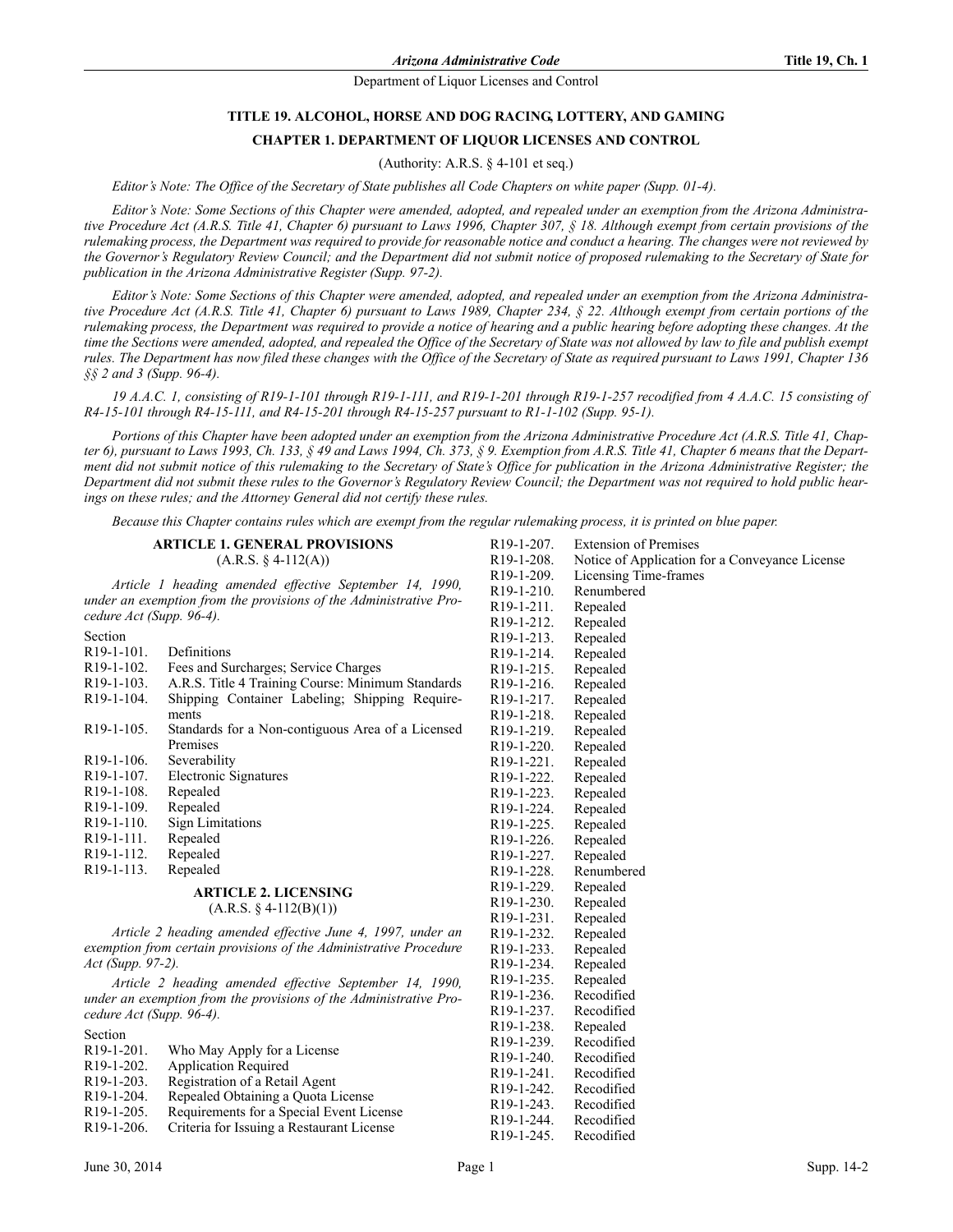| R19-1-246.              | Recodified |
|-------------------------|------------|
| R <sub>19</sub> -1-247. | Recodified |
| R19-1-248.              | Recodified |
| R <sub>19</sub> -1-249. | Repealed   |
| R <sub>19</sub> -1-250. | Recodified |
| R19-1-251.              | Repealed   |
| R19-1-252.              | Recodified |
| R19-1-253.              | Recodified |
| R <sub>19</sub> -1-254. | Recodified |
| R <sub>19</sub> -1-255. | Recodified |
| R <sub>19</sub> -1-256. | Repealed   |
| R <sub>19</sub> -1-257. | Recodified |

## **ARTICLE 3. LICENSEE RESPONSIBILITIES**

*Article 3, consisting of R19-1-301 through R19-1-304, adopted effective September 14, 1990 (Supp. 96-4).*

Section

- R19-1-301. Recodified
- R19-1-302. Knowledge of Liquor Law; Responsibility
- R19-1-303. Authorized Spirituous Liquor
- R19-1-304. Storing Spirituous Liquor on Unlicensed Premises
- R19-1-305. Paying Taxes Required
- R19-1-306. Bottle Labeling Requirements
- R19-1-307. Bottle Reuse or Refilling Prohibited
- R19-1-308. Age Requirement for Erotic Entertainers
- R19-1-309. Prohibited Acts
- R19-1-310. Prohibited Films and Pictures
- R19-1-312. Accurate Labeling of Dispensing Equipment Required
- R19-1-314. Prohibited Inducement to Purchase or Consume Spirituous Liquor
- R19-1-315. Responsibilities of a Licensee that Operates a Delivery Service
- R19-1-316. Responsibilities of a Liquor Store or Beer and Wine Store Licensee
- R19-1-317. Responsibilities of a Hotel-Motel or Restaurant Licensee
- R19-1-318. Responsibilities of a Special Event Licensee
- R19-1-319. Commercial Coercion or Bribery Prohibited
- R19-1-320. Practices Permitted by a Producer or Wholesaler
- R19-1-321. Practices Permitted by a Wholesaler
- R19-1-322. Responsibilities of a Registered Retail Agent
- R19-1-323. Underage Individuals on Licensed Premises<br>R19-1-324. Standards for Exemption of an Unlicensed B
- Standards for Exemption of an Unlicensed Business
- R19-1-325. Display of Warning Sign Regarding Consumption of Alcohol; Posting Notice Regarding Firearms
- R19-1-326. Tapping Equipment
- R19-1-327. Domestic Farm Winery Sampling
- Table A. Repealed

# **ARTICLE 4. REQUIRED NOTICES TO DEPARTMENT**

*Article 4, consisting of R19-1-401 through R19-1-408 made by final rulemaking at 19 A.A.R. 1338, effective July 6, 2013 (Supp. 13-2).*

Section

- R19-1-401. Notice of License Surrender or Application Withdrawal
- R19-1-402. Registered Retail Agent: Notice of Change in Cooperative-purchase Agreement; List of Cooperative Members
- R19-1-403. Hotel-Motel or Restaurant Licensee: Notice of Change to Restaurant Facility
- R19-1-404. Notice of Sampling on a Licensed Off-sale Retail Premises
- R19-1-405. Notice of Change in Status: Active or Nonuse
- R19-1-406. Notice of Change in Manager
	-
- R19-1-407. Notice of Legal or Equitable Interest
- R19-1-408. Notice of Change in Business Name, Address, or Telephone Number

### **ARTICLE 5. REQUIRED RECORDS AND REPORTS**

*Article 5, consisting of R19-1-501 through R19-1-505 made by final rulemaking at 19 A.A.R. 1338, effective July 6, 2013 (Supp. 13-2).*

Section

| R <sub>19</sub> -1-501. | General Record keeping                  |
|-------------------------|-----------------------------------------|
| R <sub>19</sub> -1-502. | On-sale Retail Personnel Records        |
| $R19-1-503$ .           | Records Regarding Cooperative Purchases |
| R <sub>19</sub> -1-504. | Record of Delivery of Spirituous Liquor |
| R <sub>19</sub> -1-505. | Report of Act of Violence               |
|                         |                                         |

### **ARTICLE 6. VIOLATIONS; HEARINGS; DISCIPLINE**

*Article 6, consisting of R19-1-601 through R19-1-604 made by final rulemaking at 19 A.A.R. 1338, effective July 6, 2013 (Supp. 13-2).*

Section

| R19-1-601. | Appeals and Hearings              |
|------------|-----------------------------------|
| R19-1-602. | Actions During License Suspension |
| R19-1-603. | Seizure of Spirituous Liquor      |
| R19-1-604. | Closure Due to Violence           |

#### **ARTICLE 7. STATE LIQUOR BOARD**

*Article 7, consisting of R19-1-701 through R19-1-705 made by final rulemaking at 19 A.A.R. 1338, effective July 6, 2013 (Supp. 13-2).*

| Section                 |                                                   |
|-------------------------|---------------------------------------------------|
| R <sub>19</sub> -1-701. | Election of Officers                              |
| R <sub>19</sub> -1-702. | Determining Whether to Grant a License for a Cer- |
|                         | tain Location                                     |
| R <sub>19</sub> -1-703. | Rehearing or Review of Decision                   |
| R <sub>19</sub> -1-704. | Submitting Documents to the Board                 |
| R <sub>19</sub> -1-705. | Judicial Review                                   |
|                         |                                                   |

## **ARTICLE 1. GENERAL PROVISIONS**

*Editor's Note: The following Section was amended under an exemption from the Arizona Administrative Procedure Act (A.R.S. Title 41, Chapter 6) pursuant to Laws 1996, Ch. 307 § 18. Although exempt from certain provisions of the rulemaking process, the Department was required to provide for reasonable notice and hearing. This Section was not reviewed by the Governor's Regulatory Review Council; and the Department did not submit notice of proposed rulemaking to the Secretary of State for publication in the Arizona Administrative Register (Supp. 97-2).*

## **R19-1-101. Definitions**

- **A.** The definitions in A.R.S. §§ 4-101, 4-205.02, 4-205.03, 4- 205.06, 4-207, 4-210, 4-227, 4-243, 4-243.01, 4-244, 4-248, 4- 251, and 4-311 apply to this Chapter. Additionally, in A.R.S. Title 4 and this Chapter, unless the context otherwise requires:
	- 1. "Association" means a group of individuals who have a common interest that is organized as a non-profit corporation or fraternal or benevolent society and owns or leases a business premises for the group's exclusive use.
	- "Bar license" (Series 6) means authorization issued to an on-sale retailer to sell:
		- a. Spirituous liquors in individual portions for consumption on the licensed premises;
		- b. Spirituous liquors in an original, unopened, container for consumption off the licensed premises provided sales for consumption off the licensed premises, by total retail sales of spirituous liquor at the licensed premises, are no more than the percent-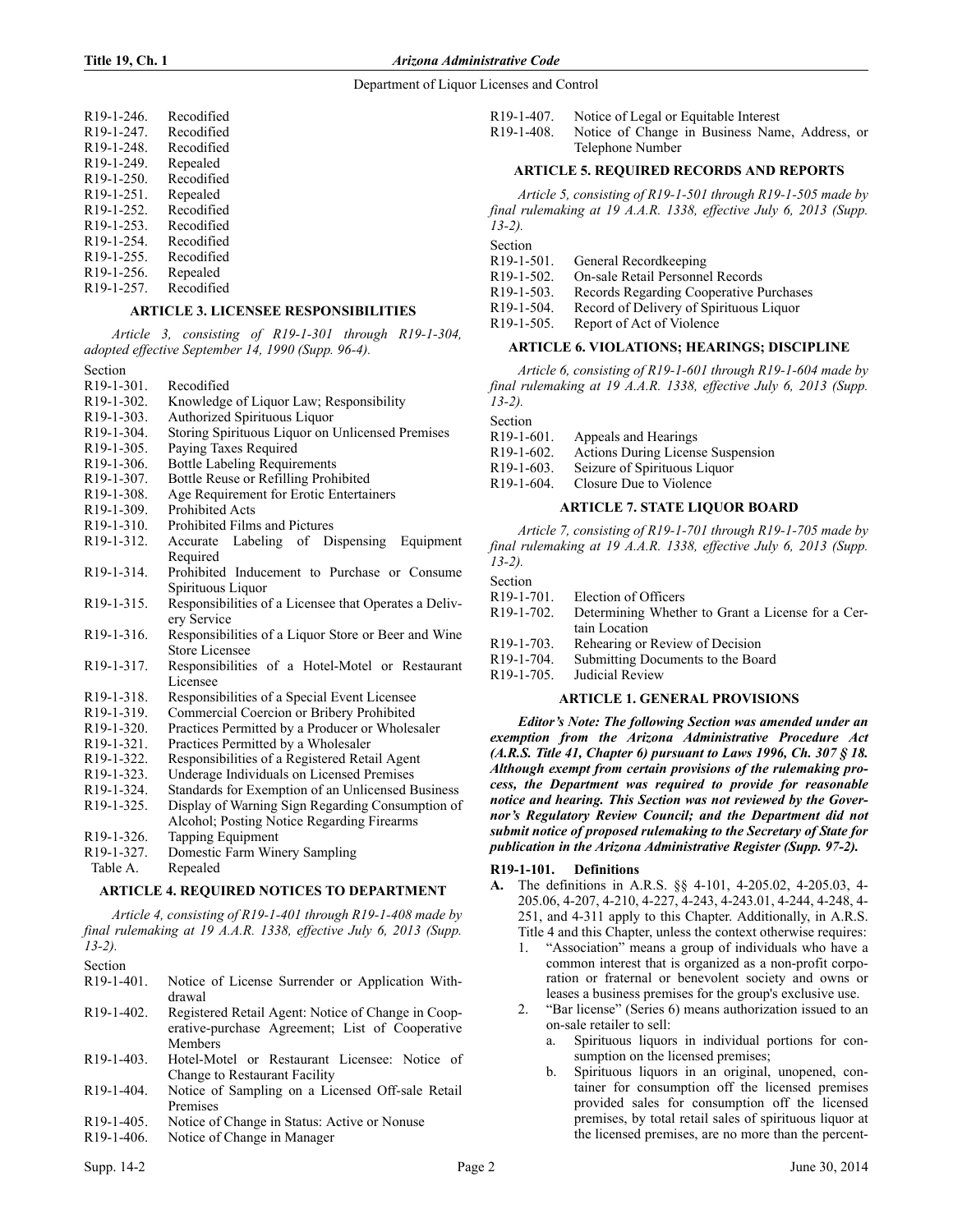age of the sales price of on-sale spirituous liquor established under A.R.S. § 4-206.01(F); and

- c. Beer in a clean glass container that is sealed and labeled as described in A.R.S. § 4-244(32).
- 3. "Beer and wine bar license" (Series 7) means authorization issued to an on-sale retailer to sell:
	- Beer and wine in individual portions for consumption on the licensed premises;
	- b. Beer and wine in an original, unopened, container for consumption off the licensed premises provided sales for consumption off the licensed premises, by total retail sales of spirituous liquor at the licensed premises, are no more than the percentage of the sales price of on-sale spirituous liquor established under A.R.S. § 4-206.01(F); and
	- c. Beer in a clean glass container that is sealed and labeled as described in A.R.S. § 4-244(32).
- 4. "Beer and wine store license" (Series 10) means authorization issued to an off-sale retailer to sell:
	- a. Wine and beer in an original, unopened, container for consumption off the licensed premises; and
	- b. Beer in a clean glass container that is sealed and labeled as described in A.R.S. § 4-244(32).
- 5. "Business" means an enterprise or organized undertaking conducted regularly for profit, which may be licensed or unlicensed.
- 6. "Business premises" means real property and improvements from which a business operates.
- 7. "Catering establishment" means a business that is available for hire for a particular event and at which food and service is provided for people who attend the event.
- 8. "Club license" (Series 14) means authorization issued to a club to sell spirituous liquors only to members and members' bona fide guests for consumption only on the premises of the club.
- 9. "Cocktail mixer" means a non-alcoholic liquid or solid mixture used for mixing with spirituous liquor to prepare a beverage.
- 10. "Conveyance license" (Series 8) means authorization issued to the owner or lessee of an airplane, train, or boat to sell spirituous liquors for consumption only on the airplane, train, or boat.
- 11. "Cooler product" means an alcoholic beverage made from wine or beer and fruit juice or fruit flavoring, often in combination with a carbonated beverage and sugar but does not include a formula wine as defined at 27 CFR 24.10.
- 12. "Deal" means to sell, trade, furnish, distribute, or do business in spirituous liquor.
- 13. "Department" means the Director of the Department of Liquor Licenses and Control and the State Liquor Board.
- 14. "Direct shipment license" (Series 17) means authorization issued to producer, exporter, importer, or rectifier to take an order for spirituous liquor and ship the order under A.R.S. § 4-203.04(A)-(I).
- 15. "Domestic farm winery license" (Series 13) means authorization issued to a domestic farm winery that produces at least 200 gallons but not more than 40,000 gallons of wine annually. For the purposed of A.R.S. § 4-243, a domestic farm winery is considered an "other producer."
- 16. "Domestic microbrewery license" (Series 3) means authorization issued to a domestic microbrewery that produces at least 5,000 gallons of beer following its first year of operation and not more than 1.24 million gallons of beer annually and includes authorization to sell beer in a clean glass container that is sealed and labeled as

described in A.R.S. § 4-244(32). For the purposed of A.R.S. § 4-243, a domestic microbrewery is considered an "other producer."

- 17. "Entertainment," as used in A.R.S. § 4-244.05, means any form of amusement including a theatrical, opera, dance, or musical performance, motion picture, videotape, audiotape, radio, television, carnival, game of chance or skill, exhibit, display, lecture, sporting event, or similar activity.
- 18. "Erotic entertainer," as used in A.R.S. § 4-112(G), means an employee who performs in a manner or style designed to stimulate or arouse sexual thoughts or actions.
- 19. "Government license" (Series 5) has the meaning set forth at A.R.S. § 4-101.
- 20. "Hotel-motel license" (Series 11) means authorization issued to a hotel or motel that has a restaurant where food is served to sell spirituous liquors for consumption on the premises of the hotel or motel or by means of a mini-bar.
- 21. "Incidental convenience," as used in A.R.S. § 4- 244.05(I), means allowing a customer to possess and consume the amount of spirituous liquor stated in R19-1-324 while at a business to obtain goods or services regularly offered to all customers.
- 22. "In-state producer license" (Series 1) means authorization issued to an entity to produce or manufacture spirituous liquor in Arizona.
- 23. "Interim permit" means temporary authorization issued under A.R.S. § 4-203.01 that allows continued sale of spirituous liquor.
- 24. "Licensed" means a license or interim permit is issued under A.R.S. Title 4 and this Chapter, including a license or interim permit on nonuse status.
- 25. "Licensed retailer" means an on-sale or off-sale retailer.
- 26. "Limited out-of-state producer license" (Series 2L) means authorization issued to an out-of-state producer to sell no more than 50 cases of spirituous liquor through a wholesaler annually.
- 27. "Liquor store license" (Series 9) means authorization issued to an off-sale retailer to sell:
	- a. Spirituous liquors in an original, unopened, container for consumption off the licensed premises; and
	- b. Beer in a clean glass container that is sealed and labeled as described in A.R.S. § 4-244(32).
- 28. "Non-technical error" means a mistake on an application that has the potential to mislead regarding the truthfulness of information provided.
- 29. "Nonuse" means a license is not used to engage in business activity authorized by the license for at least 30 consecutive days.
- 30. "Out-of-state producer license" (Series 2) means authorization issued to an entity to produce, export, import, or rectify spirituous liquors outside of Arizona and ship the spirituous liquors to a wholesaler.
- 31. "Party" has the same meaning as prescribed in A.R.S. § 41-1001.
- 32. "Physical barrier" means a wall, fence, rope, railing, or other temporary or permanent structure erected to restrict access to a designated area of a licensed premises.
- 33. "Producer" means the holder of an in-state, out-of-state, or limited out-of-state producer license.
- 34. "Product display" means a wine rack, bin, barrel, cask, shelving, or similar item with the primary function of holding and displaying spirituous liquor or other products.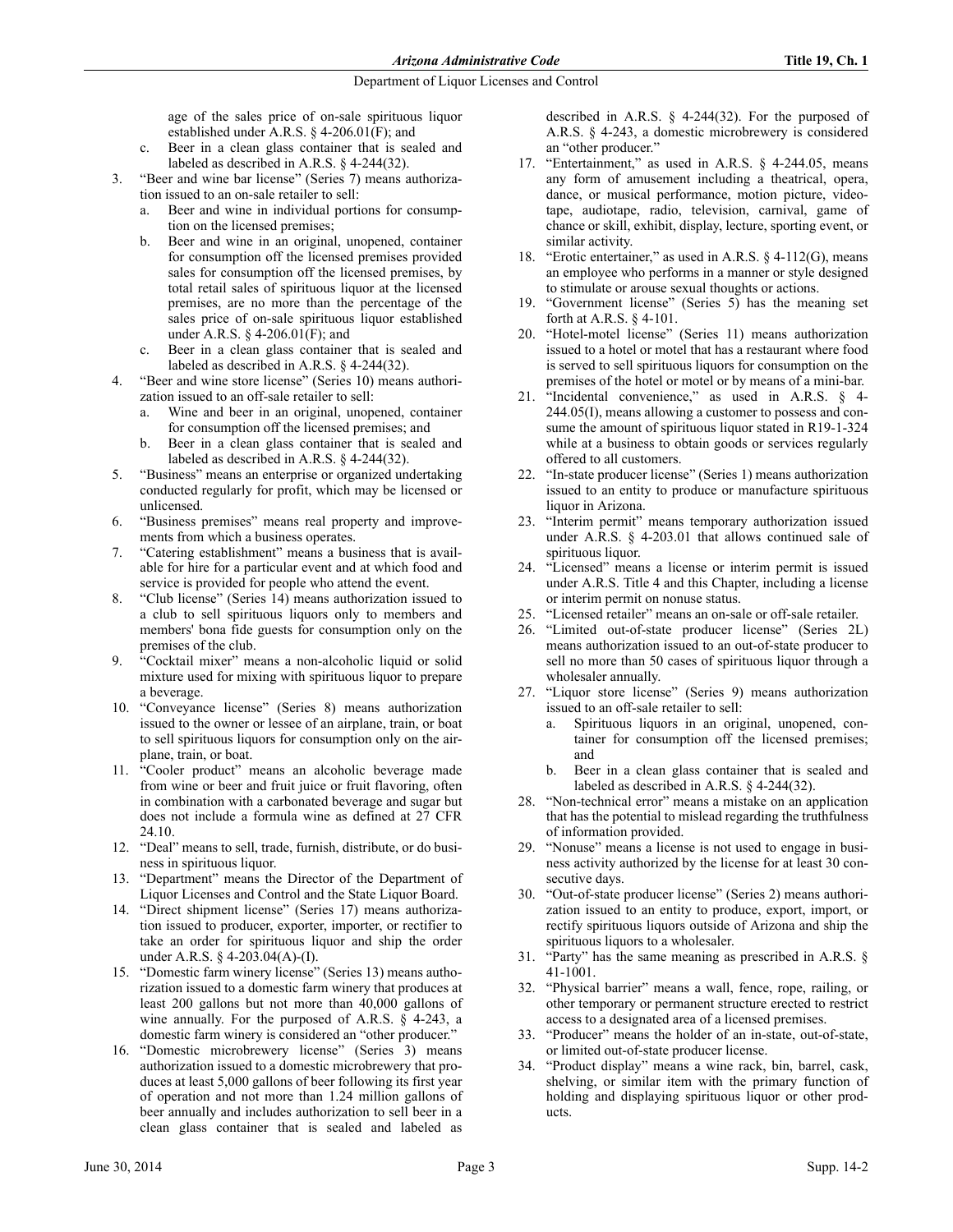- 35. "Quota license" means a bar, beer and wine bar, or liquor store license.
- 36. "Rectify" means to color, flavor, or otherwise process spirituous liquor by distilling, blending, percolating, or other processes.
- 37. "Reset" means a wholesaler adjusts spirituous liquor on the shelves of a licensed retailer.
- 38. "Restaurant continuation authorization" means authorization issued to the holder of a restaurant license to operate under the restaurant license after it is determined that food sales comprise at least 30 percent but less than 40 percent of the business's gross revenue.
- 39. "Restaurant license" (Series 12) means authorization issued to a restaurant, as defined in A.R.S. § 4-205.02, to sell spirituous liquors for consumption only on the restaurant premises.
- 40. "Second-party purchaser" means an individual who is of legal age to purchase spirituous liquor and buys spirituous liquor for an individual who may not lawfully purchase spirituous liquor in Arizona.
- 41. "Special event license" (Series 15) means authorization issued to a charitable, civic, fraternal, political, or religious organization to sell spirituous liquors for consumption on or off the premises where the spirituous liquor is sold only for a specified period.
- 42. "Tapping equipment" means beer, wine, and distilled spirit dispensers as stated in R19-1-326.
- 43. "Technical error" means a mistake on an application that does not mislead regarding the truthfulness of the information provided.
- 44. "Transfer" means to:
	- Move a license from one location to another location within the same county; or
	- b. Change ownership, directly or indirectly, in whole or in part, of a business.
- 45. "Wholesaler license" (Series 4) means authorization issued to a wholesaler, as prescribed at A.R.S. § 4- 243.01, to warehouse and distribute spirituous liquors to a licensed retailer or another licensed wholesaler.
- 46. "Wine festival or fair license" (Series 16) means authorization issued for a specified period to a domestic farm winery to serve samples of its products and sell the products in individual portions for consumption on the premises or in original, unopened, containers for consumption off the premises.
- **B.** This Section is authorized by A.R.S.  $\S$  4-112(B)(1)(a).

## **Historical Note**

Former Rule 1; Former Section R4-15-01 renumbered as Section R4-15-101 without change effective October 8, 1982 (Supp. 82-5). Section repealed, new Section adopted effective March 3, 1993 (Supp. 93-1). R19-1-101 recodified from R4-15-101 (Supp. 95-1). Amended effective June 4, 1997, under an exemption from certain provisions of the Administrative Procedure Act pursuant to Laws 1996, Ch. 307, § 18 (Supp. 97-2). Section repealed by final rulemaking at 19 A.A.R. 1355, effective July 6, 2013 (Supp. 13-2). New Section made by final rulemaking at 19 A.A.R. 1338, effective July 6, 2013 (Supp. 13- 2).

# **R19-1-102. Fees and Surcharges; Service Charges**

- **A.** Most of the fees and surcharges collected by the Department are established by statute.
- **B.** After a license other than a special event, wine festival or fair, or direct shipment license is approved but before the license is issued, the person that applied for the license shall pay the

issuance fee and all applicable surcharges. If the license will be issued less than six months before it is scheduled to be renewed, the person that applied for the license shall also pay one-half of the annual renewal fee.

- **C.** After a new bar, beer and wine bar, or liquor store license is approved but before the license is issued, the person that applied for the license shall, as required by A.R.S. § 4-  $206.01(A)$ -(E), pay the fair market value of the license.
- **D.** After a restaurant continuation authorization is approved but before the authorization is issued, the person that applied for the authorization shall pay a one-time fee of \$30,000.
- **E.** A licensee shall pay the renewal fee established under A.R.S. 4-209(D) annually or double the renewal fee established under A.R.S. 4-209(D) biennially, as specified by the Department. A licensee that fails to submit a renewal application by the deadline established by the Department shall pay a penalty of \$150 in addition to the renewal fee.
- **F.** At the time of application for a license, an individual required under A.R.S. Title 4 or this Chapter to submit fingerprints for a criminal history background check, shall pay the charge established by the Department of Public Safety for processing the fingerprints. The individual may have the fingerprints taken by a law enforcement agency, other qualified entity, or the Department. If the fingerprints are taken by the Department, the individual shall pay to the Department the actual cost of this service to a maximum of \$20.
- **G.** Until the date specified in A.R.S. § 4-205.02(G), the Director shall collect from an applicant for a restaurant license the actual amount incurred to conduct a site inspection to a maximum of \$50.
- **H.** Until the date specified in A.R.S. § 4-207.01(B), the Director shall collect from a licensee the actual amount incurred to review and act on an application for approval to alter or change a licensed premises to a maximum of \$50.
- Until the date specified in A.R.S. § 4-206.01(J), the Director establishes and shall collect a fee of \$100 from an applicant that applies for sampling privileges associated with a liquor or beer and wine store license and \$60 to renew the sampling privilege.
- **J.** Until the date specified in A.R.S. § 4-244.05(J)(4), the Director shall collect from the owner of an unlicensed establishment or premises acting under A.R.S. § 4-244.05 the actual amount incurred to conduct an inspection for compliance with R19-1- 324 to a maximum of \$50.
- **K.** If a check provided to the Department by an applicant or licensee is dishonored by the bank upon presentment, the Department shall:
	- 1. As allowed by A.R.S. § 44-6852, require the applicant or licensee to pay the actual charges assessed by the bank plus a service fee of \$25;
	- Not issue a license, permit, or other approval to the applicant or licensee until all fees, including those referenced in subsection  $(K)(1)$ , are paid by money order; and
	- Require the applicant or licensee to pay all future fees to the Department by money order.
- **L.** As allowed under A.R.S. §35-142(K), the Department may impose a convenience fee for accepting payment made by credit or debit card.
- **M.** This Section is authorized by A.R.S. §§ 4-112(G)(10), 4- 205.02, 4-206.01, 4-207.01(B), 4-209, 4-244.05, and 35- 142(K).

# **Historical Note**

Former Rule 2; Former Section R4-15-02 renumbered as Section R4-15-102 without change effective October 8, 1982 (Supp. 82-5). Repealed effective July 11, 1983

(Supp. 83-4). New Section adopted effective March 3,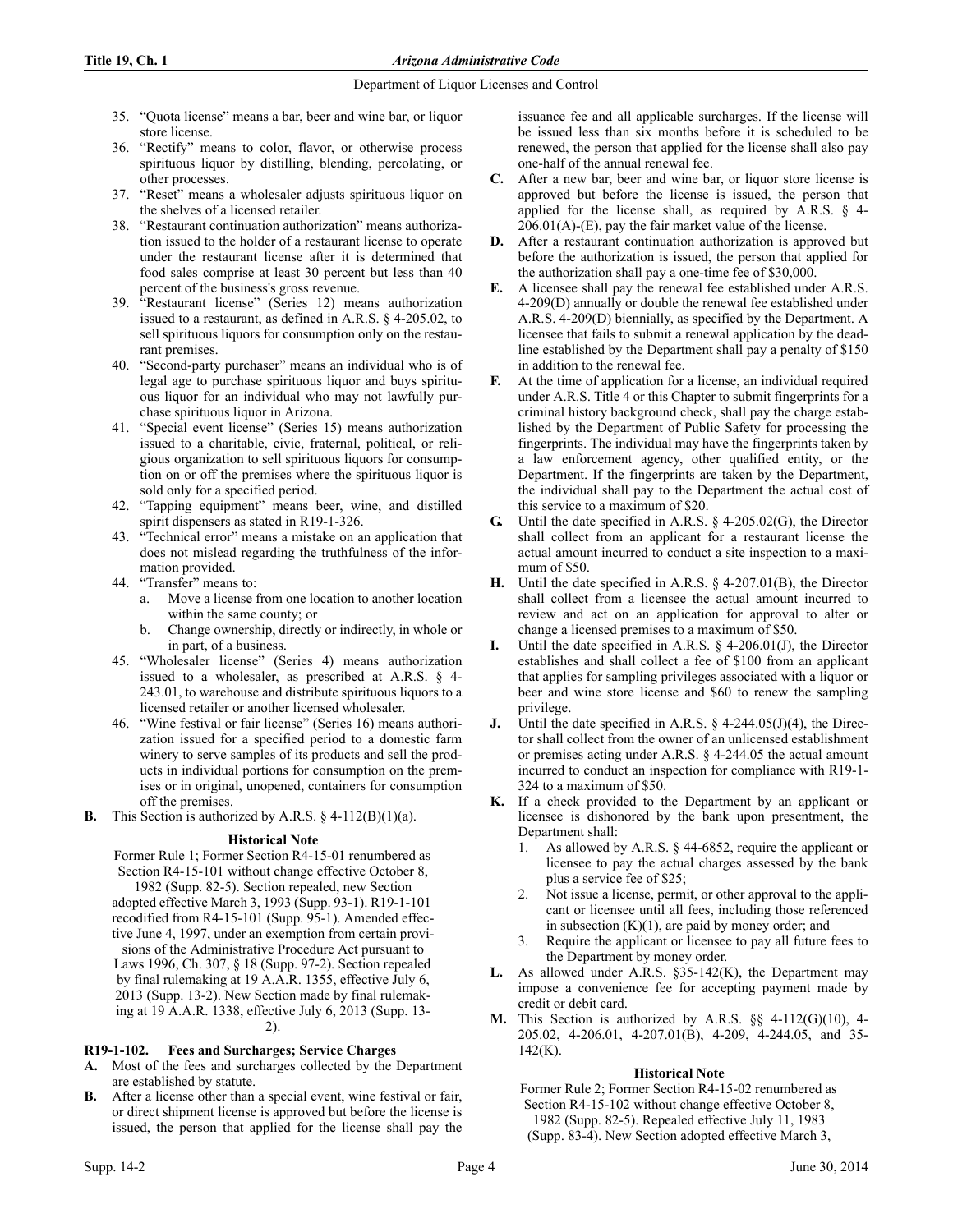1993 (Supp. 93-1). R19-1-102 recodified from R4-15- 102 (Supp. 95-1). Amended by final rulemaking at 11 A.A.R. 5119, effective January 9, 2006 (Supp. 05-4). Section repealed by final rulemaking at 19 A.A.R. 1355, effective July 6, 2013 (Supp. 13-2). New Section made by final rulemaking at 19 A.A.R. 1338, effective July 6, 2013 (Supp. 13-2).

*Editor's Note: The following Section was amended under an exemption from the Arizona Administrative Procedure Act (A.R.S. Title 41, Chapter 6) pursuant to Laws 1996, Ch. 307 § 18. Although exempt from certain provisions of the rulemaking process, the Department was required to provide for reasonable notice and hearing. This Section was not reviewed by the Governor's Regulatory Review Council; and the Department did not submit notice of proposed rulemaking to the Secretary of State for publication in the Arizona Administrative Register (Supp. 97-2).*

**R19-1-103. A.R.S. Title 4 Training Course: Minimum Standards**

- **A.** As authorized by A.R.S. § 4-112(G)(2), the Department establishes the following minimum standards for an A.R.S. Title 4 training course.
	- 1. A provider of a training course shall ensure that course content, training materials, and examination provide current reference and practical application of statute and this Chapter for:
		- a. Basic liquor law applicable to an on-sale retail licensee,
		- b. Management training applicable to an on-sale retail licensee,
		- c. Basic liquor law applicable to an off-sale retail licensee, and
		- d. Management training applicable to an off-sale retail licensee;
	- 2. A provider of a Basic On-sale training course shall ensure that the course is a minimum of three hours, excluding sign-in and break times, and course content includes the following topics:
		- a. General law regarding spirituous liquor.
			- i. Review of requirements for licensees and employees in Title 4 and this Chapter,
			- ii. Role and function of the Arizona Department of Liquor Licenses and Control,
			- iii. Potential legal risks to an on-sale retail licensee,
			- iv. Potential legal risks to an employee of an onsale retail licensee,
			- v. Distinction between off- and on-sale license privileges, and
			- vi. Types and privileges of on-sale retail licenses,
		- b. Law regarding a licensed premises.
			- i. The licensed premises defined;
			- ii. Entertainment within or on the licensed premises, private parties, special events, or gambling;
			- iii. Spirituous liquor brought onto or removed from the licensed premises; and
			- iv. Extending or changing the licensed premises.
		- c. Law regarding age.
			- i. Selling spirituous liquor to persons of legal age;
			- ii. When to require identification of legal age;<br>iii. Recognizing acceptable forms of identificat
			- Recognizing acceptable forms of identification;
			- iv. Recognizing invalid forms of identification;
			- v. Documenting identification inspection by using an ID Log;
- vi. Underage individuals in a bar or restaurant at which spirituous liquor is served;
- vii. The Covert Underage Buyer Program; and
- viii. Refusing to sell spirituous liquor to an underage individual using policy, procedure, and skill assessment;
- d. Law regarding intoxication.
	- The effects of spirituous liquor and recognizing signs of obvious intoxication;
	- ii. Responsibility for the safety of customers;
	- iii. Service limitations of spirituous liquor at a licensed premises, special event, or sampling event;
	- iv. Monitoring customer consumption and intervention techniques using skill assessment; and
	- v. Refusing spirituous liquor service or sale to an intoxicated individual using policy, procedure, and skill assessment;
- e. Law regarding second-party sales of spirituous liquor.
	- i. Definition of second-party sale,
	- ii. Licensee responsibilities regarding secondparty sales,
	- iii. Recognizing a second-party purchaser,
	- iv. Preventing a second-party sale, and
	- v. Refusing to sell to a second-party purchaser;
- f. Employee consumption of spirituous liquor;
- g. Law regarding legal hours of sale and payment for spirituous liquor at retail locations;
- h. Disorderly conduct and acts of violence.
	- i. Defining disorderly conduct and acts of violence;
	- ii. Maintaining order on the licensed premises using policy, procedures, and skill assessment;
	- iii. Locating forms and reporting requirements for an act of violence;
	- iv. Repeated acts of violence; and
	- v. Firearms on the licensed premises;
- i. Management of problem situations.
	- i. Kinds of problem situations that may arise,
	- ii. Recognizing a problem situation, and
	- iii. Employee responsibilities in a problem situation; and
- j. Course review.
	- i. Summarize course content,
	- ii. Administer to all participants the examination required under subsection (A)(10),
	- iii. Have all participants complete the Course Evaluation Form required under subsection (A)(9), and
	- iv. Issue to qualifying participants the Certificate of Completion required under subsection  $(A)(11)$ .
- 3. A provider of a Management On-sale training course shall ensure that the course is a minimum of two hours, excluding sign-in and break times, is preceded by the Basic On-sale training course outlined in subsection (A)(2), and management content includes the following topics:
	- a. Making changes to and deactivating a liquor license.
		- Liquor license application requirements;
		- ii. The "capable, qualified, and reliable" requirements for licensure;
		- iii. Definition of controlling person, types of ownership, and ownership that is unlawful;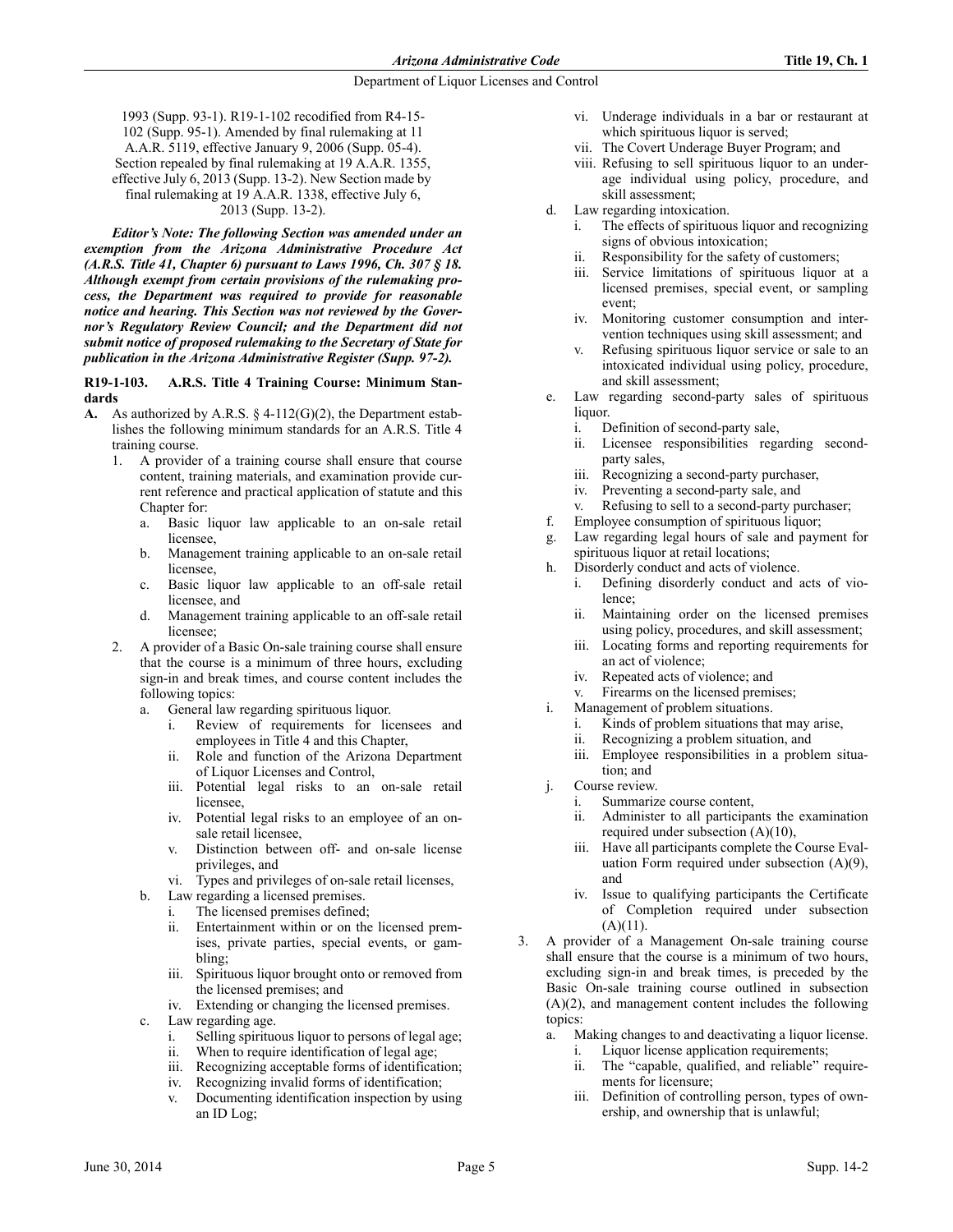- iv. Local government approval of liquor license application, including an application for a special event;
- v. Distinction between the Director and the Board; and
- vi. License application protests, requirements, and procedure;
- b. Law enforcement regarding spirituous liquor.
	- i. Routine liquor inspection of premises,
	- ii. Common liquor law violations,
	- iii. Compliance meetings and actions,
	- iv. Office of Administrative Hearings,
	- v. Grounds for suspension or revocation,
	- vi. Administrative liability,
	- vii. Criminal liability, and
	- viii. Civil liability;
- c. Licensed premises.
	- i. Diagramming licensed premises, including hotel and motel locations;
	- ii. Altering licensed premises;
	- iii. Changing name of business;
	- iv. Patio requirements; and<br>v. Unlicensed locations:
	- v. Unlicensed locations;
- d. Liquor license.
	- i. Posting the liquor license,
	- ii. Required and optional signs,
	- iii. Renewing license,
	- iv. Recordkeeping requirements,
	- v. Employee log, and
	- vi. Change in active or nonuse status;
- e. Management requirements.
	- i. Defining on-site manager, responsibilities, and completion of the required questionnaire;
	- ii. Managing employee and customer safety;
	- iii. Changing managers;
	- iv. Changing agents;
	- v. Restructure; and
	- vi. Locating forms and required reporting;
- f. Spirituous liquor marketing.
	- i. Coupons and rebates,
	- ii. Happy hour,
	- iii. Advertising and signage, and
	- iv. Promotional and novelty items;
- g. General business practices.
	- i. Sources of spirituous liquor;
	- ii. Credit purchase of spirituous liquor; iii. Delivering, shipping, and internet selling of
	- spirituous liquor;
	- iv. Off-premise storage of spirituous liquor;
	- v. Wholesaler and retailer relationship and inducements;
	- vi. Sampling events of spirituous liquor;
	- vii. Special events and auction of spirituous liquor;
	- viii. Wine and food clubs;
	- ix. Cooperative purchase of spirituous liquor,
	- x. Locking entrance to licensed premises and private parties,
	- xi. Limiting service to and consumption of spirituous liquor by employees, and
	- xii. Owner service and consumption of spirituous liquor;
- h. Disorderly conduct and acts of violence. The information specified under subsection (A)(2)(h) and management responsibilities; and
- i. Course review. The activities specified under subsection  $(A)(2)(j)$ .
- 4. A provider of a Basic Off-sale training course shall ensure that the course is a minimum of two hours, excluding sign-in and break times, and course content includes the following topics:
	- a. General law regarding spirituous liquor.
		- i. The information specified under subsections  $(A)(2)(a)(i)$  and  $(ii)$ ,
		- ii. Potential legal risks to an off-sale retail licensee,
		- iii. Potential legal risks to an employee of an offsale retail licensee, and
		- iv. Types and privileges of off-sale retail licenses;
	- b. Law regarding a licensed premises. The information specified under subsections  $(A)(2)(b)(i)$ ,  $(ii)$ , and (iv);
	- c. Law regarding age. The information specified under subsections  $(A)(2)(c)(i)$  through  $(v)$  and  $(vii)$  and (viii);
	- d. Law regarding intoxication. The information specified under subsections  $(A)(2)(d)(i)$  through (iii), and  $(v)$ ;
	- e. Law regarding second-party sales of spirituous liquor. The information specified under subsections  $(A)(2)(e);$
	- f. Employee consumption of spirituous liquor.
	- g. Law regarding legal hours of sale.
		- i. Legal hours of sale in Arizona, and
		- ii. Refusing an after-hour sale using skill assessment;
	- h. Law regarding sale of broken packages and onpremises consumption.
		- i. Definition of broken package and on-premises consumption,
		- ii. Advising a customer of off-sale consumption restrictions using skill assessment,
		- iii. Refusing to allow a customer to open or consume spirituous liquor on the licensed premises using skill assessment, and
		- iv. Refusing to allow a customer to consume spirituous liquor in parking area or property adjacent to licensed premises using skill assessment;
	- i. Disorderly conduct and acts of violence. The information specified under subsection  $(A)(2)(h)$ ;
	- j. Management of problem situations. The information specified under subsections  $(A)(2)(i)$ ; and
	- k. Course review. The activities specified under subsection  $(A)(2)(j)$ .
- 5. A provider of a Management Off-sale training course shall ensure that the course is a minimum of two hours, excluding sign-in and break times, and is preceded by the Basic Off-sale training course outlined in subsection (A)(4), and management content includes the following topics:
	- a. Making changes to and deactivating a liquor license. The information specified under subsection  $(A)(3)(a);$
	- b. Law enforcement regarding spirituous liquor. The information specified under subsection  $(A)(3)(b)$ ;
	- c. Licensed premises. The information specified under subsection  $(A)(3)(c)$ ;
	- d. Liquor license. The information specified under subsection  $(A)(3)(d)$ ;
	- e. Management requirements. The information specified under subsection  $(A)(3)(e)$ ;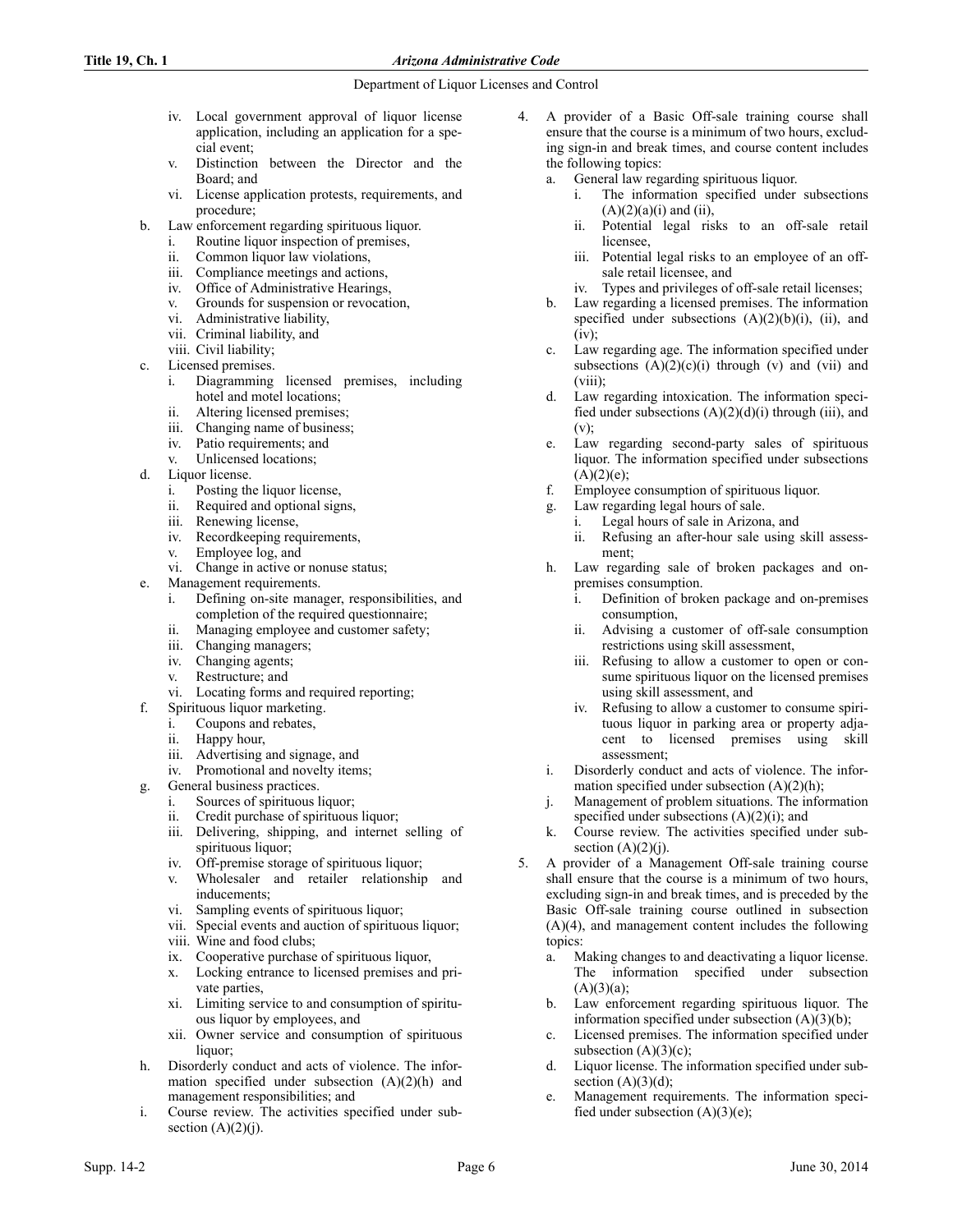- f. Spirituous liquor marketing. The information specified under subsections  $(A)(3)(f)(i)$ , (iii), and (iv);
- g. General business practices.
	- The information specified under subsections  $(A)(3)(g)(i)$  through (vii) and (ix) though (xii), and
	- ii. Drive-through purchase of spirituous liquor;
- h. Disorderly conduct and acts of violence. The information specified under subsection  $(A)(2)(h)$  and management responsibilities; and
- i. Course review. The activities specified under subsection  $(A)(2)(j)$ .
- 6. A provider of a Basic Off-sale with On-sale Privileges training course shall ensure that the course addresses the topics specified under subsections  $(A)(2)$  and  $(4)$ .
- 7. A provider of a Management Off-sale with On-sale Privileges training course shall ensure that the course addresses the topics specified under subsections (A)(3) and (5).
- 8. A provider of a management training course shall ensure that a sign-in roster is completed and provides the following information:
	- a. Name of the course provider,
	- b. Date on which the course was conducted,
	- c. Location at which the course was conducted,
	- d. Name of individual who taught the course,
	- e. Printed name and signature of each participant, and
	- f. Form of identification accepted by the provider to verify each participant's identity and the number and expiration date of the identification;
- 9. The Department shall provide a training provider with a Course Evaluation Form that allows a course participant to evaluate the knowledge and competence of the course trainer and the quality of the course.
- 10. A provider of a training course shall administer an objective examination to measure each participant's completion of the course.
- 11. The Department shall provide a training provider with an authorized Certificate of Completion form to issue to each participant who attends the course in its entirety, takes the examination required under subsection (A)(10), and completes the Course Evaluation form required under subsection (A)(9). The Department shall ensure that the Certificate of Completion contains the following information:
	- a. Name of the participant who completed the course,
	- b. Date on which the course was attended,
	- c. Notice that the Certificate of Completion expires three years from the date of issuance,
	- d. Whether the completed course addressed on-sale or off-sale retail requirements or a combination of both,
	- e. Whether the completed course addressed basic or management information or a combination of both,
	- f. Name of individual who taught the training course, and
	- g. Name of the course provider.
- 12. A provider of a training course shall:
	- a. Maintain for two years:
		- i. A record of all Certificates of Completion issued under subsection (A)(11),
		- ii. Course Evaluation Forms completed by participants as required under subsection (A)(9),
		- iii. Examination results for each course participant as required under subsection  $(A)(10)$ , and
		- iv. Course sign-in rosters required under subsection  $(A)(8)$ ; and
- b. Submit to the Department by August 1 of each year, either by mail or electronically, an updated syllabus, examination, and other course materials for each training course provided. The provider shall ensure that the updated syllabus, course materials, and examination clearly indicate:
	- i. Whether the course is on-sale, off-sale, or a combination of both;
	- ii. Whether the course is basic or basic plus management;
	- iii. The name of each trainer authorized by the provider to teach each course;
	- iv. A list of individuals who are no longer authorized by the provider to teach its courses; and
	- v. The name, daytime telephone number, and email address of the person responsible for the course provider.
- **B.** Before providing a training course to participants, the provider of the training course shall apply to the Department for approval of the course content.
- **C.** The provider of an approved training course shall, upon request, make the following available to the Department:
	- 1. Record of the Certificates of Completion maintained under subsection  $(A)(11)$ ;
	- 2. All current training course syllabi, course materials, examinations, and Employee Information Forms;
	- 3. A copy of all materials provided to course participants;
	- 4. A copy of all teaching aids used in the training course; and
	- 5. A copy of the Course Evaluations Forms completed under subsection (A)(9).
- **D.** The Department may, at any time, review an approved training course to determine that the course continues to meet the minimum standards specified in this Section. A provider shall inform the Department, upon request, of the date, time, and location of all scheduled training courses and allow the Department to audit the courses for:
	- 1. Compliance with this Section, and
	- 2. Quality and accuracy of the training course content.
- **E.** If the Department determines that a training course fails to meet the minimum standards specified in this Section, the Department shall give notice to the course provider regarding the areas of non-compliance, the steps required to be in compliance, and the date by which compliance must be achieved.
- **F.** If the Department determines that a provider who received notice under subsection (E) failed to achieve compliance by the date specified, the Department may take action to suspend or revoke approval of the training course.
- **G.** This Section is authorized by A.R.S. § 4-112(G)(2).

#### **Historical Note**

Former Rule 3; Former Section R4-15-03 renumbered as Section R4-15-103 without change effective October 8,

1982 (Supp. 82-5). Section repealed, new Section adopted effective March 3, 1993 (Supp. 93-1). R19-1-103 recodified from R4-15-103 (Supp. 95-1). Amended effective June 4, 1997, under an exemption from certain provi-

sions of the Administrative Procedure Act pursuant to Laws 1996, Ch. 307, § 18 (Supp. 97-2). Section repealed by final rulemaking at 19 A.A.R. 1355, effective July 6, 2013 (Supp. 13-2). New Section made by final rulemaking at 19 A.A.R. 1338, effective July 6, 2013 (Supp. 13- 2).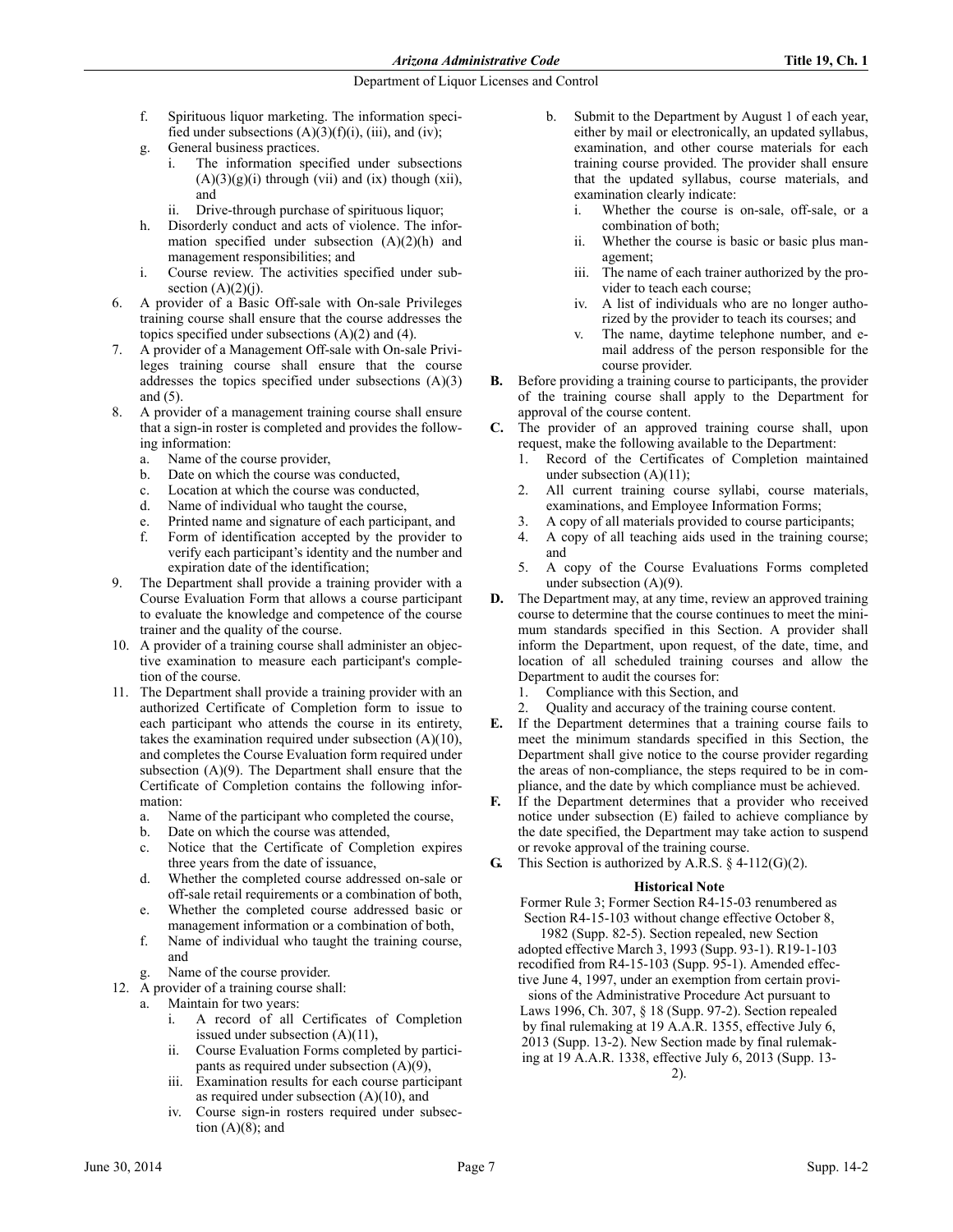## **R19-1-104. Shipping Container Labeling; Shipping Requirements**

- **A.** An individual or entity, whether licensed or unlicensed under A.R.S. Title 4 and this Chapter, shall ensure that spirituous liquor shipped or offered for shipping within this state for a commercial purpose is in a container that is clearly and conspicuously labeled with or is accompanied by a shipping document containing the following information:
	- Name of the individual or entity consigning or shipping the spirituous liquor,
	- 2. Name and address of the individual or entity to whom the spirituous liquor will be delivered, and
	- Identification of the spirituous liquor.
- **B.** An individual who transports spirituous liquor other than beer from a wholesaler to a licensed retailer shall ensure that:
	- The individual possesses a bill or memorandum from the wholesaler to the licensed retailer showing the:
		- a. Name and address of the wholesaler,
		- b. Name and address of the licensed retailer, and
		- c. Quantity and type of the spirituous liquor sold and transported; and
	- 2. The bill or memorandum referenced under subsection (B)(1) is exhibited on demand by any peace officer.
- **C.** An individual or entity that ships or offers for shipping spirituous liquor from a point outside Arizona to a final destination in Arizona shall ensure that:
	- With the exception of wine that is being shipped under A.R.S. § 4-203.04(J) or A.R.S. § 4-205.04(C)(7) or (9) by a domestic farm winery licensee or beer that is being shipped under A.R.S.  $\S$  4-205.08(D)(5) by a domestic microbrewery licensee, the spirituous liquor is consigned to a wholesaler authorized to sell or deal in the particular spirituous liquor being shipped; and
	- 2. The spirituous liquor is placed for shipping with:
		- a. A common carrier or transportation company that is in compliance with all Arizona and federal law regarding operation of an interstate transportation business, or
		- b. The wholesaler to whom the spirituous liquor is consigned.
- **D.** A common carrier or transportation company hired to transport spirituous liquor from a point outside Arizona to a final destination in Arizona shall ensure that:
	- 1. The common carrier or transportation company maintains possession of the spirituous liquor from the time the spirituous liquor is placed for shipping until it is delivered; and
	- 2. With the exception of spirituous liquor that is being shipped under A.R.S.  $\S$  4-203.04(J) or A.R.S.  $\S$  4- $205.04(C)(7)$  or  $(9)$  by a domestic farm winery licensee, the spirituous liquor is delivered to the licensed premises of the wholesaler to whom the spirituous liquor is consigned.
- **E.** An individual or entity shall not construe this Section in a manner that interferes with the interstate shipment of spirituous liquor, including beer and wine, through this state if the spirituous liquor, as it passes through this state, is under the control of a common carrier or transportation company hired to transport the spirituous liquor.
- **F.** This Section is authorized by A.R.S.  $\S$  4-112(B)(1)(a).

# **Historical Note**

Former Rule 4; Former Section R4-15-04 renumbered as Section R4-15-104 without change effective October 8, 1982 (Supp. 82-5). Repealed effective March 3, 1993 (Supp. 93-1). R19-1-104 recodified from R4-15-104 (Supp. 95-1). New Section made by final rulemaking at

# 19 A.A.R. 1338, effective July 6, 2013 (Supp. 13-2).

*Editor's Note: The following Section was amended under an exemption from the Arizona Administrative Procedure Act (A.R.S. Title 41, Chapter 6) pursuant to Laws 1996, Chapter 307 § 18. Although exempt from certain provisions of the rulemaking process, the Department was required to provide for reasonable notice and hearing. This Section was not reviewed by the Governor's Regulatory Review Council; and the Department did not submit notice of proposed rulemaking to the Secretary of State for publication in the Arizona Administrative Register (Supp. 97-2).*

## **R19-1-105. Standards for a Non-contiguous Area of a Licensed Premises**

- **A.** When an application is made for inclusion of a non-contiguous area in a licensed premises, the Department shall approve inclusion of the non-contiguous area only if the following standards are met:
	- 1. Unless application is made by a club licensee, the public convenience requires and the best interest of the community will be substantially served by approving inclusion of the non-contiguous area in the licensed premises;
	- 2. The non-contiguous area does not violate A.R.S. § 4-207;
	- 3. The non-contiguous area will be a permanent part of the licensed premises;
	- 4. The walkway or driveway that separates the non-contiguous area from the remainder of the licensed premises is no more than 30 feet wide;
	- 5. The non-contiguous area is completely enclosed by a permanently installed fence that is at least three feet in height;
	- 6. Construction of the business premises in the non-contiguous area will comply with all applicable building and safety standards before spirituous liquor is sold or served in the non-contiguous area; and
	- 7. The licensee demonstrates control of the taking of spirituous liquor between the non-contiguous area and the remainder of the licensed premises.
- **B.** This Section is authorized by A.R.S. § 4-101(26).

# **Historical Note**

Former Rule 5; Former Section R4-15-05 renumbered as Section R4-15-105 without change effective October 8, 1982 (Supp. 82-5). R19-1-105 recodified from R4-15- 105 (Supp. 95-1). Amended effective June 4, 1997, under an exemption from certain provisions of the Administrative Procedure Act pursuant to Laws 1996, Ch. 307, § 18 (Supp. 97-2). Section renumbered to R19-1-108, new Section R19-1-105 made by final rulemaking at 19 A.A.R. 1338, effective July 6, 2013 (Supp. 13-2).

*Editor's Note: The following Section was amended under an exemption from the Arizona Administrative Procedure Act (A.R.S. Title 41, Chapter 6) pursuant to Laws 1996, Ch. 307 § 18. Although exempt from certain provisions of the rulemaking process, the Department was required to provide for reasonable notice and hearing. This Section was not reviewed by the Governor's Regulatory Review Council; and the Department did not submit notice of proposed rulemaking to the Secretary of State for publication in the Arizona Administrative Register (Supp. 97-2).*

# **R19-1-106. Severability**

**A.** In this Chapter, the subsections of each Section are severable and each Section is severable from the Chapter. If a Section or subsection or the application of a Section or subsection to a particular individual, entity, or circumstance is held to be invalid, the invalidity does not affect the validity of other Sections or subsections and does not affect the validity of the Sec-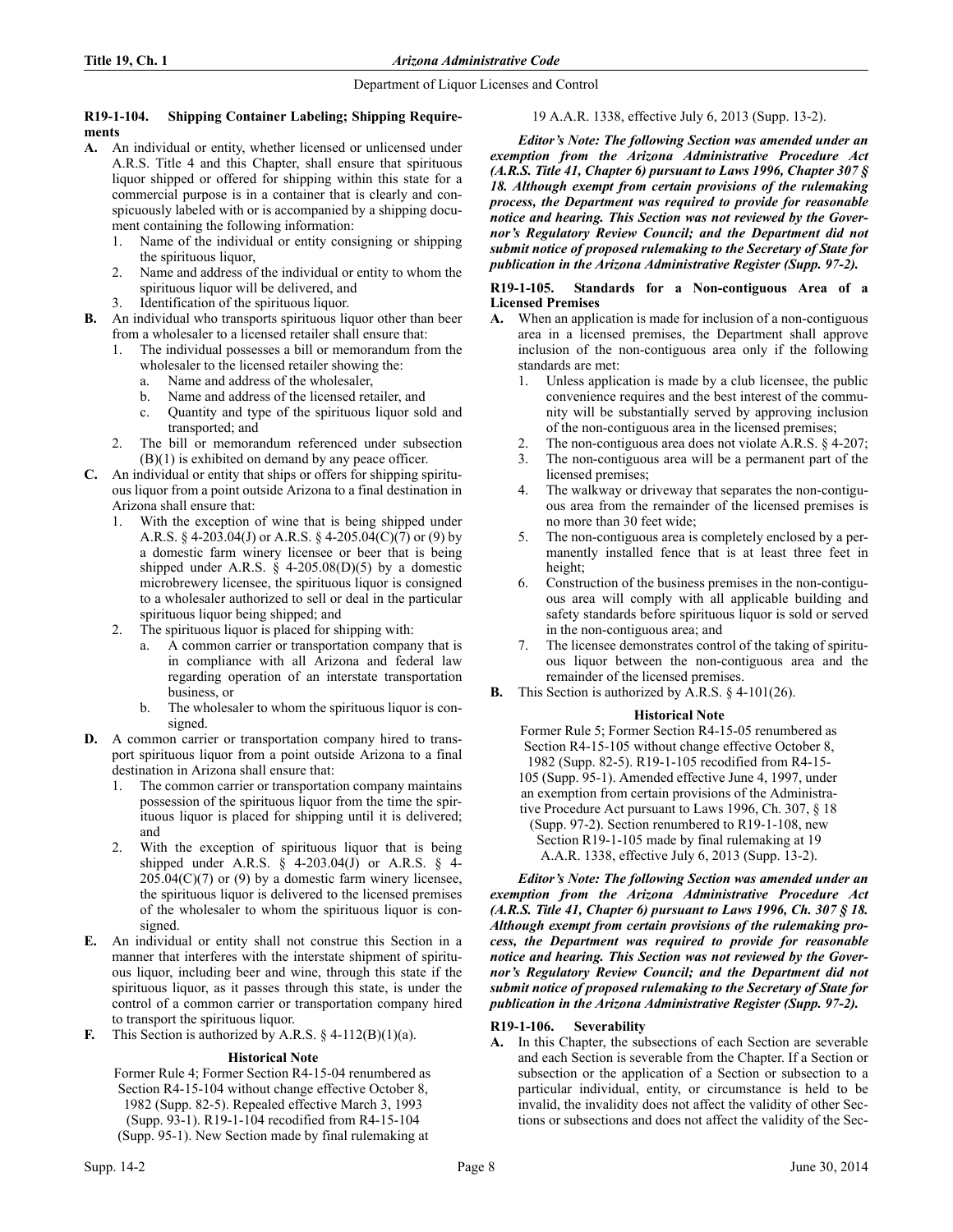tion or subsection to a different individual, entity, or circumstance.

**B.** This Section is authorized by A.R.S.  $\S$  4-112(B)(1)(b).

## **Historical Note**

Former Rule 6; Former Section R4-15-06 renumbered as Section R4-15-106 without change effective October 8, 1982 (Supp. 82-5). Amended effective July 11, 1983 (Supp. 83-4). Section repealed, new Section adopted effective March 3, 1993 (Supp. 93-1). R19-1-106 recodified from R4-15-106 (Supp. 95-1). Amended effective June 4, 1997, under an exemption from certain provisions of the Administrative Procedure Act pursuant to Laws 1996, Ch. 307, § 18 (Supp. 97-2). Section repealed by final rulemaking at 19 A.A.R. 1355, effective July 6, 2013 (Supp. 13-2). New Section made by final rulemaking at 19 A.A.R. 1338, effective July 6, 2013 (Supp. 13- 2). *Editor's Note: The following Section was amended under an exemption from the Arizona Administrative Procedure Act (A.R.S. Title 41, Chapter 6) pursuant to Laws 1996, Ch. 307 § 18.*

*Although exempt from certain provisions of the rulemaking process, the Department was required to provide for reasonable notice and hearing. This Section was not reviewed by the Governor's Regulatory Review Council; and the Department did not submit notice of proposed rulemaking to the Secretary of State for publication in the Arizona Administrative Register (Supp. 97-2).*

## **R19-1-107. Electronic Signatures**

**A.** An applicant, licensee, or other person that submits to the Department a form or document required under A.R.S. Title 4 or this Chapter may submit the form or document electronically.

**B.** This Section is authorized by A.R.S. § 4-112(G)(11).

## **Historical Note**

Adopted effective April 26, 1977 (Supp. 77-2). Former Section R4-15-07 renumbered as Section R4-15-107 without change effective October 8, 1982 (Supp. 82-5). Amended effective January 28, 1987 (Supp. 87-1). R19- 1-107 recodified from R4-15-107 (Supp. 95-1). Amended effective June 4, 1997, under an exemption from certain provisions of the Administrative Procedure Act pursuant to Laws 1996, Ch. 307, § 18 (Supp. 97-2). Section repealed by final rulemaking at 19 A.A.R. 1355, effective July 6, 2013 (Supp. 13-2). New Section made by final rulemaking at 19 A.A.R. 1338, effective July 6, 2013 (Supp. 13-2).

# **R19-1-108. Repealed**

## **Historical Note**

New Section R19-1-108 renumbered from R19-1-105 by final rulemaking at 19 A.A.R. 1338, effective July 6, 2013 (Supp. 13-2). Section repealed by final rulemaking at 20 A.A.R. 1207, effective July 6, 2014 (Supp. 14-2).

## **R19-1-109. Repealed**

## **Historical Note**

Adopted as an emergency effective September 30, 1981, pursuant to A.R.S. § 1003, valid for only 90 days (Supp. 81-5). Former Section R4-15-09, Quota license selection process, adopted as an emergency, renumbered as Section

R4-15-109, expired (Supp. 82-5). Adopted effective December 9, 1982 (Supp. 82-6). Spelling correction, subsection (B), paragraph (3) to adoption effective December 9, 1982 (Supp. 87-1). R19-1-109 recodified from R4-15- 109 (Supp. 95-1). Section repealed by final rulemaking at

19 A.A.R. 1355, effective July 6, 2013 (Supp. 13-2).

## **R19-1-110. Sign Limitations**

- **A.** A person, firm, or corporation engaged in business as a manufacturer, distiller, brewer, vintner, or wholesaler or any officer, director, agent, or employee of such person may lend, to the retailer any sign for interior or exterior use provided:
	- 1. The sign must bear conspicuous and substantial advertising matter about a product of the manufacturer, distiller, brewer, vintner, or wholesaler.
	- 2. The cost of the sign may not exceed \$400.
	- 3. A sign may not be utilitarian except as to its advertising or information content.
	- 4. No such signs shall be offered or furnished by any manufacturer, distiller, brewer, vintner or wholesaler or by any officer, director, agent, or employee thereof, or by any other person as an inducement to the retailer to purchase or use the products of such manufacturer, distiller, brewer, vintner or wholesaler to the exclusion in whole or in part of the product of any competitor.
- **B.** No signs or other advertising matter used in connection with the licensed premises of any retailer of alcoholic beverages shall be obscene as determined by applying contemporary state standards.
- **C.** Licensed special events are not subject to the limitations of subsections  $(A)(1)$  through  $(3)$ .

## **Historical Note**

New Section R19-1-110 renumbered from R19-1-210 by final rulemaking at 19 A.A.R. 1338, effective July 6, 2013 (Supp. 13-2).

## **R19-1-111. Repealed**

### **Historical Note**

Adopted effective March 3, 1993 (Supp. 93-1). R19-1- 111 recodified from R4-15-111 (Supp. 95-1). Section repealed by final rulemaking at 19 A.A.R. 1355, effective July 6, 2013 (Supp. 13-2).

## **R19-1-112. Repealed**

## **Historical Note**

New Section R19-1-112 renumbered from R19-1-228 by final rulemaking at 19 A.A.R. 1338, effective July 6, 2013 (Supp. 13-2). Section repealed by final rulemaking at 20 A.A.R. 1207, effective July 6, 2014 (Supp. 14-2).

# **R19-1-113. Repealed**

## **Historical Note**

New Section R19-1-113 renumbered from R19-1-315 by final rulemaking at 19 A.A.R. 1338, effective July 6, 2013 (Supp. 13-2). Section repealed by final rulemaking at 20 A.A.R. 1207, effective July 6, 2014 (Supp. 14-2).

## **ARTICLE 2. LICENSING**

*Editor's Note: The following Section was amended under an exemption from the Arizona Administrative Procedure Act (A.R.S. Title 41, Chapter 6) pursuant to Laws 1996, Ch. 307 § 18. Although exempt from certain provisions of the rulemaking process, the Department was required to provide for reasonable notice and hearing. This Section was not reviewed by the Governor's Regulatory Review Council; and the Department did not submit notice of proposed rulemaking to the Secretary of State for publication in the Arizona Administrative Register (Supp. 97-2).*

*Editor's Note: Previous amendments were made under a different exemption (Supp. 96-4).*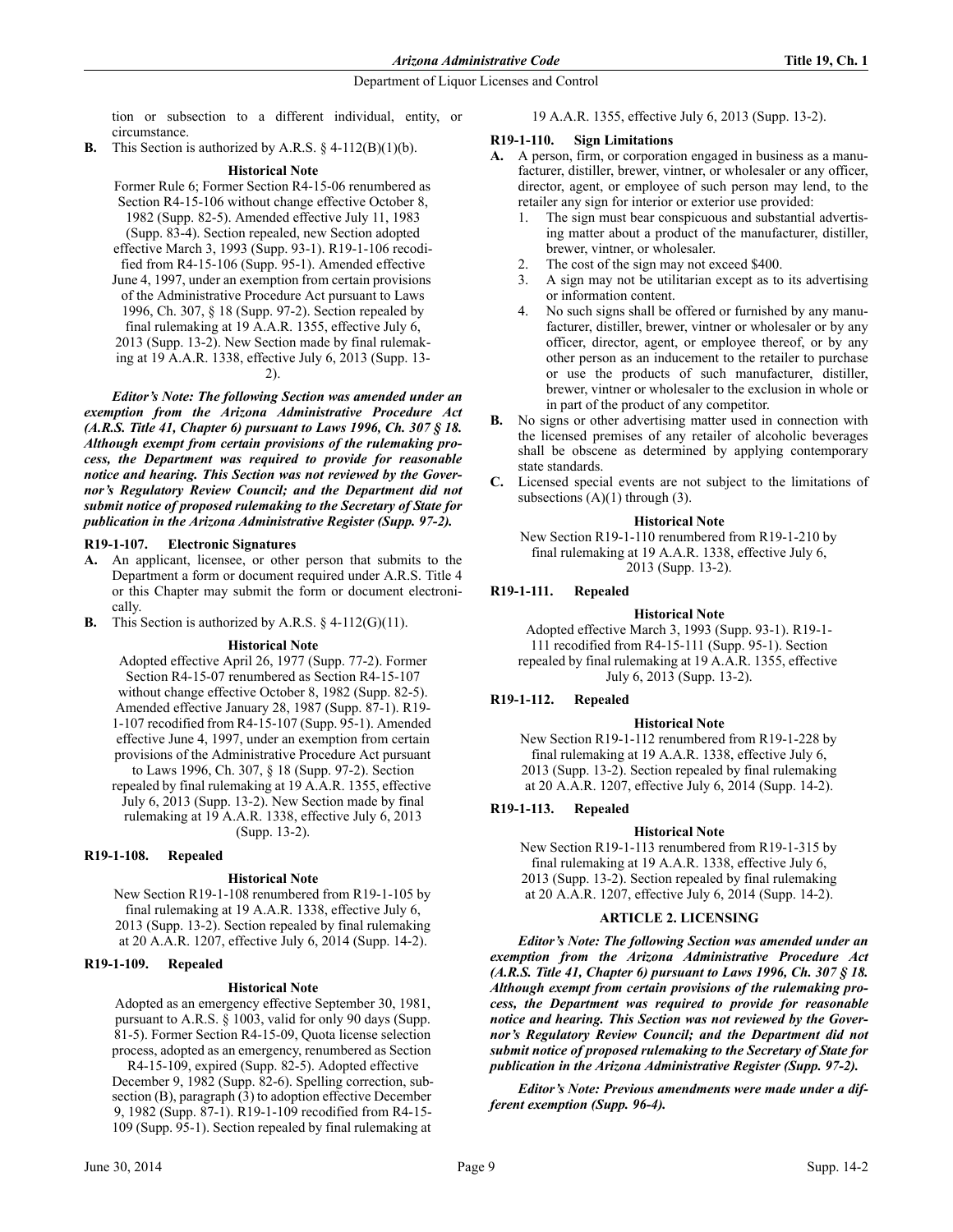# **R19-1-201. Who May Apply for a License**

- **A.** Except as provided in subsection (B) and not withstanding any other law, the following pre-requisites apply for a license under A.R.S. Title 4 and this Chapter.
	- 1. If an individual applies for a license, the individual shall be:
		- a. A citizen of the United States or a legal resident alien, and
		- b. A bona fide resident of Arizona;
	- 2. If a partnership applies for a license, each partner shall meet the criteria in subsection (A)(1);
	- 3. Except as provided in subsection (A)(6), if a corporation or limited liability company applies for a license, the corporation or limited liability company shall:
		- a. Be qualified to do business in Arizona, and
		- b. Hold the license through an agent who is an individual that meets the criteria in subsection  $(A)(1)$ ;
	- 4. If a limited partnership applies for a license:
		- a. An individual general partner, but not a limited partner, shall meet the criteria in subsection  $(A)(1)$ ; and
		- b. A corporate general partner shall meet the criteria in subsection  $(A)(3)$ ;
	- 5. If a club or governmental entity applies for a license, the club or governmental entity shall hold the license through an agent who is an individual that meets the criteria in subsection  $(A)(1)$ ;
	- 6. If an out-of-state entity applies for a license, the out-ofstate entity shall hold the license through an agent who meets the standard described in A.R.S. § 4-202(A).
- **B.** An entity organized outside the U.S. that applies for an out-ofstate producer or limited out-of-state producer license is not required to meet the pre-requisites in subsection (A) if the person makes application through an agent who meets the criteria listed in A.R.S. § 41-1080(B).
- **C.** The Department shall accept as evidence that an individual is a citizen of the United States or a legal resident alien the documents listed in A.R.S. § 41-1080(A).
- **D.** The Department shall accept a driver license or voter registration card as evidence that an individual is a bona fide resident of Arizona.
- **E.** The Department shall accept the following, provided by or filed with the Arizona Corporation Commission, as evidence that an entity is qualified to do business in Arizona:
	- 1. Corporation file number, or
	- 2. L.L.C. file number.
- **F.** This Section is authorized by A.R.S. §§ 4-202(A) and 41- 1080.

# **Historical Note**

- Former Rule 1; Former Section R4-15-20 renumbered as Section R4-15-201 without change effective October 8, 1982 (Supp. 82-5). R-19-1-201 recodified from R4-15- 201 (Supp. 95-1). Amended effective September 14, 1990, under an exemption from the Administrative Procedure Act pursuant to Laws 1989, Ch. 234, § 22; filed with the Office of the Secretary of State October 25, 1996, as required pursuant to Laws 1996, Ch. 307, § 19 (Supp. 96-4). Historical note corrected for clarification. Amended effective June 4, 1997, under an exemption from certain provisions of the Administrative Procedure Act pursuant to Laws 1996, Ch. 307, § 18 (Supp. 97-2). Former Section R19-1-201 recodified to R19-1-314; new Section R19-1-201 recodified from R19-1-301 at 8 A.A.R. 2636, effective May 30, 2002 (Supp. 02-2). Section repealed by final rulemaking at 19 A.A.R. 1355,
- effective July 6, 2013 (Supp. 13-2). New Section made by final rulemaking at 19 A.A.R. 1338, effective July 6,

# 2013 (Supp. 13-2).

# **R19-1-202. Application Required**

- A. An individual or entity that wishes to obtain a license or other approval from the Department shall complete and submit to the Department an application using a form that is available from the Department at its office or online.
- B. This Section is authorized by A.R.S. §§ 4-201, 4-202, 4-203, 4-203.01, 4-203.04, and 4-228.

## **Historical Note**

Former Rule 2; Former Section R4-15-21 renumbered as Section R4-15-202 without change effective October 8, 1982 (Supp. 82-5). R19-1-202 recodified from R4-15- 202 (Supp. 95-1). Section repealed by final rulemaking at 19 A.A.R. 1355, effective July 6, 2013 (Supp. 13-2). New Section made by final rulemaking at 19 A.A.R. 1338, effective July 6, 2013 (Supp. 13-2).

## **R19-1-203. Registration of a Retail Agent**

- **A.** Pre-requisites for registration as a retail agent. A person may act as a retail agent only if the person:
	- 1. Holds one of the licenses listed in A.R.S. § 4-222(A);
	- 2. Has a written Cooperative-purchase Agreement, using a form available from the Department, with one or more licensees; and
	- 3. Submits the materials required under subsections (B) and (C) to the Department.
- **B.** To register as a retail agent, a licensee shall submit to the Department the application form prescribed by the Department. The licensee registering shall include the licensee's notarized signature affirming that the licensee will comply with all laws and this Chapter regarding cooperative purchases and that all information provided is true, correct, and complete.
- **C.** In addition to submitting the application form required under subsection (B), an applicant for registration as a retail agent shall submit:
	- 1. A copy of every Cooperative-purchase Agreement reached with another licensee, and
	- 2. The fee prescribed at A.R.S.§ 4-222(B).
- **D.** This Section is authorized by A.R.S. §§ 4-112(B)(1)(d) and 4- 222.

# **Historical Note**

Former Rule 3; Former Section R4-15-22 renumbered as Section R4-15-203 without change effective October 8, 1982 (Supp. 82-5). R19-1-203 recodified from R4-15- 203 (Supp. 95-1). Section repealed by final rulemaking at 19 A.A.R. 1355, effective July 6, 2013 (Supp. 13-2). New Section made by final rulemaking at 19 A.A.R. 1338,

effective July 6, 2013 (Supp. 13-2).

*Editor's Note: The following Section was amended under an exemption from the Arizona Administrative Procedure Act (A.R.S. Title 41, Chapter 6) pursuant to Laws 1989, Ch. 234, § 22. The Office of the Secretary of State was not allowed by law to file or publish exempt rules when the Section was amended by the Department. The Department has now filed this Section with the Office of the Secretary of State as required pursuant to Laws 1996, Ch. 307, § 19.*

# **R19-1-204. Obtaining a Quota License**

- **A.** The number of quota licenses that the Department may issue in a county is limited.
- **B.** Before issuing a new quota license in a particular county, the Department shall provide notice through available media of its intent to issue a new quota license, the particular kind of quota license to be issued, and invite interested persons in the county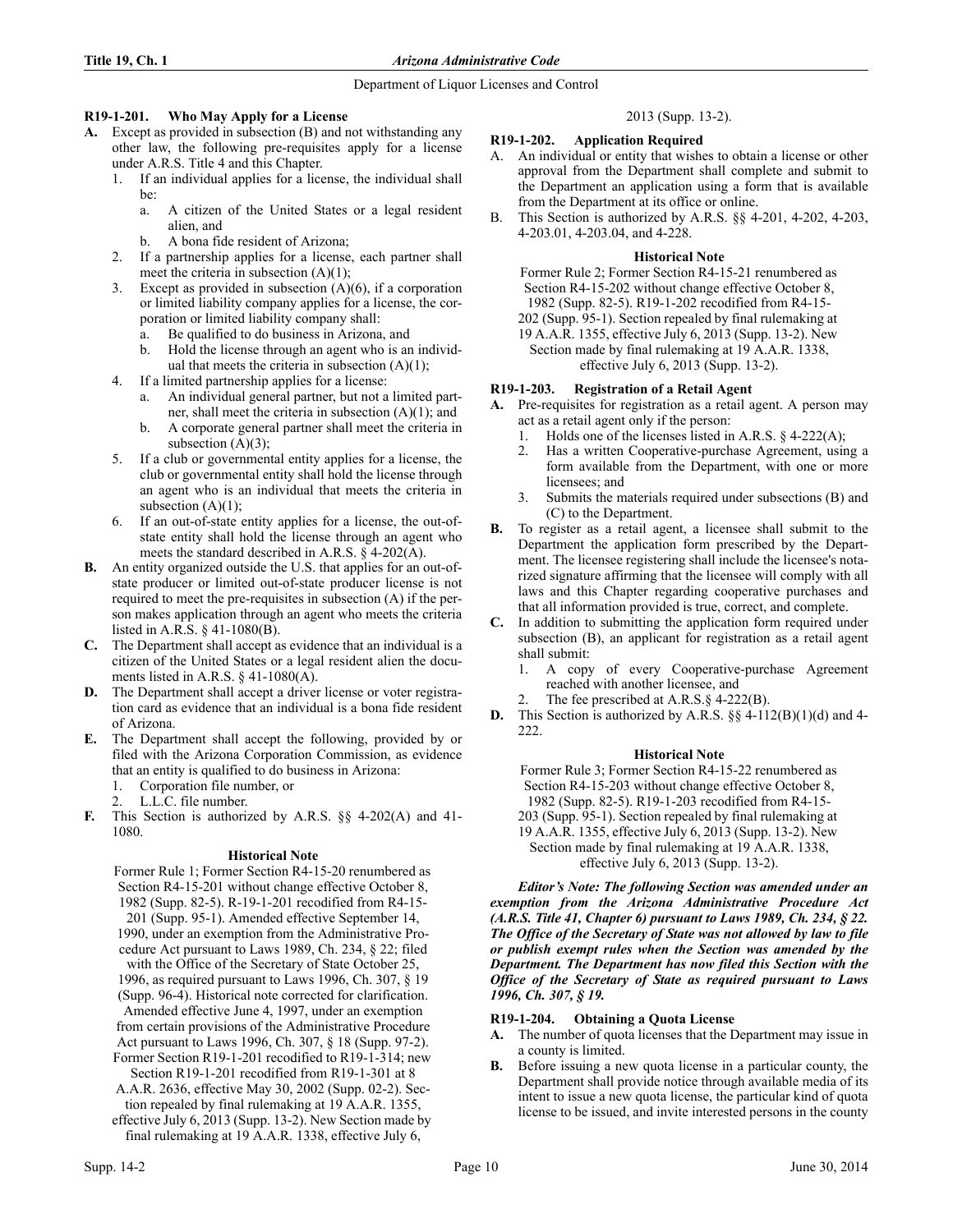to inform the Department of their interest in the manner prescribed by the Department.

- **C.** If the number of interested persons in a particular county exceeds the number of specified quota licenses available, the Department shall use a random selection method to determine priority of individuals who have applied for a new quota license.
- **D.** Before a new quota license is issued to a successful applicant, the applicant shall pay:
	- 1. The issuance fee and applicable surcharges prescribed under A.R.S. § 4-209;
	- 2. One-half of the annual renewal fee if the license will be issued less than six months before it is scheduled to be renewed; and
	- 3. The fair market value of the quota license, as determined by the Department.
- **E.** This Section is authorized by A.R.S. § 4-206.01.

## **Historical Note**

Former Rule 4; Amended effective September 10, 1979 (Supp. 79-5). Former Section R4-15-23 renumbered as Section R4-15-204 without change effective October 8, 1982 (Supp. 82-5). R19-1-204 recodified from R4-15- 204 (Supp. 95-1). Amended effective September 14, 1990, under an exemption from the Administrative Procedure Act pursuant to Laws 1989, Ch. 234, § 22; filed with the Office of the Secretary of State October 25, 1996 (Supp. 96-4). Amended by exempt rulemaking at 7 A.A.R. 5252, effective November 2, 2001 (Supp. 01-4). Former Section R19-1-204 recodified to R19-1-210; new Section R19-1-204 recodified from R19-1-220 at 8 A.A.R. 2636, effective May 30, 2002 (Supp. 02-2). Section repealed by final rulemaking at 19 A.A.R. 1355, effective July 6, 2013 (Supp. 13-2). New Section made by final rulemaking at 19 A.A.R. 1338, effective July 6, 2013 (Supp. 13-2).

# **R19-1-205. Requirements for a Special Event License**

- **A.** To apply for a special event license, an entity authorized under A.R.S. § 4-203.02 (B) shall submit to the Department an application form, which is available from the Department.
- **B.** At the same time application is made to the Department under subsection (A), the entity shall submit a copy of the application form to the board of supervisors if the special event is to be held in an unincorporated area or to the governing body of a city or town if the special event is to be held in a city or town. The Department shall issue a special event license subject to the approval of the board of supervisors or governing body.
- **C.** The Department shall issue a special event license to an entity authorized under A.R.S. § 4-203.02 (B) for no more than 10 days in each calendar year.
- **D.** This Section is authorized by A.R.S. § 4-203.02.

# **Historical Note**

Former Rule 5; Former Section R4-15-24 renumbered as Section R4-15-205 without change effective October 8, 1982 (Supp. 82-5). R19-1-205 recodified from R4-15- 205 (Supp. 95-1). Former Section R19-1-205 recodified to R19-1-211; new Section R19-1-205 recodified from R19-1-253 at 8 A.A.R. 2636, effective May 30, 2002 (Supp. 02-2). Section expired under A.R.S. § 41-1056(E) at 12 A.A.R. 1784, effective January 31, 2006 (Supp. 06-2). New Section made by final rulemaking at 19 A.A.R. 1338, effective July 6, 2013 (Supp. 13-2).

*Editor's Note: The following Section was repealed and a new Section adopted under an exemption from the Arizona Administrative Procedure Act (A.R.S. Title 41, Chapter 6), pursuant to* *Laws 1993, Ch. 133, § 49. Exemption from A.R.S. Title 41, Chapter 6 means that the Department did not submit notice of this rulemaking to the Secretary of State's Office for publication in the Arizona Administrative Register; the Department did not submit these rules to the Governor's Regulatory Review Council; the Department was not required to hold public hearings on these rules; and the Attorney General did not certify these rules.* 

## **R19-1-206. Criteria for Issuing a Restaurant License**

- **A.** The Department shall not issue a restaurant license to an applicant if the Department finds there is sufficient evidence that the applicant will be unable to operate as a restaurant as defined at A.R.S. § 4-205.02(H)(2).
- **B.** The following criteria are evidence of an ability to operate a restaurant as defined at A.R.S. § 4-205.02(H)(2). The Department shall consider these criteria when determining whether to issue a restaurant license to an applicant:
	- Number of cooks, other food preparation personnel, and wait staff are sufficient to prepare and provide the proposed restaurant services;
	- 2. Restaurant equipment is of sufficient grade or appropriate for the offered menu;
	- 3. Proposed menu is of a type and price likely to achieve 40 percent food sales; and
	- 4. Dinnerware and small-ware, including dining utensils, are compatible with the offered menu.
- **C.** The following criteria are evidence of an inability to operate a restaurant as defined at A.R.S. § 4-205.02(H)(2). The Department shall consider these criteria when determining whether to issue a restaurant license to an applicant:
	- 1. More than 60 percent of the public seating area consists of barstools, cocktail tables, and similar seating indicating the area is used primarily for consumption of spirituous liquor;
	- 2. Name, signage, or promotional materials of the proposed business premises contain a term such as bar, tavern, pub, spirits, club, lounge, cabaret, or saloon that denotes sale of spirituous liquor;
	- 3. Proposed business premises has a jukebox, live entertainment, or dance floor; and
	- 4. Proposed business premises contain bar games and equipment.
- **D.** This Section is authorized by A.R.S. § 4-205.02(E).

# **Historical Note**

Former Rule 6; Former Section R4-15-25 renumbered as Section R4-15-206 without change effective October 8, 1982 (Supp. 82-5). Section repealed, new Section adopted effective May 26, 1993, under an exemption from A.R.S. Title 41, Chapter 6, pursuant to Laws 1993, Ch. 133, § 49 (Supp. 93-2). R19-1-206 recodified from R4-15-206 (Supp. 95-1). Former Section R19-1-206 recodified to R19-1-221; new Section R19-1-206 recodified from R19-1-217 at 8 A.A.R. 2636, effective May 30, 2002 (Supp. 02-2). Section repealed by final rulemaking at 19 A.A.R. 1355, effective July 6, 2013 (Supp. 13-2). New Section made by final rulemaking at 19 A.A.R. 1338, effective July 6, 2013 (Supp. 13-2).

*Editor's Note: The following Section was repealed under an exemption from the Arizona Administrative Procedure Act (A.R.S. Title 41, Chapter 6) pursuant to Laws 1996, Ch. 307 § 18. Although exempt from certain provisions of the rulemaking process, the Department was required to provide for reasonable notice and hearing. This Section was not reviewed by the Governor's Regulatory Review Council; and the Department did not submit notice of proposed rulemaking to the Secretary of State for publication in the Arizona Administrative Register (Supp. 97-2).*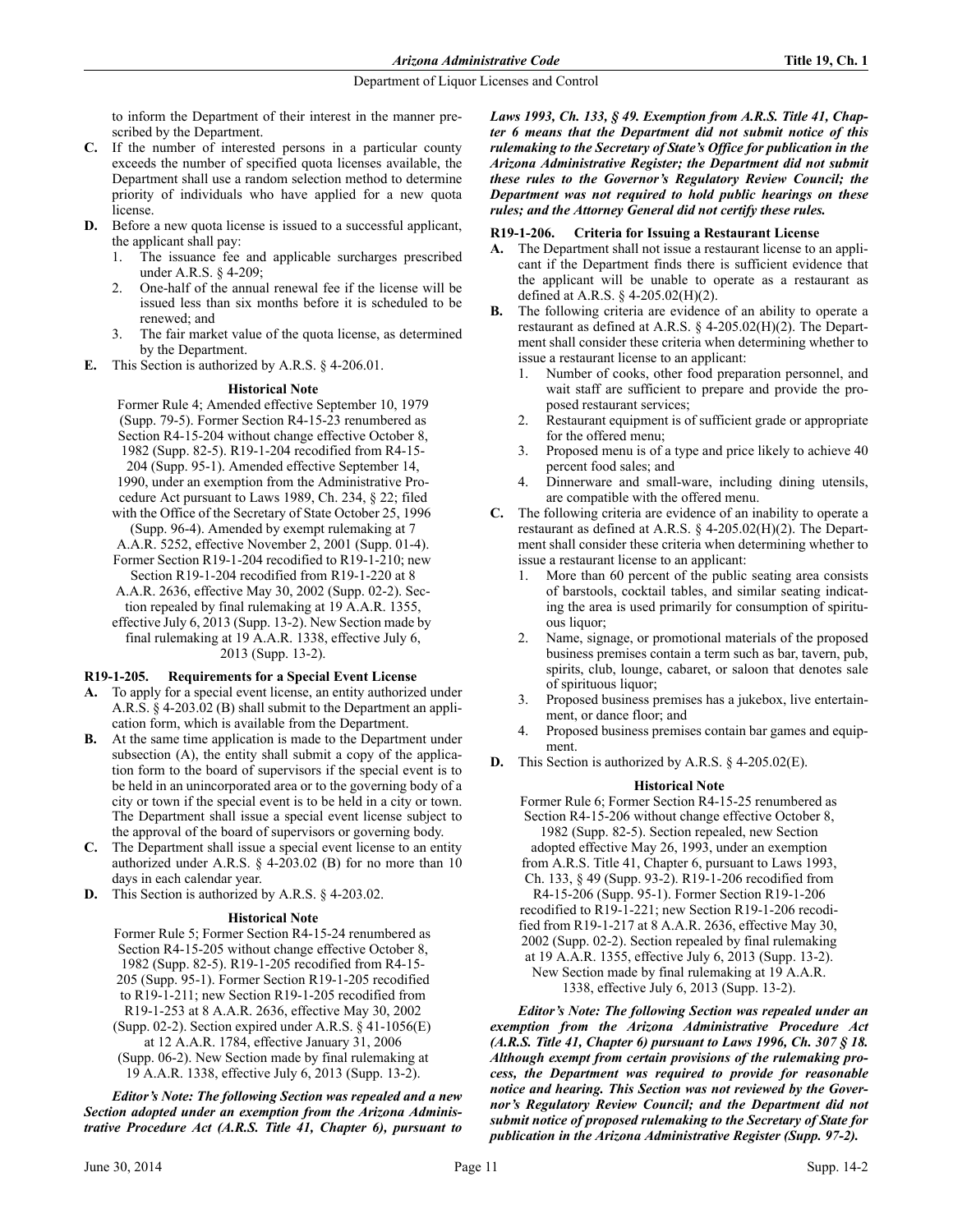*Editor's Note: Previous amendments were made under a different exemption (Supp. 96-4).*

# **R19-1-207. Extension of Premises**

- **A.** A licensee shall ensure that no spirituous liquor is served to a customer seated outside the licensed premises, as defined at A.R.S. § 4-101(26), without first making application for an extension of premises.
- **B.** An application under subsection (A) is required for either a temporary or permanent extension of premises.
- **C.** This Section is authorized by A.R.S. §§ 4-101(26) and 4- 203(B).

## **Historical Note**

Former Rule 7; Former Section R4-15-26 renumbered as Section R4-15-207 without change effective October 8, 1982 (Supp. 82-5). R19-1-207 recodified from R4-15- 207 (Supp. 95-1). Amended effective September 14, 1990, under an exemption from the Administrative Procedure Act pursuant to Laws 1989, Ch. 234, § 22; filed with the Office of the Secretary of State October 25, 1996 (Supp. 96-4). Repealed effective June 4, 1997, under an exemption from certain provisions of the Administrative Procedure Act pursuant to Laws 1996, Ch. 307, § 18 (Supp. 97-2). New Section R19-1-207 recodified from R19-1-221 at 8 A.A.R. 2636, effective May 30, 2002 (Supp. 02-2). Section repealed by final rulemaking at 19 A.A.R. 1355, effective July 6, 2013 (Supp. 13-2). New Section made by final rulemaking at 19 A.A.R. 1338, effective July 6, 2013 (Supp. 13-2).

*Editor's Note: The following Section was amended under an exemption from the Arizona Administrative Procedure Act (A.R.S. Title 41, Chapter 6) pursuant to Laws 1996, Ch. 307 § 18. Although exempt from certain provisions of the rulemaking process, the Department was required to provide for reasonable notice and hearing. This Section was not reviewed by the Governor's Regulatory Review Council; and the Department did not submit notice of proposed rulemaking to the Secretary of State for publication in the Arizona Administrative Register (Supp. 97-2).*

*Editor's Note: Previous amendments were made under a different exemption (Supp. 96-4).*

# **R19-1-208. Notice of Application for a Conveyance License**

- **A.** An individual or entity qualified under R19-1-201 who submits an application under R19-1-202 for a conveyance license shall post a copy of the application and the notice required under A.R.S.  $\S$  4-201(B) conspicuously at the location from which the applicant conducts its principal business in Arizona.
- **B.** This Section is authorized by A.R.S. § 4-201(B).

# **Historical Note**

- Former Rule 8; Former Section R4-15-27 renumbered as Section R4-15-208 without change effective October 8, 1982 (Supp. 82-5). R19-1-208 recodified from R4-15- 208 (Supp. 95-1). Amended effective September 14, 1990, under an exemption from the Administrative Procedure Act pursuant to Laws 1989, Ch. 234, § 22; filed with the Office of the Secretary of State October 25, 1996, as required pursuant to Laws 1996, Ch. 307, § 19 (Supp. 96-4). Historical note corrected for clarification. Amended effective June 4, 1997, under an exemption from certain provisions of the Administrative Procedure Act pursuant to Laws 1996, Ch. 307, § 18 (Supp. 97-2). Former Section R19-1-208 recodified to R19-1-219; new Section R19-1-208 recodified from R19-1-231 at 8
- A.A.R. 2636, effective May 30, 2002 (Supp. 02-2). Section repealed by final rulemaking at 19 A.A.R. 1355,

effective July 6, 2013 (Supp. 13-2). New Section made by final rulemaking at 19 A.A.R. 1338, effective July 6, 2013 (Supp. 13-2).

*Editor's Note: The following Section was amended under an exemption from the Arizona Administrative Procedure Act (A.R.S. Title 41, Chapter 6) pursuant to Laws 1989, Ch. 234, § 22. The Office of the Secretary of State was not allowed by law to file or publish exempt rules when the Section was amended by the Department. The Department has now filed this Section with the Office of the Secretary of State as required pursuant to Laws 1996, Ch. 307, § 19.*

# **R19-1-209. Licensing Time-frames**

- **A.** For the purpose of compliance with A.R.S. § 41-1073, the Department establishes time-frames that apply to licenses issued by the Department. The licensing time-frames consist of an administrative completeness review time-frame, a substantive review time-frame, and an overall time-frame as defined in A.R.S. § 41-1072.
- **B.** The Department shall not forward a liquor license application for review and consideration by local governing authorities until the application is administratively complete. A liquor license application is administratively complete when:
	- 1. Every piece of information required by the form prescribed by the Department is provided;
	- 2. All required materials specified on the form prescribed by the Department are attached to the form;
	- 3. The non-refundable license application fee specified at A.R.S. § 4-209(A) is attached to the form; and
	- 4. If required, a questionnaire and complete set of fingerprints are attached to the form from:
		- a. Every individual who is a controlling person of the business to be licensed,
		- b. Every individual who has an aggregate beneficial interest of at least 10 percent in the business to be licensed,
		- c. Every individual who owns at least 10 percent of the business to be licensed,
		- d. Every individual who holds a beneficial interest of at least 10 percent of the liabilities of the business to be licensed, and
		- e. The agent and managers of the business to be licensed.
- **C.** Except as provided in subsection (D), the time-frame for the Department to act on a license application is as follows:
	- 1. Administrative completeness review time-frame: 75 days;
	- 2. Substantive review time-frame: 30 days; and
	- 3. Over-all time-frame: 105 days.
- **D.** The time-frame for the Department to act on an application for a special event license, wine festival or fair license, extension or change of licensed premises, or approval of a liquor law training course is as follows:
	- 1. Administrative completeness review time-frame: 10 days;
	- 2. Substantive review time-frame: 20 days; and
	- 3. Over-all time-frame: 30 days.
- **E.** Administrative completeness review time-frame.
	- 1. The administrative completeness review time-frame begins when the Department receives an application. During the administrative completeness review-timeframe, the Department shall determine whether the application is:
		- a. Complete,
		- b. Contains a technical error, or
		- c. Contains a non-technical error.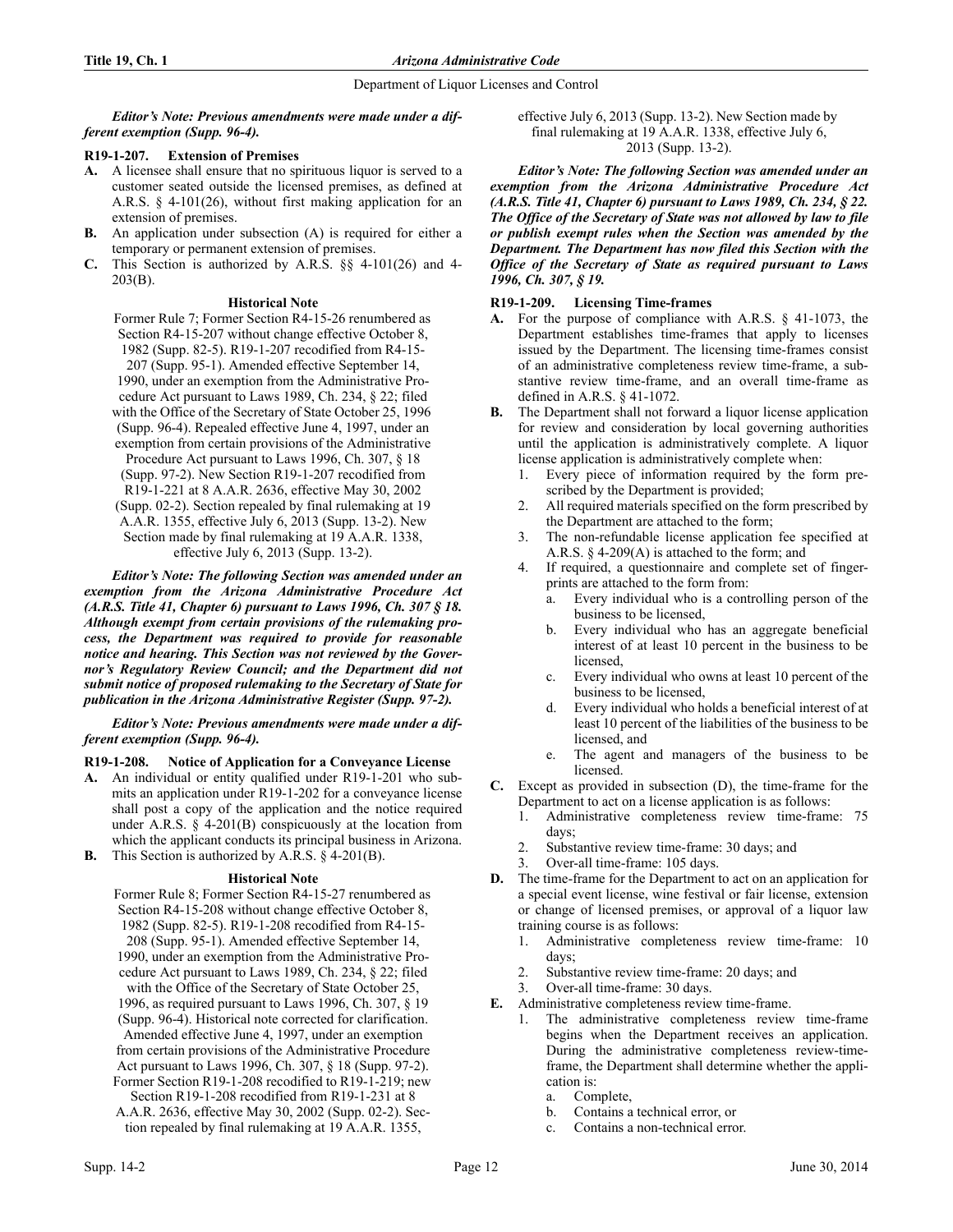- 2. If the Department determines that an application is incomplete or contains a non-technical error, the Department shall return the application to the applicant. If the applicant wishes to be considered further for a license, the applicant shall submit to the Department a new, completed application and non-refundable application fee.
- 3. If the Department determines that an application contains a technical error, the Department shall notify the applicant in writing of the technical error.
- 4. An applicant that receives a notice regarding a technical error in an application shall correct the technical error within 30 days from the date of the notice or within the time specified by the Department. The administrative completeness review and over-all time-frames are suspended from the date of the notice referenced under subsection  $(E)(3)$  until the date the technical error is corrected.
- If an applicant fails to correct a technical error within the specified time, the Department shall close the file. An applicant whose file is closed may apply again for a license by submitting a new, completed application and non-refundable application fee.
- **F.** Substantive review time-frame.
	- The substantive review time-frame begins when an application is administratively complete or at the end of the administrative completeness review time-frame listed in subsection  $(C)(1)$  or  $(D)(1)$ . If a hearing is required under A.R.S. § 4-201 regarding the license application, the Department shall ensure that the hearing occurs during the substantive review time-frame.
	- If the Department determines during the substantive review that additional information is needed, the Department shall send the applicant a comprehensive written request for additional information. An applicant from whom additional information is requested shall supply the additional information within 30 days from the date of the request or within the time specified by the Department. Both the substantive review and over-all timeframes are suspended from the date of the Department's request until the date that the Department receives the additional information.
	- If an applicant fails to submit the requested information within the specified time, the Department shall close the file. An applicant whose file is closed may apply again for a license by submitting a new, completed application and non-refundable application fee.
- **G.** Within the overall time-frame, the Department shall:
	- 1. Deny a license to an applicant if the Department determines that the applicant does not meet all the substantive criteria required by A.R.S. Title 4 and this Chapter, or
	- 2. Grant a license to an applicant if the Department determines that the applicant meets all the substantive criteria required by A.R.S. Title 4 and this Chapter.
- **H.** If the Department denies a license under subsection (G)(1), the Department shall provide a written notice of denial to the applicant that explains:
	- 1. The reason for the denial, with citations to supporting statutes or rules;
	- 2. The applicant's right to appeal the denial; and
	- The time for appealing the denial.
- **I.** This Section is authorized by A.R.S. §§ 41-1073, 4-101(9), 4- 201(E), and 4- 202(B).

## **Historical Note**

Former Rule 9; Former Section R4-15-28 renumbered as Section R4-15-209 without change effective October 8, 1982 (Supp. 82-5). R19-1-209 recodified from R4-15-

209 (Supp. 95-1). Amended effective September 14, 1990, under an exemption from the Administrative Procedure Act pursuant to Laws 1989, Ch. 234, § 22; filed with the Office of the Secretary of State October 25, 1996 (Supp. 96-4). Former Section R19-1-209 recodified to R19-1-232; new Section R19-1-209 recodified from R19-

1-210 at 8 A.A.R. 2636, effective May 30, 2002 (Supp. 02-2). Section repealed by final rulemaking at 19 A.A.R. 1355, effective July 6, 2013 (Supp. 13-2). New Section made by final rulemaking at 19 A.A.R. 1338, effective July 6, 2013 (Supp. 13-2).

## **R19-1-210. Renumbered**

## **Historical Note**

Former Rule 10; Former Section R4-15-29 renumbered as Section R4-15-210 without change effective October 8, 1982 (Supp. 82-5). R19-1-210 recodified from R4-15- 210 (Supp. 95-1). Former Section R19-1-210 recodified to R19-1-209; new Section R19-1-210 recodified from R19-1-204 at 8 A.A.R. 2636, effective May 30, 2002 (Supp. 02-2). Section renumbered to R19-1-110 by final rulemaking at 19 A.A.R. 1338, effective July 6, 2013 (Supp. 13-2).

*Editor's Note: The following Section was amended under an exemption from the Arizona Administrative Procedure Act (A.R.S. Title 41, Chapter 6) pursuant to Laws 1996, Ch. 307 § 18. Although exempt from certain provisions of the rulemaking process, the Department was required to provide for reasonable notice and hearing. This Section was not reviewed by the Governor's Regulatory Review Council; and the Department did not submit notice of proposed rulemaking to the Secretary of State for publication in the Arizona Administrative Register (Supp. 97-2).*

*Editor's Note: Previous amendments were made under a different exemption (Supp. 96-4).*

## **R19-1-211. Repealed**

#### **Historical Note**

Former Rule 11; Former Section R4-15-30 renumbered as Section R4-15-211 without change effective October 8, 1982 (Supp. 82-5). R19-1-211 recodified from R4-15- 211 (Supp. 95-1). Amended effective September 14, 1990, under an exemption from the Administrative Procedure Act pursuant to Laws 1989, Ch. 234, § 22; filed with the Office of the Secretary of State October 25, 1996 (Supp. 96-4). Amended effective June 4, 1997, under an exemption from certain provisions of the Administrative Procedure Act pursuant to Laws 1996, Ch. 307, § 18 (Supp. 97-2). Former Section R19-1-211 recodified to R19-1-224; new Section R19-1-211 recodified from R19- 1-205 at 8 A.A.R. 2636, effective May 30, 2002 (Supp. 02-2). Section repealed by final rulemaking at 19 A.A.R.

1355, effective July 6, 2013 (Supp. 13-2).

*Editor's Note: The following Section was repealed under an exemption from the Arizona Administrative Procedure Act (A.R.S. Title 41, Chapter 6) pursuant to Laws 1996, Ch. 307 § 18. Although exempt from certain provisions of the rulemaking process, the Department was required to provide for reasonable notice and hearing. This Section was not reviewed by the Governor's Regulatory Review Council; and the Department did not submit notice of proposed rulemaking to the Secretary of State for publication in the Arizona Administrative Register (Supp. 97-2).*

## **R19-1-212. Repealed**

## **Historical Note**

Former Rule 12; Former Section R4-15-31 renumbered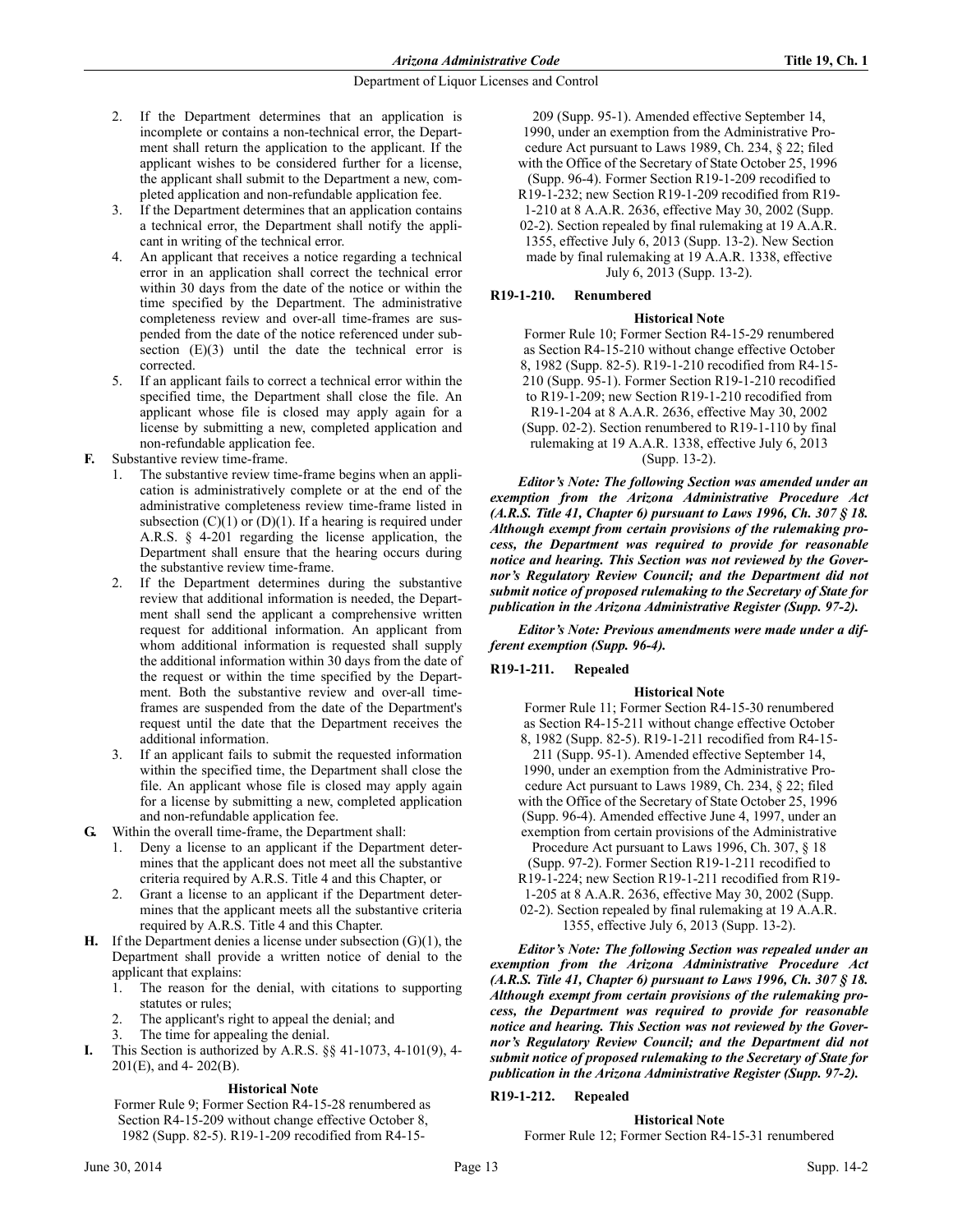as Section R4-15-212 without change effective October 8, 1982 (Supp. 82-5). R19-1-212 recodified from R4-15- 212 (Supp. 95-1). Repealed effective June 4, 1997, under an exemption from certain provisions of the Administrative Procedure Act pursuant to Laws 1996, Ch. 307, § 18 (Supp. 97-2). New Section R19-1-212 recodified from R19-1-228 at 8 A.A.R. 2636, effective May 30, 2002 (Supp. 02-2). Section repealed by final rulemaking at 19 A.A.R. 1355, effective July 6, 2013 (Supp. 13-2).

*Editor's Note: The following Section was amended under an exemption from the Arizona Administrative Procedure Act (A.R.S. Title 41, Chapter 6) pursuant to Laws 1996, Ch. 307 § 18. Although exempt from certain provisions of the rulemaking process, the Department was required to provide for reasonable notice and hearing. This Section was not reviewed by the Governor's Regulatory Review Council; and the Department did not submit notice of proposed rulemaking to the Secretary of State for publication in the Arizona Administrative Register (Supp. 97-2).*

*Editor's Note: Previous amendments were made under a different exemption (Supp. 96-4).*

## **R19-1-213. Repealed**

## **Historical Note**

Former Rule 13; Former Section R4-15-32 renumbered as Section R4-15-213 without change effective October 8, 1982 (Supp. 82-5). R19-1-213 recodified from R4-15- 213 (Supp. 95-1). Amended effective September 14, 1990, under an exemption from the Administrative Procedure Act pursuant to Laws 1989, Ch. 234, § 22; filed with the Office of the Secretary of State October 25, 1996 (Supp. 96-4). Amended effective June 4, 1997; amended again effective June 10, 1997. Both amendments were made under an exemption from certain provisions of the Administrative Procedure Act pursuant to Laws 1996, Ch. 307, § 18 (Supp. 97-2). Former Section R19-1-213 recodified to R19-1-234; new Section R19-1-213 recodified from R19-1-235 at 8 A.A.R. 2636, effective May 30, 2002 (Supp. 02-2). Section repealed by final rulemaking at 11 A.A.R. 1564, effective June 4, 2005 (Supp. 05-2).

*Editor's Note: The following Section was repealed and a new Section adopted under an exemption from the Arizona Administrative Procedure Act (A.R.S. Title 41, Chapter 6) pursuant to Laws 1991, Ch. 136, § 2 and 3. The Office of the Secretary of State was not allowed by law to file or publish exempt rules when the Section was repealed and new Section adopted by the Department. The Department has now filed this Section with the Office of the Secretary of State as required pursuant to Laws 1996, Ch. 307, § 19.*

## **R19-1-214. Repealed**

#### **Historical Note**

Former Rule 14; Former Section R4-15-33 renumbered as Section R4-15-214 without change effective October 8, 1982 (Supp. 82-5). Former Section R4-15-214 repealed, new Section R4-15-214 adopted effective April 26, 1984 (Supp. 84-2). R19-1-214 recodified from R4- 15-214 (Supp. 95-1). Section repealed, new Section adopted effective April 1, 1992, under an exemption from the Administrative Procedure Act pursuant to Laws 1991, Ch. 136, §§ 2 and 3; filed with the Office of the Secretary of State October 25, 1996 (Supp. 96-4). Former Section R19-1-214 recodified to R19-1-235; new Section R19-1- 214 recodified from R19-1-236 at 8 A.A.R. 2636, effective May 30, 2002 (Supp. 02-2). Section repealed; new Section made by final rulemaking at 11 A.A.R. 1564,

*Editor's Note: The following Section was amended under an exemption from the Arizona Administrative Procedure Act (A.R.S. Title 41, Chapter 6) pursuant to Laws 1989, Ch. 234, § 22. The Office of the Secretary of State was not allowed by law to file or publish exempt rules when the Section was amended by the Department. The Department has now filed this Section with the Office of the Secretary of State as required pursuant to Laws 1996, Ch. 307, § 19.*

## **R19-1-215. Repealed**

## **Historical Note**

Former Rule 15; Former Section R4-15-34 renumbered as Section R4-15-215 without change effective October 8, 1982 (Supp. 82-5). R19-1-215 recodified from R4-15- 215 (Supp. 95-1). Amended effective September 14, 1990, under an exemption from the Administrative Procedure Act pursuant to Laws 1989, Ch. 234, § 22; filed with the Office of the Secretary of State October 25, 1996 (Supp. 96-4). Former Section R19-1-215 recodified to R19-1-225; new Section R19-1-215 recodified from R19- 1-237 at 8 A.A.R. 2636, effective May 30, 2002 (Supp. 02-2). Section repealed by final rulemaking at 19 A.A.R. 1355, effective July 6, 2013 (Supp. 13-2).

*Editor's Note: The following Section was amended under an exemption from the Arizona Administrative Procedure Act (A.R.S. Title 41, Chapter 6) pursuant to Laws 1989, Ch. 234, § 22. The Office of the Secretary of State was not allowed by law to file or publish exempt rules when the Section was amended by the Department. The Department has now filed this Section with the Office of the Secretary of State as required pursuant to Laws 1996, Ch. 307, § 19.*

# **R19-1-216. Repealed**

## **Historical Note**

Former Rule 16; Former Section R4-15-35 renumbered as Section R4-15-216 without change effective October 8, 1982 (Supp. 82-5). R19-1-216 recodified from R4-15- 216 (Supp. 95-1). Amended effective September 14, 1990, under an exemption from the Administrative Procedure Act pursuant to Laws 1989, Ch. 234, § 22; filed with the Office of the Secretary of State October 25, 1996 (Supp. 96-4). Former Section R19-1-216 recodified to R19-1-222; new Section R19-1-216 recodified from R19- 1-255 at 8 A.A.R. 2636, effective May 30, 2002 (Supp. 02-2). Section repealed by final rulemaking at 19 A.A.R.

1355, effective July 6, 2013 (Supp. 13-2). *Editor's Note: The following Section was amended under an exemption from the Arizona Administrative Procedure Act (A.R.S. Title 41, Chapter 6) pursuant to Laws 1989, Ch. 234, § 22. The Office of the Secretary of State was not allowed by law to file*

*or publish exempt rules when the Section was amended by the Department. The Department has now filed this Section with the Office of the Secretary of State as required pursuant to Laws 1996, Ch. 307, § 19.*

## **R19-1-217. Repealed**

## **Historical Note**

Former Rule 17; Former Section R4-15-36 renumbered as Section R4-15-217 without change effective October 8, 1982 (Supp. 82-5). R19-1-217 recodified from R4-15- 217 (Supp. 95-1). Amended effective September 14, 1990, under an exemption from the Administrative Pro-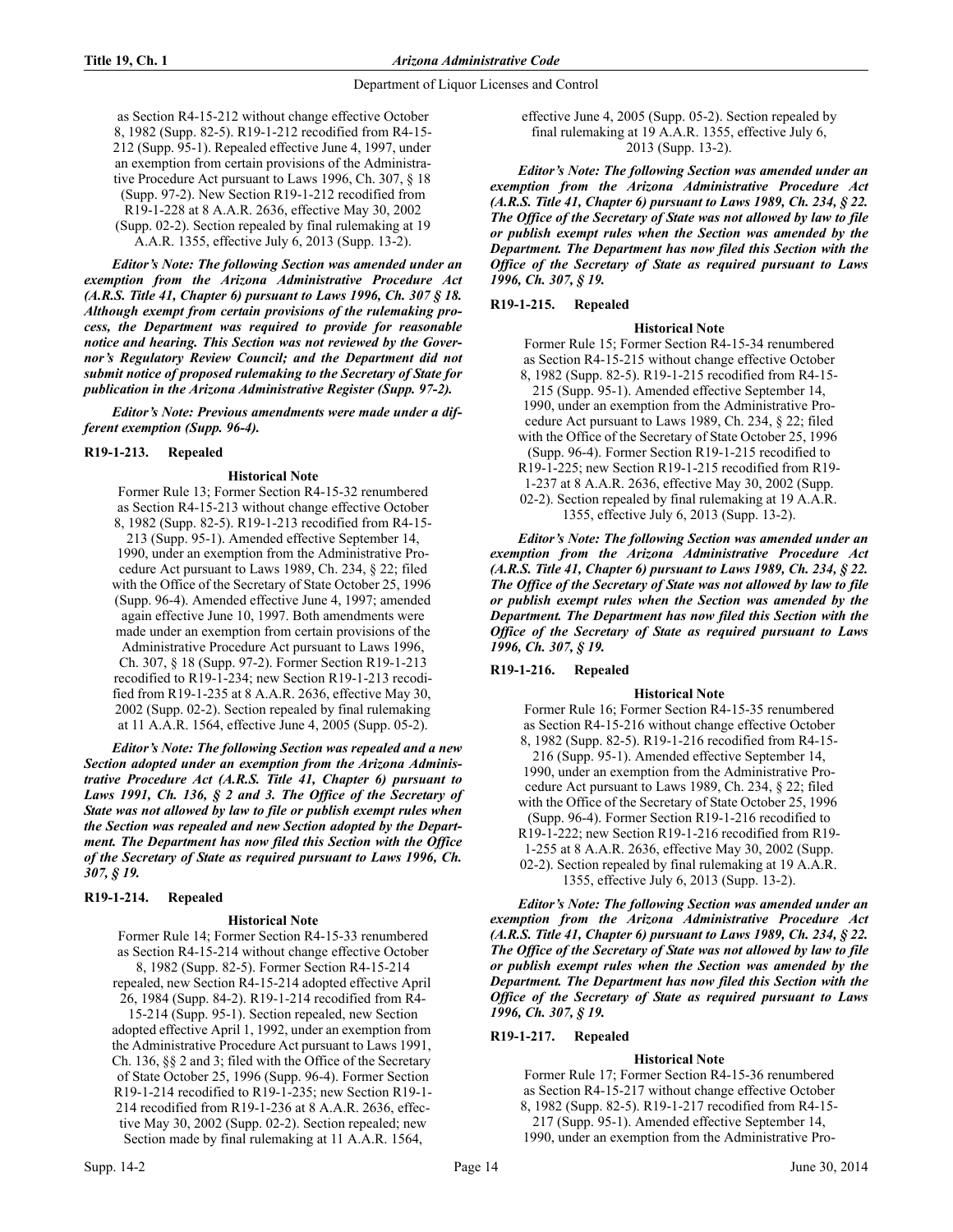cedure Act pursuant to Laws 1989, Ch. 234, § 22; filed with the Office of the Secretary of State October 25, 1996 (Supp. 96-4). Former Section R19-1-217 recodified to R19-1-206; new Section R19-1-217 recodified from R19- 1-248 at 8 A.A.R. 2636, effective May 30, 2002 (Supp. 02-2). Section repealed by final rulemaking at 19 A.A.R. 1355, effective July 6, 2013 (Supp. 13-2).

*Editor's Note: The following Section was amended under an exemption from the Arizona Administrative Procedure Act (A.R.S. Title 41, Chapter 6) pursuant to Laws 1996, Ch. 307 § 18. Although exempt from certain provisions of the rulemaking process, the Department was required to provide for reasonable notice and hearing. This Section was not reviewed by the Governor's Regulatory Review Council; and the Department did not submit notice of proposed rulemaking to the Secretary of State for publication in the Arizona Administrative Register (Supp. 97-2).*

*Editor's Note: Previous amendments were made under a different exemption (Supp. 96-4).*

## **R19-1-218. Repealed**

## **Historical Note**

Former Rule 18; Former Section R4-15-37 renumbered as Section R4-15-218 without change effective October 8, 1982 (Supp. 82-5). R19-1-218 recodified from R4-15- 218 (Supp. 95-1). Amended effective September 14, 1990, under an exemption from the Administrative Procedure Act pursuant to Laws 1989, Ch. 234, § 22; filed with the Office of the Secretary of State October 25, 1996 (Supp. 96-4). Amended effective June 4, 1997, under an exemption from certain provisions of the Administrative Procedure Act pursuant to Laws 1996, Ch. 307, § 18 (Supp. 97-2). Former Section R19-1-218 recodified to R19-1-305; new Section R19-1-218 recodified from R19- 1-222 at 8 A.A.R. 2636, effective May 30, 2002 (Supp. 02-2). Section repealed by final rulemaking at 19 A.A.R. 1355, effective July 6, 2013 (Supp. 13-2).

*Editor's Note: The following Section was amended under an exemption from the Arizona Administrative Procedure Act (A.R.S. Title 41, Chapter 6) pursuant to Laws 1996, Ch. 307 § 18. Although exempt from certain provisions of the rulemaking process, the Department was required to provide for reasonable notice and hearing. This Section was not reviewed by the Governor's Regulatory Review Council; and the Department did not submit notice of proposed rulemaking to the Secretary of State for publication in the Arizona Administrative Register (Supp. 97-2).*

*Editor's Note: Previous amendments were made under a different exemption (Supp. 96-4).*

# **R19-1-219. Repealed**

## **Historical Note**

Former Rule 19; Former Section R4-15-38 renumbered as Section R4-15-219 without change effective October 8, 1982 (Supp. 82-5). R19-1-219 recodified from R4-15- 219 (Supp. 95-1). Amended effective September 14, 1990, under an exemption from the Administrative Procedure Act pursuant to Laws 1989, Ch. 234, § 22; filed with the Office of the Secretary of State October 25, 1996 (Supp. 96-4). Amended effective June 4, 1997, under an exemption from certain provisions of the Administrative Procedure Act pursuant to Laws 1996, Ch. 307, § 18 (Supp. 97-2). Former Section R19-1-219 recodified to

R19-1-306; new Section R19-1-219 recodified from R19- 1-208 at 8 A.A.R. 2636, effective May 30, 2002 (Supp. 02-2). Section repealed by final rulemaking at 19 A.A.R.

## 1355, effective July 6, 2013 (Supp. 13-2).

*Editor's Note: The following Section was amended under an exemption from the Arizona Administrative Procedure Act (A.R.S. Title 41, Chapter 6) pursuant to Laws 1996, Ch. 307 § 18. Although exempt from certain provisions of the rulemaking process, the Department was required to provide for reasonable notice and hearing. This Section was not reviewed by the Governor's Regulatory Review Council; and the Department did not submit notice of proposed rulemaking to the Secretary of State for publication in the Arizona Administrative Register (Supp. 97-2).*

*Editor's Note: Previous amendments were made under a different exemption (Supp. 96-4).*

# **R19-1-220. Repealed**

#### **Historical Note**

Former Rule 20; Former Section R4-15-39 renumbered as Section R4-15-220 effective October 8, 1982 (Supp. 82-5).\* R19-1-220 recodified from R4-15-220 (Supp. 95- 1). Amended effective September 14, 1990, under an exemption from the Administrative Procedure Act pursuant to Laws 1989, Ch. 234, § 22; filed with the Office of the Secretary of State October 25, 1996 (Supp. 96-4). Amended effective June 4, 1997; amended again effective June 10, 1997. Both amendments were exempt from certain provisions of the Administrative Procedure Act pursuant to Laws 1996, Ch. 307, § 18 (Supp. 97-2). Former Section R19-1-220 recodified to R19-1-204; new Section R19-1-220 recodified from R19-1-229 at 8 A.A.R. 2636, effective May 30, 2002 (Supp. 02-2). Section repealed by final rulemaking at 19 A.A.R. 1355, effective July 6, 2013 (Supp. 13-2).

*Editor's Note: The following Section was amended under an exemption from the Arizona Administrative Procedure Act (A.R.S. Title 41, Chapter 6) pursuant to Laws 1989, Ch. 234, § 22. The Office of the Secretary of State was not allowed by law to file or publish exempt rules when the Section was amended by the Department. The Department has now filed this Section with the Office of the Secretary of State as required pursuant to Laws 1996, Ch. 307, § 19.*

# **R19-1-221. Repealed**

## **Historical Note**

Former Rule 21; Former Section R4-15-40 renumbered as Section R4-15-221 without change effective October 8, 1982 (Supp. 82-5). R19-1-221 recodified from R4-15- 221 (Supp. 95-1). Amended effective September 14, 1990, under an exemption from the Administrative Procedure Act pursuant to Laws 1989, Ch. 234, § 22; filed with the Office of the Secretary of State October 25, 1996 (Supp. 96-4). Former Section R19-1-221 recodified to R19-1-207; new Section R19-1-221 recodified from R19- 1-206 at 8 A.A.R. 2636, effective May 30, 2002 (Supp. 02-2). Section repealed by final rulemaking at 19 A.A.R. 1355, effective July 6, 2013 (Supp. 13-2).

*Editor's Note: The following Section was amended under an exemption from the Arizona Administrative Procedure Act (A.R.S. Title 41, Chapter 6) pursuant to Laws 1996, Ch. 307 § 18. Although exempt from certain provisions of the rulemaking process, the Department was required to provide for reasonable notice and hearing. This Section was not reviewed by the Governor's Regulatory Review Council; and the Department did not submit notice of proposed rulemaking to the Secretary of State for publication in the Arizona Administrative Register (Supp. 97-2).*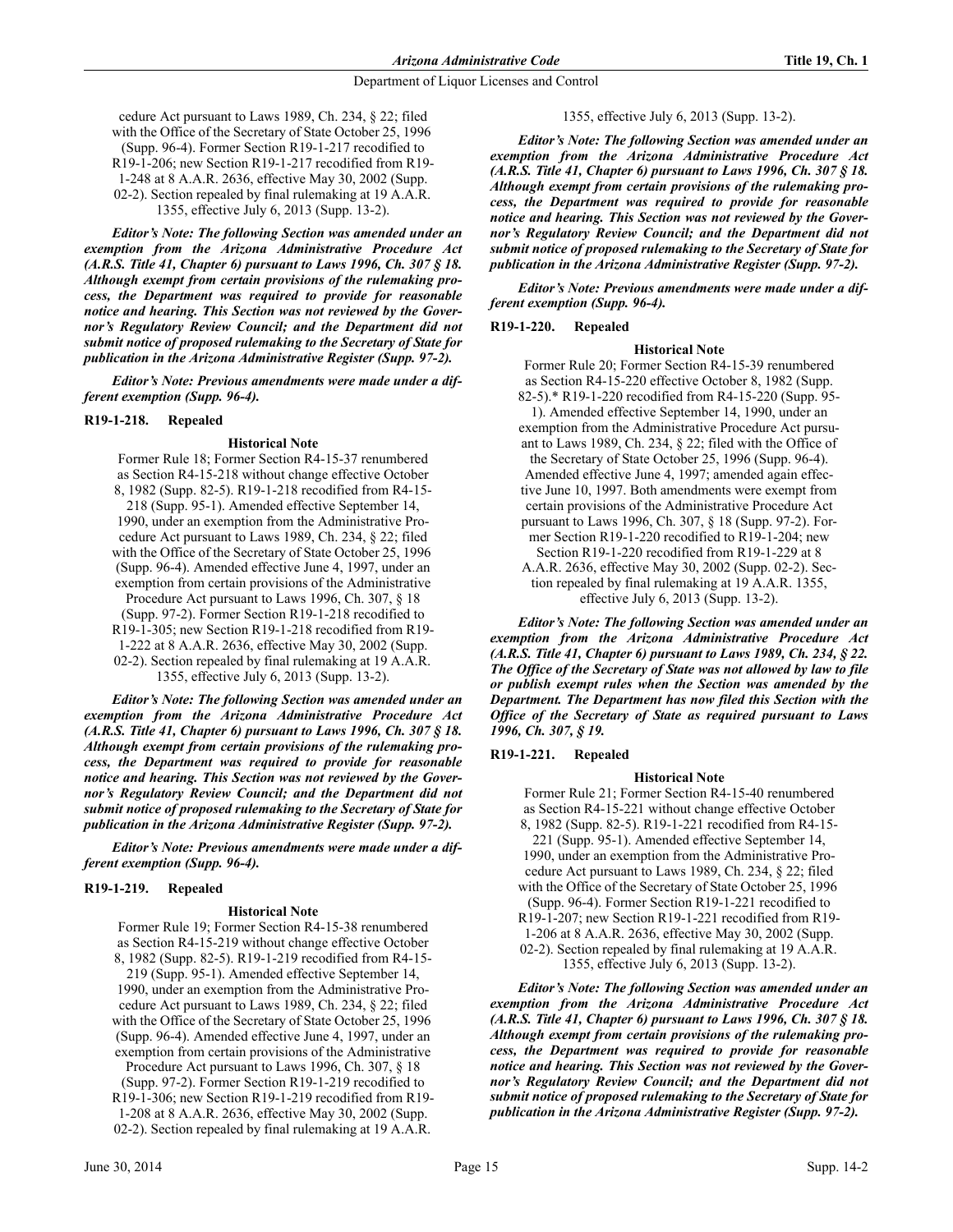*Editor's Note: Previous amendments were made under a different exemption (Supp. 96-4).*

## **R19-1-222. Repealed**

## **Historical Note**

Former Rule 22; Former Section R4-15-41 renumbered as Section R4-15-222 without change effective October 8, 1982 (Supp. 82-5). R 19-1-222 recodified from R4-15- 222 (Supp. 95-1). Amended effective September 14, 1990, under an exemption from the Administrative Procedure Act pursuant to Laws 1989, Ch. 234, § 22; filed with the Office of the Secretary of State October 25, 1996 (Supp. 96-4). Amended effective June 4, 1997, under an exemption from certain provisions of the Administrative Procedure Act pursuant to Laws 1996, Ch. 307, § 18 (Supp. 97-2). Former Section R19-1-222 recodified to R19-1-218; new Section R19-1-222 recodified from R19- 1-216 at 8 A.A.R. 2636, effective May 30, 2002 (Supp. 02-2). Section repealed by final rulemaking at 19 A.A.R. 1355, effective July 6, 2013 (Supp. 13-2).

*Editor's Note: The following Section was repealed and a new Section adopted under an exemption from the Arizona Administrative Procedure Act (A.R.S. Title 41, Chapter 6) pursuant to Laws 1989, Ch. 234, § 22. The Office of the Secretary of State was not allowed by law to file or publish exempt rules when the Section was repealed and a new Section adopted by the Department. The Department has now filed this Section with the Office of the Secretary of State as required pursuant to Laws 1996, Ch. 307, § 19.*

## **R19-1-223. Repealed**

## **Historical Note**

Former Rule 23; Former Section R4-15-42 renumbered as Section R4-15-223 without change effective October 8, 1982 (Supp. 82-5). R19-1-223 recodified from R4-15- 223 (Supp. 95-1). Section repealed, new Section adopted effective September 14, 1990, under an exemption from the Administrative Procedure Act pursuant to Laws 1989, Ch. 234, § 22; filed with the Office of the Secretary of State October 25, 1996 (Supp. 96-4). Former Section R19-1-223 recodified to R19-1-312; new Section R19-1- 223 recodified from R19-1-226 at 8 A.A.R. 2636, effective May 30, 2002 (Supp. 02-2). Section repealed by final rulemaking at 19 A.A.R. 1355, effective July 6, 2013

# (Supp. 13-2).

*Editor's Note: The following Section was repealed under an exemption from the Arizona Administrative Procedure Act (A.R.S. Title 41, Chapter 6) pursuant to Laws 1989, Ch. 234, § 22. The Office of the Secretary of State was not allowed by law to file or publish exempt rules when the Section was repealed by the Department. The Department has now filed this Section with the Office of the Secretary of State as required pursuant to Laws 1996, Ch. 307, § 19.*

## **R19-1-224. Repealed**

# **Historical Note**

Former Rule 24; Former Section R4-15-43 renumbered as Section R4-15-224 without change effective October 8, 1982 (Supp. 82-5). R-19-1-224 recodified from R4-15- 224 (Supp. 95-1). Repealed effective September 14, 1990, under an exemption from the Administrative Procedure Act pursuant to Laws 1989, Ch. 234, § 22; filed with the Office of the Secretary of State October 25, 1996 (Supp. 96-4). New Section R19-1-224 recodified from

R19-1-211 at 8 A.A.R. 2636, effective May 30, 2002

(Supp. 02-2). Section repealed by final rulemaking at 19 A.A.R. 1355, effective July 6, 2013 (Supp. 13-2).

*Editor's Note: The following Section was amended under an exemption from the Arizona Administrative Procedure Act (A.R.S. Title 41, Chapter 6) pursuant to Laws 1996, Ch. 307 § 18. Although exempt from certain provisions of the rulemaking process, the Department was required to provide for reasonable notice and hearing. This Section was not reviewed by the Governor's Regulatory Review Council; and the Department did not submit notice of proposed rulemaking to the Secretary of State for publication in the Arizona Administrative Register (Supp. 97-2).*

*Editor's Note: Previous amendments were made under a different exemption (Supp. 96-4).*

## **R19-1-225. Repealed**

## **Historical Note**

Former Rule 25; Former Section R4-15-44 renumbered as Section R4-15-225 without change effective October 8, 1982 (Supp. 82-5). R19-1-225 recodified from R4-15- 225 (Supp. 95-1). Amended effective September 14, 1990, under an exemption from the Administrative Procedure Act pursuant to Laws 1989, Ch. 234, § 22; filed with the Office of the Secretary of State October 25, 1996 (Supp. 96-4). Amended effective June 4, 1997, under an exemption from certain provisions of the Administrative Procedure Act pursuant to Laws 1996, Ch. 307, § 18 (Supp. 97-2). Former Section R19-1-225 recodified to R19-1-307; new Section R19-1-225 recodified from R19-

- 
- 1-215 at 8 A.A.R. 2636, effective May 30, 2002 (Supp. 02-2). Section repealed by final rulemaking at 19 A.A.R.

1355, effective July 6, 2013 (Supp. 13-2).

*Editor's Note: The following Section was amended under an exemption from the Arizona Administrative Procedure Act (A.R.S. Title 41, Chapter 6) pursuant to Laws 1996, Ch. 307 § 18. Although exempt from certain provisions of the rulemaking process, the Department was required to provide for reasonable notice and hearing. This Section was not reviewed by the Governor's Regulatory Review Council; and the Department did not submit notice of proposed rulemaking to the Secretary of State for publication in the Arizona Administrative Register (Supp. 97-2).*

# **R19-1-226. Repealed**

## **Historical Note**

Former Rule 26; Former Section R4-15-45 renumbered as Section R4-15-226 without change effective October 8, 1982 (Supp. 82-5). R19-1-226 recodified from R4-15- 226 (Supp. 95-1). Amended effective June 4, 1997, under an exemption from certain provisions of the Administrative Procedure Act pursuant to Laws 1996, Ch. 307, § 18 (Supp. 97-2). Former Section R19-1-226 recodified to R19-1-223; new Section R19-1-226 recodified from R19- 1-245 at 8 A.A.R. 2636, effective May 30, 2002 (Supp. 02-2). Section repealed by final rulemaking at 19 A.A.R. 1355, effective July 6, 2013 (Supp. 13-2).

*Editor's Note: The following Section was repealed under an exemption from the Arizona Administrative Procedure Act (A.R.S. Title 41, Chapter 6) pursuant to Laws 1989, Ch. 234, § 22. The Office of the Secretary of State was not allowed by law to file or publish exempt rules when the Section was repealed by the Department. The Department has now filed this Section with the Office of the Secretary of State as required pursuant to Laws 1996, Ch. 307, § 19.*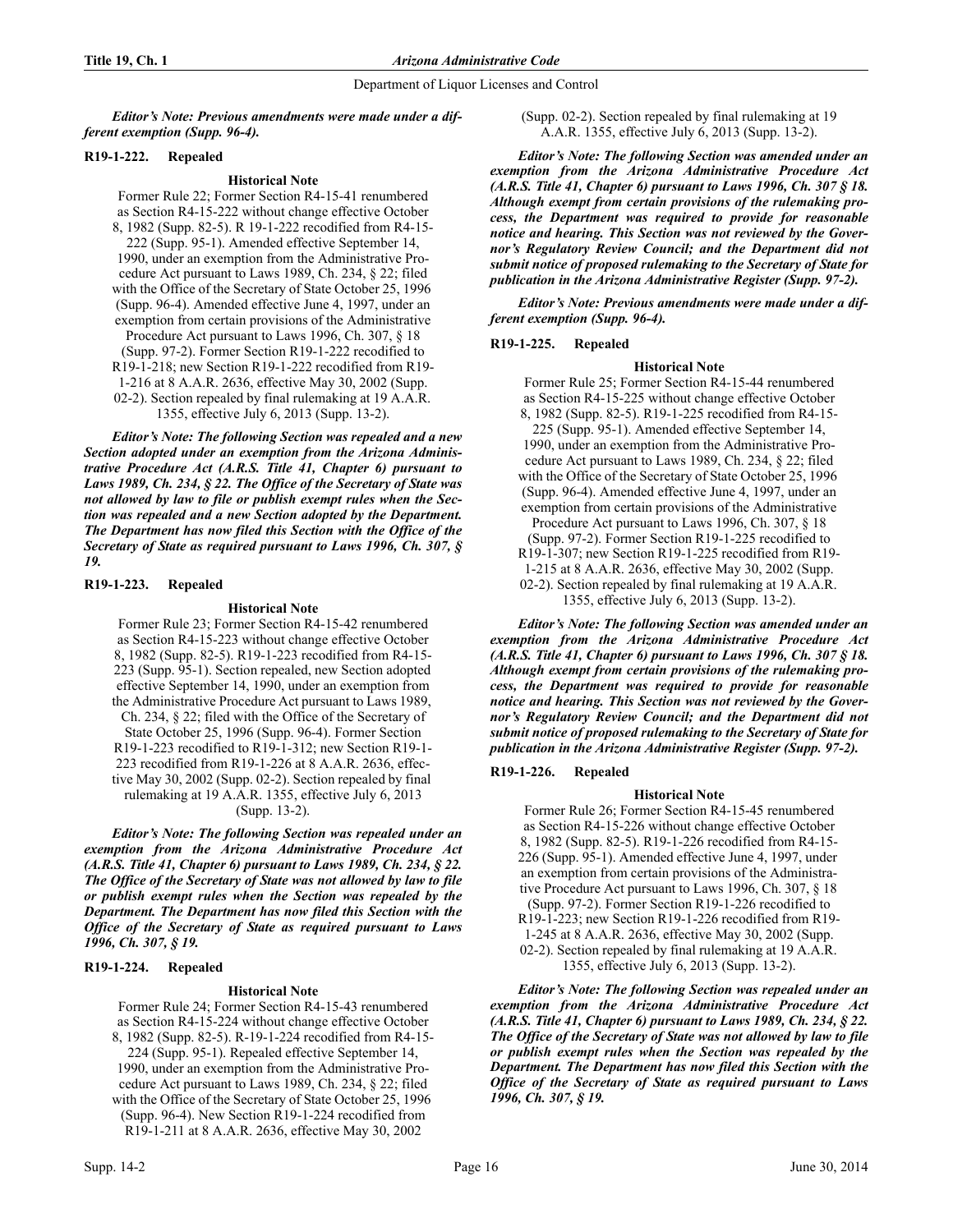## **R19-1-227. Repealed**

## **Historical Note**

Former Rule 27; Former Section R4-15-46 renumbered as Section R4-15-227 without change effective October 8, 1982 (Supp. 82-5). R19-1-227 recodified from R4-15- 227 (Supp. 95-1). Repealed effective September 14, 1990, under an exemption from the Administrative Procedure Act pursuant to Laws 1989, Ch. 234, § 22; filed with the Office of the Secretary of State October 25, 1996 (Supp. 96-4). New Section R19-1-227 recodified from R19-1-254 at 8 A.A.R. 2636, effective May 30, 2002 (Supp. 02-2). Section repealed by final rulemaking at 19 A.A.R. 1355, effective July 6, 2013 (Supp. 13-2).

*Editor's Note: The following Section was amended under an exemption from the Arizona Administrative Procedure Act (A.R.S. Title 41, Chapter 6) pursuant to Laws 1989, Ch. 234, § 22. The Office of the Secretary of State was not allowed by law to file or publish exempt rules when the Section was amended by the Department. The Department has now filed this Section with the Office of the Secretary of State as required pursuant to Laws 1996, Ch. 307, § 19.* 

## **R19-1-228. Renumbered**

## **Historical Note**

Former Rule 28; Former Section R4-15-47 renumbered as Section R4-15-228 without change effective October 8, 1982 (Supp. 82-5). R19-1-228 recodified from R4-15- 228 (Supp. 95-1). Amended effective September 14, 1990, under an exemption from the Administrative Procedure Act pursuant to Laws 1989, Ch. 234, § 22; filed with the Office of the Secretary of State October 25, 1996 (Supp. 96-4). Former Section R19-1-228 recodified to R19-1-212; new Section R19-1-228 recodified from R19- 1-250 at 8 A.A.R. 2636, effective May 30, 2002 (Supp. 02-2). Section renumbered to R19-1-112 by final rulemaking at 19 A.A.R. 1338, effective July 6, 2013 (Supp. 13-2).

## **R19-1-229. Repealed**

## **Historical Note**

Former Rule 29; Former Section R4-15-48 renumbered as Section R4-15-229 without change effective October 8, 1982 (Supp. 82-5). R-19-1-229 recodified from R4-15- 229 (Supp. 95-1). Former Section R19-1-229 recodified to R19-1-220; new Section R19-1-229 recodified from R19-1-247 at 8 A.A.R. 2636, effective May 30, 2002 (Supp. 02-2). Section repealed by final rulemaking at 19 A.A.R. 1355, effective July 6, 2013 (Supp. 13-2).

*Editor's Note: The following Section was repealed under an exemption from the Arizona Administrative Procedure Act (A.R.S. Title 41, Chapter 6) pursuant to Laws 1996, Ch. 307 § 18. Although exempt from certain provisions of the rulemaking process, the Department was required to provide for reasonable notice and hearing. This Section was not reviewed by the Governor's Regulatory Review Council; and the Department did not submit notice of proposed rulemaking to the Secretary of State for publication in the Arizona Administrative Register (Supp. 97-2).*

## **R19-1-230. Repealed**

## **Historical Note**

Former Rule 30; Former Section R4-15-49 renumbered as Section R4-15-230 without change effective October 8, 1982 (Supp. 82-5). R19-1-230 recodified from R4-15- 230 (Supp. 95-1). Repealed effective June 4, 1997, under an exemption from certain provisions of the Administrative Procedure Act pursuant to Laws 1996, Ch. 307, § 18 (Supp. 97-2). New Section R19-1-230 recodified from R19-1-241 at 8 A.A.R. 2636, effective May 30, 2002 (Supp. 02-2). Section repealed by final rulemaking at 19 A.A.R. 1355, effective July 6, 2013 (Supp. 13-2).

*Editor's Note: The following Section was amended under an exemption from the Arizona Administrative Procedure Act (A.R.S. Title 41, Chapter 6) pursuant to Laws 1989, Ch. 234, § 22. The Office of the Secretary of State was not allowed by law to file or publish exempt rules when the Section was amended by the Department. The Department has now filed this Section with the Office of the Secretary of State as required pursuant to Laws 1996, Ch. 307, § 19.* 

## **R19-1-231. Repealed**

## **Historical Note**

Former Rule 31; Former Section R4-15-50 renumbered as Section R4-15-231 without change effective October 8, 1982 (Supp. 82-5). R19-1-231 recodified from R4-15- 231 (Supp. 95-1). Amended effective September 14, 1990, under an exemption from the Administrative Procedure Act pursuant to Laws 1989, Ch. 234, § 22; filed with the Office of the Secretary of State October 25, 1996 (Supp. 96-4). Former Section R19-1-231 recodified to R19-1-208; new Section R19-1-231 recodified from R19- 1-246 at 8 A.A.R. 2636, effective May 30, 2002 (Supp. 02-2). Section repealed by final rulemaking at 19 A.A.R. 1355, effective July 6, 2013 (Supp. 13-2).

*Editor's Note: The following Section was repealed under an exemption from the Arizona Administrative Procedure Act (A.R.S. Title 41, Chapter 6) pursuant to Laws 1989, Ch. 234, § 22. The Office of the Secretary of State was not allowed by law to file or publish exempt rules when the Section was repealed by the Department. The Department has now filed this Section with the Office of the Secretary of State as required pursuant to Laws 1996, Ch. 307, § 19.* 

# **R19-1-232. Repealed**

## **Historical Note**

Former Rule 32; Former Section R4-15-51 renumbered as Section R4-15-232 without change effective October 8, 1982 (Supp. 82-5). R19-1-232 recodified from R4-15- 231 (Supp. 95-1). Repealed effective September 14, 1990, under an exemption from the Administrative Procedure Act pursuant to Laws 1989, Ch. 234, § 22; filed with the Office of the Secretary of State October 25, 1996 (Supp. 96-4). New Section R19-1-232 recodified from R19-1-209 at 8 A.A.R. 2636, effective May 30, 2002 (Supp. 02-2). Section repealed by final rulemaking at 19 A.A.R. 1355, effective July 6, 2013 (Supp. 13-2).

*Editor's Note: The following Section was amended under an exemption from the Arizona Administrative Procedure Act (A.R.S. Title 41, Chapter 6) pursuant to Laws 1989, Ch. 234, § 22. The Office of the Secretary of State was not allowed by law to file or publish exempt rules when the Section was amended by the Department. The Department has now filed this Section with the Office of the Secretary of State as required pursuant to Laws 1996, Ch. 307, § 19.*

# **R19-1-233. Repealed**

## **Historical Note**

Former Rule 33; Former Section R4-15-52 renumbered as Section R4-15-233 without change effective October 8, 1982 (Supp. 82-5). R19-1-233 recodified from R4-15- 233 (Supp. 95-1). Amended effective September 14,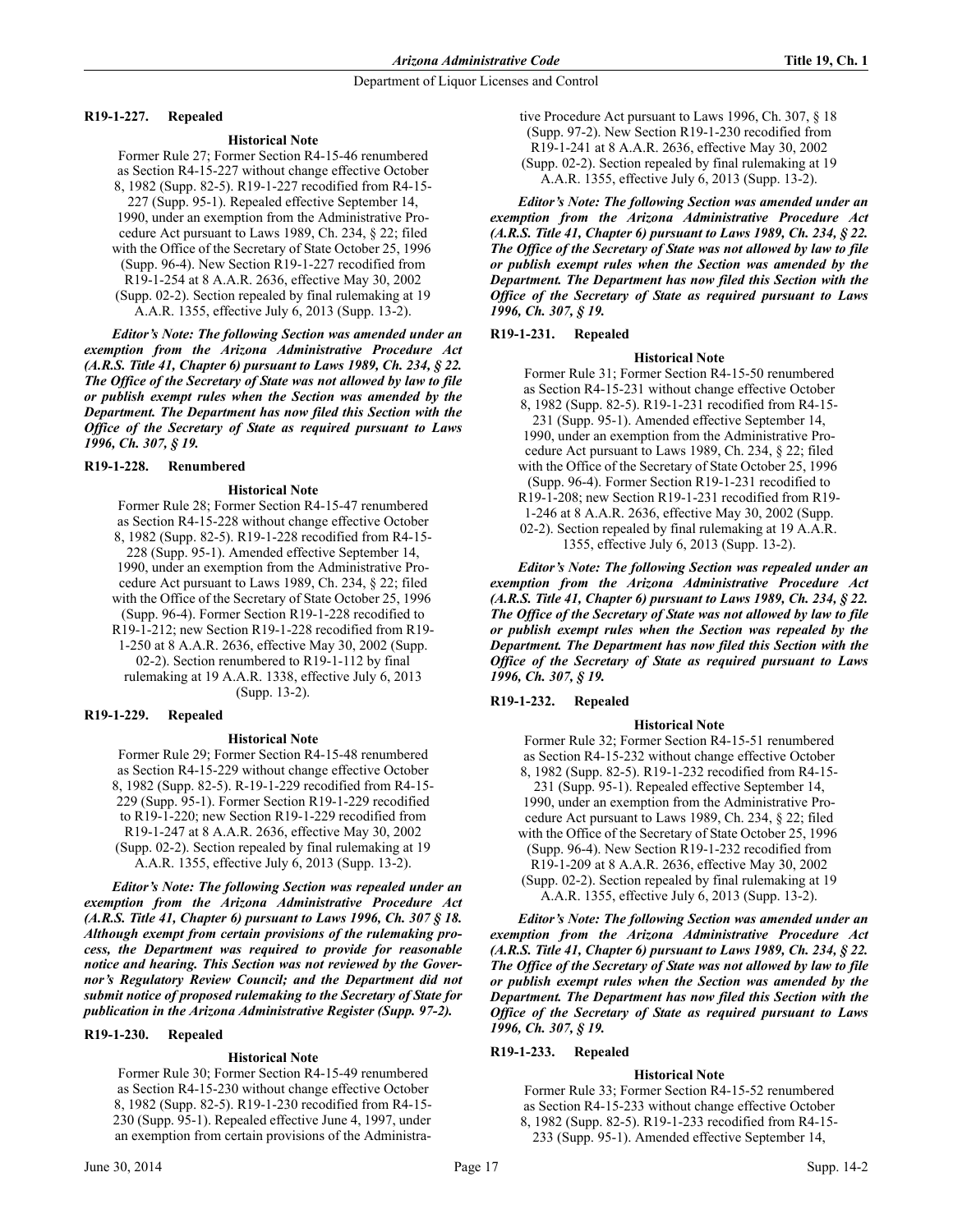1990, under an exemption from the Administrative Procedure Act pursuant to Laws 1989, Ch. 234, § 22; filed with the Office of the Secretary of State October 25, 1996 (Supp. 96-4). Former Section R19-1-233 recodified to R19-1-311; new Section R19-1-233 recodified from R19- 1-305 at 8 A.A.R. 2636, effective May 30, 2002 (Supp. 02-2). Section repealed by final rulemaking at 19 A.A.R. 1355, effective July 6, 2013 (Supp. 13-2).

*Editor's Note: The following Section was repealed under an exemption from the Arizona Administrative Procedure Act (A.R.S. Title 41, Chapter 6) pursuant to Laws 1989, Ch. 234, § 22. The Office of the Secretary of State was not allowed by law to file or publish exempt rules when the Section was repealed by the Department. The Department has now filed this Section with the Office of the Secretary of State as required pursuant to Laws 1996, Ch. 307, § 19.*

## **R19-1-234. Repealed**

#### **Historical Note**

Former Rule 34; Former Section R4-15-53 renumbered as Section R4-15-234 without change effective October 8, 1982 (Supp. 82-5). R19-1-234 recodified from R4-15- 234 (Supp. 95-1). Repealed effective September 14, 1990, under an exemption from the Administrative Procedure Act pursuant to Laws 1989, Ch. 234, § 22; filed with the Office of the Secretary of State October 25, 1996 (Supp. 96-4). New Section R19-1-234 recodified from R19-1-213 at 8 A.A.R. 2636, effective May 30, 2002 (Supp. 02-2). Section repealed by final rulemaking at 19 A.A.R. 1355, effective July 6, 2013 (Supp. 13-2).

*Editor's Note: The following Section was amended under an exemption from the Arizona Administrative Procedure Act (A.R.S. Title 41, Chapter 6) pursuant to Laws 1989, Ch. 234, § 22. The Office of the Secretary of State was not allowed by law to file or publish exempt rules when the Section was amended by the Department. The Department has now filed this Section with the Office of the Secretary of State as required pursuant to Laws 1996, Ch. 307, § 19.*

## **R19-1-235. Repealed**

#### **Historical Note**

Former Rule 35; Former Section R4-15-54 renumbered as Section R4-15-235 without change effective October 8, 1982 (Supp. 82-5). R19-1-235 recodified from R4-15- 235 (Supp. 95-1). Amended effective September 14, 1990, under an exemption from the Administrative Procedure Act pursuant to Laws 1989, Ch. 234, § 22; filed with the Office of the Secretary of State October 25, 1996 (Supp. 96-4). Former Section R19-1-235 recodified to R19-1-213; new Section R19-1-235 recodified from R19- 1-214 at 8 A.A.R. 2636, effective May 30, 2002 (Supp. 02-2). Section repealed by final rulemaking at 19 A.A.R. 1355, effective July 6, 2013 (Supp. 13-2).

*Editor's Note: The following Section was amended under an exemption from the Arizona Administrative Procedure Act (A.R.S. Title 41, Chapter 6) pursuant to Laws 1989, Ch. 234, § 22. The Office of the Secretary of State was not allowed by law to file or publish exempt rules when the Section was amended by the Department. The Department has now filed this Section with the Office of the Secretary of State as required pursuant to Laws 1996, Ch. 307, § 19.*

#### **R19-1-236. Recodified**

#### **Historical Note**

Former Rule 36; Former Section R4-15-55 renumbered

as Section R4-15-236 without change effective October 8, 1982 (Supp. 82-5).\* R19-1-236 recodified from R4- 15-236 (Supp. 95-1). Amended effective September 14, 1990, under an exemption from the Administrative Procedure Act pursuant to Laws 1989, Ch. 234, § 22; filed with the Office of the Secretary of State October 25, 1996 (Supp. 96-4). Section R19-1-236 recodified to R19-1-214 at 8 A.A.R. 2636, effective May 30, 2002 (Supp. 02-2).

*Editor's Note: The following Section was amended under an exemption from the Arizona Administrative Procedure Act (A.R.S. Title 41, Chapter 6) pursuant to Laws 1989, Ch. 234, § 22. The Office of the Secretary of State was not allowed by law to file or publish exempt rules when the Section was amended by the Department. The Department has now filed this Section with the Office of the Secretary of State as required pursuant to Laws 1996, Ch. 307, § 19.*

## **R19-1-237. Recodified**

**Historical Note** Former Rule 37; Former Section R4-15-56 renumbered as Section R4-15-237 without change effective October 8, 1982 (Supp. 82-5). R19-1-237 recodified from R4-15- 237 (Supp. 95-1). Amended effective September 14, 1990, under an exemption from the Administrative Procedure Act pursuant to Laws 1989, Ch. 234, § 22; filed with the Office of the Secretary of State October 25, 1996 (Supp. 96-4). Section R19-1-237 recodified to R19-1-215 at 8 A.A.R. 2636, effective May 30, 2002 (Supp. 02-2).

*Editor's Note: The following Section was repealed under an exemption from the Arizona Administrative Procedure Act (A.R.S. Title 41, Chapter 6) pursuant to Laws 1989, Ch. 234, § 22. The Office of the Secretary of State was not allowed by law to file or publish exempt rules when the Section was repealed by the Department. The Department has now filed this Section with the Office of the Secretary of State as required pursuant to Laws 1996, Ch. 307, § 19.*

## **R19-1-238. Repealed**

#### **Historical Note**

Former Rule 38; Former Section R4-15-57 renumbered as Section R4-15-238 without change effective October 8, 1982 (Supp. 82-5). R19-1-238 recodified from R4-15- 238 (Supp. 95-1). Repealed effective September 14, 1990, under an exemption from the Administrative Procedure Act pursuant to Laws 1989, Ch. 234, § 22; filed with the Office of the Secretary of State October 25, 1996 (Supp. 96-4).

*Editor's Note: The following Section was amended under an exemption from the Arizona Administrative Procedure Act (A.R.S. Title 41, Chapter 6) pursuant to Laws 1996, Ch. 307 § 18. Although exempt from certain provisions of the rulemaking process, the Department was required to provide for reasonable notice and hearing. This Section was not reviewed by the Governor's Regulatory Review Council; and the Department did not submit notice of proposed rulemaking to the Secretary of State for publication in the Arizona Administrative Register (Supp. 97-2).*

*Editor's Note: Previous amendments were made under a different exemption (Supp. 96-4).*

## **R19-1-239. Recodified**

#### **Historical Note**

Former Section R4-15-58 renumbered as Section R4-15- 239 without change effective October 8, 1982 (Supp. 82- 5). R19-1-239 recodified from R4-15-239 (Supp. 95-1).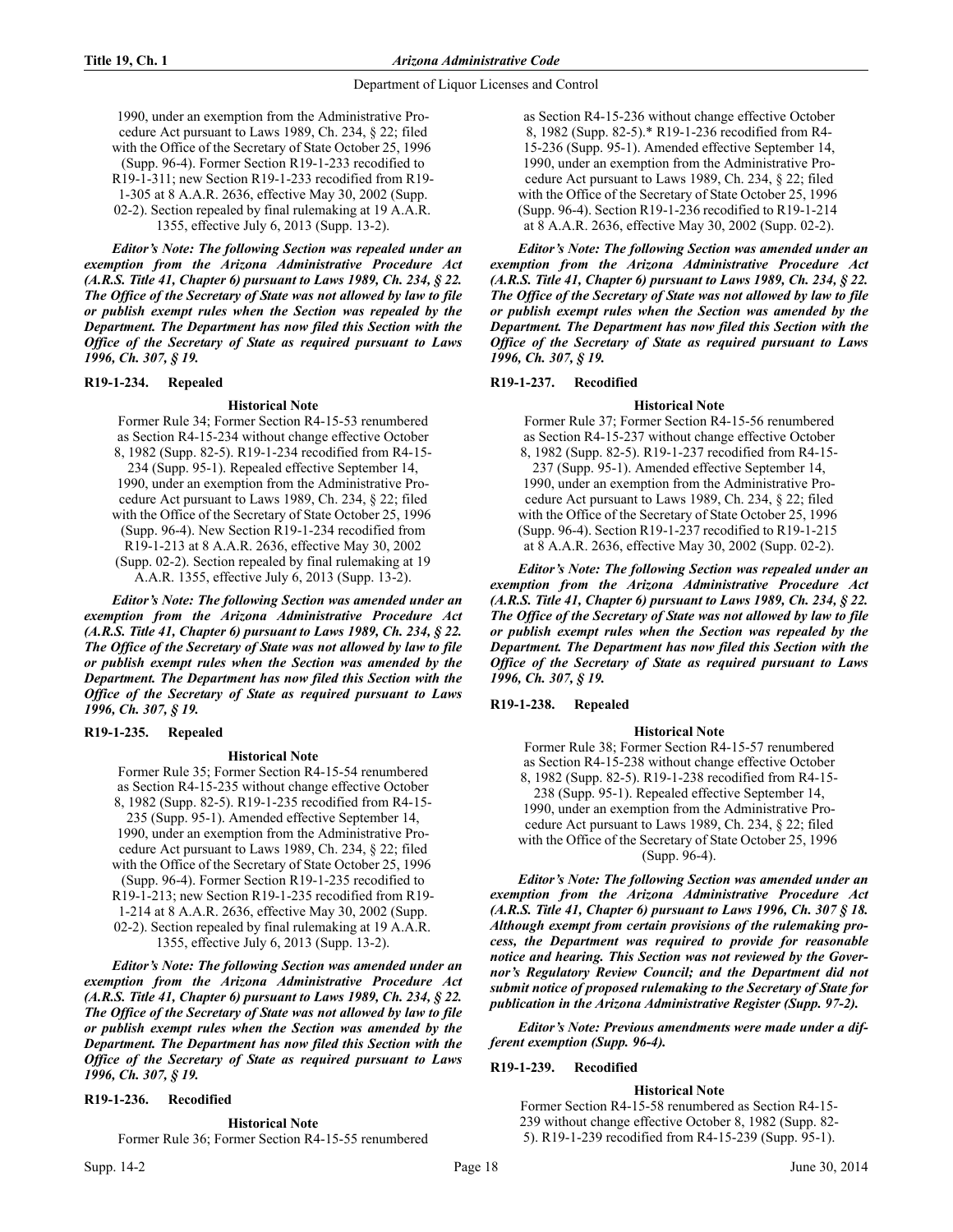Amended effective September 14, 1990, under an exemption from the Administrative Procedure Act pursuant to Laws 1989, Ch. 234, § 22; filed with the Office of the Secretary of State October 25, 1996 (Supp. 96-4). Amended effective June 4, 1997, under an exemption from certain provisions of the Administrative Procedure Act pursuant to Laws 1996, Ch. 307, § 18 (Supp. 97-2). Section R19-1-239 recodified to R19-1-302 at 8 A.A.R. 2636, effective May 30, 2002 (Supp. 02-2).

*Editor's Note: The following Section was adopted under an exemption from the provisions of the Administrative Procedure Act. Exemption from this Act means that the rule was not reviewed by the Governor's Regulatory Review Council; the rule not submitted to the Secretary of State's Office for publication as a proposed rule in the Arizona Administrative Register; the public did not have an opportunity to comment on the rule; and the rule was not certified by the Attorney General.*

## **R19-1-240. Recodified**

#### **Historical Note**

Adopted effective October 11, 1977 (Supp. 77-5). Repealed effective January 5, 1979 (Supp. 79-1). Former Section R4-15-59 renumbered as Section R4-15-240 effective October 8, 1982 (Supp. 82-5). Amended effective August 3, 1994, under an exemption from the Administrative Procedure Act (Supp. 94-3). R19-1-240 recodified from R4-15-240 (Supp. 95-1). Section R19-1- 240 recodified to R19-1-310 at 8 A.A.R. 2636, effective May 30, 2002 (Supp. 02-2).

*Editor's Note: The following Section was amended under an exemption from the Arizona Administrative Procedure Act (A.R.S. Title 41, Chapter 6) pursuant to Laws 1989, Ch. 234, § 22. The Office of the Secretary of State was not allowed by law to file or publish exempt rules when the Section was amended by the Department. The Department has now filed this Section with the Office of the Secretary of State as required pursuant to Laws 1996, Ch. 307, § 19.*

## **R19-1-241. Recodified**

#### **Historical Note**

 Adopted effective October 8, 1982 (Supp. 82-5). R19-1- 241 recodified from R4-15-241 (Supp. 95-1). Amended effective September 14, 1990, under an exemption from the Administrative Procedure Act pursuant to Laws 1989, Ch. 234, § 22; filed with the Office of the Secretary of State October 25, 1996 (Supp. 96-4). Section R19-1-241 recodified to R19-1-230 at 8 A.A.R. 2636, effective May 30, 2002 (Supp. 02-2).

*Editor's Note: The following Section was amended under an exemption from the Arizona Administrative Procedure Act (A.R.S. Title 41, Chapter 6) pursuant to Laws 1996, Ch. 307 § 18. Although exempt from certain provisions of the rulemaking process, the Department was required to provide for reasonable notice and hearing. This Section was not reviewed by the Governor's Regulatory Review Council; and the Department did not submit notice of proposed rulemaking to the Secretary of State for publication in the Arizona Administrative Register (Supp. 97-2).*

*Editor's Note: Previous amendments were made under a different exemption (Supp. 96-4).*

## **R19-1-242. Recodified**

## **Historical Note**

Adopted effective April 9, 1979; Amended effective April 10, 1979 (Supp. 79-2). Former Section R4-15-61

renumbered as Section R4-15-242 without change effective October 8, 1982 (Supp. 82-5). R19-1-242 recodified from R4-15-242 (Supp. 95-1). Amended effective September 14, 1990, under an exemption from the Administrative Procedure Act pursuant to Laws 1989, Ch. 234, § 22; filed with the Office of the Secretary of State October 25, 1996 (Supp. 96-4). Amended effective June 4, 1997, under an exemption from certain provisions of the

Administrative Procedure Act pursuant to Laws 1996, Ch. 307, § 18 (Supp. 97-2). Section R19-1-242 recodified to R19-1-303 at 8 A.A.R. 2636, effective May 30, 2002 (Supp. 02-2).

*Editor's Note: The following Section was amended under an exemption from the Arizona Administrative Procedure Act (A.R.S. Title 41, Chapter 6) pursuant to Laws 1996, Ch. 307 § 18. Although exempt from certain provisions of the rulemaking process, the Department was required to provide for reasonable notice and hearing. This Section was not reviewed by the Governor's Regulatory Review Council; and the Department did not submit notice of proposed rulemaking to the Secretary of State for publication in the Arizona Administrative Register (Supp. 97-2).*

*Editor's Note: Previous amendments were made under a different exemption (Supp. 96-4).*

## **R19-1-243. Recodified**

#### **Historical Note**

Adopted effective Aug. 2. 1982 (Supp. 82-4). Former Section R4-15-62 renumbered as Section R4-15-243 without change effective October 8, 1982 (Supp. 82-5). Correction, (A)(3)(a) (Supp. 83-3). R19-1-243 recodified from R4-15-243 (Supp. 95-1). Amended effective September 14, 1990, under an exemption from the Administrative Procedure Act pursuant to Laws 1989, Ch. 234, § 22; filed with the Office of the Secretary of State October 25, 1996 (Supp. 96-4). Amended effective June 4, 1997, under an exemption from certain provisions of the

Administrative Procedure Act pursuant to Laws 1996, Ch. 307, § 18 (Supp. 97-2). Section R19-1-243 recodified to R19-1-308 at 8 A.A.R. 2636, effective May 30, 2002 (Supp. 02-2).

*Editor's Note: The following Section was amended under an exemption from the Arizona Administrative Procedure Act (A.R.S. Title 41, Chapter 6) pursuant to Laws 1996, Ch. 307 § 18. Although exempt from certain provisions of the rulemaking process, the Department was required to provide for reasonable notice and hearing. This Section was not reviewed by the Governor's Regulatory Review Council; and the Department did not submit notice of proposed rulemaking to the Secretary of State for publication in the Arizona Administrative Register (Supp. 97-2).*

*Editor's Note: Previous amendments were made under a different exemption (Supp. 96-4).*

## **R19-1-244. Recodified**

#### **Historical Note**

Adopted effective March 31, 1981 (Supp. 81-2). Former Section R4-15-63 renumbered as Section R4-15-2 without change effective October 9, 1982 (Supp. 82-5). R19- 1-244 recodified from R4-15-244 (Supp. 95-1). Amended effective September 14, 1990, under an exemption from the Administrative Procedure Act pursuant to Laws 1989, Ch. 234, § 22; filed with the Office of the Secretary of

State October 25, 1996 (Supp. 96-4). Amended effective June 4, 1997, under an exemption from certain provisions of the Administrative Procedure Act pursuant to Laws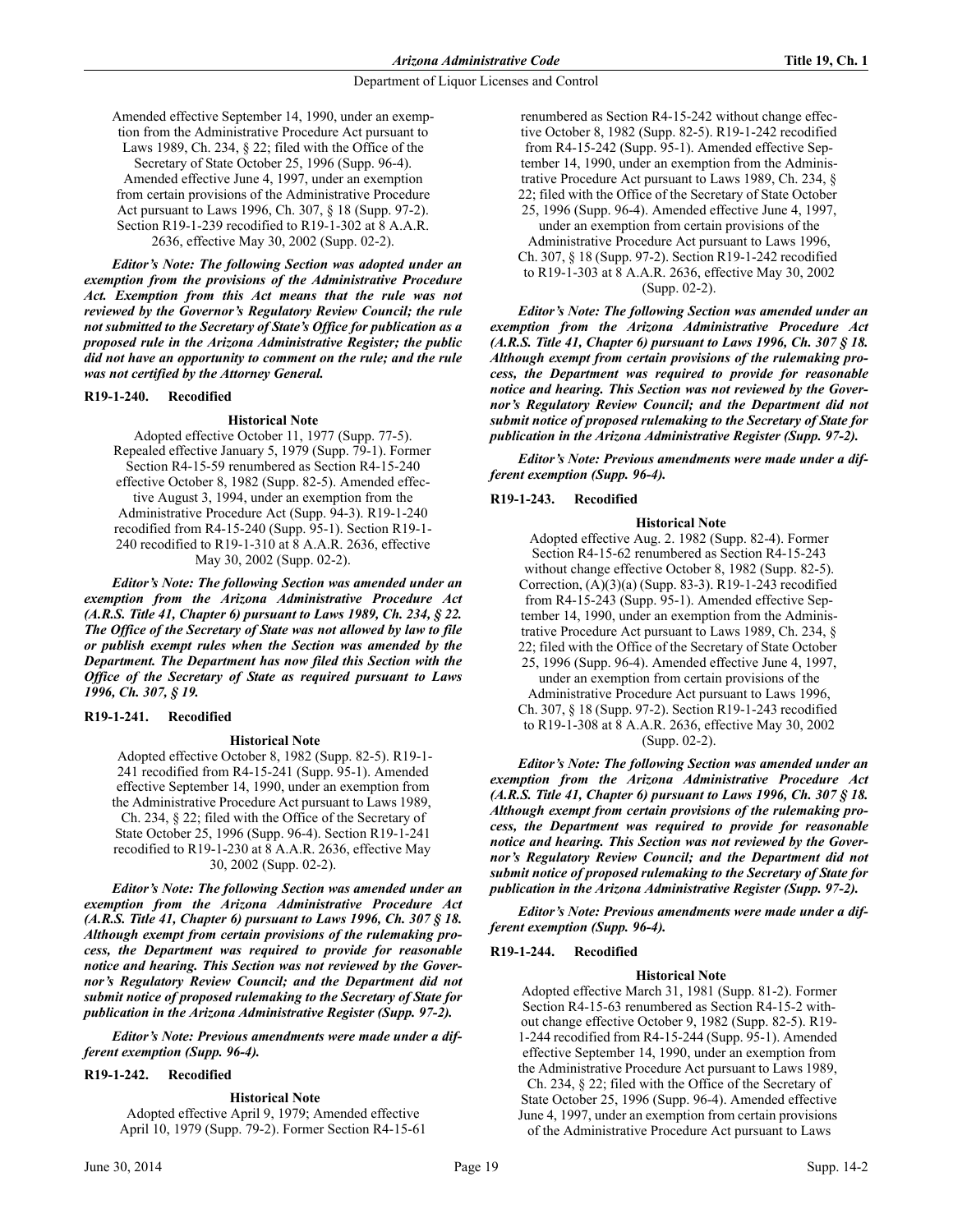1996, Ch. 307, § 18 (Supp. 97-2). Section R19-1-244 recodified to R19-1-309 at 8 A.A.R. 2636, effective May 30, 2002 (Supp. 02-2).

*Editor's Note: The following Section was amended under an exemption from the Arizona Administrative Procedure Act (A.R.S. Title 41, Chapter 6) pursuant to Laws 1996, Ch. 307 § 18. Although exempt from certain provisions of the rulemaking process, the Department was required to provide for reasonable notice and hearing. This Section was not reviewed by the Governor's Regulatory Review Council; and the Department did not submit notice of proposed rulemaking to the Secretary of State for publication in the Arizona Administrative Register (Supp. 97-2).*

*Editor's Note: Previous amendments were made under a different exemption (Supp. 96-4).*

## **R19-1-245. Recodified**

#### **Historical Note**

 Adopted effective January 29, 1982 (Supp. 82-1). Former Section R4-15-64 renumbered and amended subsection (A), paragraph (1) effective October 8, 1982 (Supp. 82-5). Correction, (A)(1) and (4) (Supp. 83-3). R19-1- 245 recodified from R4-15-245 (Supp. 95-1). Amended effective September 14, 1990, under an exemption from the Administrative Procedure Act pursuant to Laws 1989, Ch. 234, § 22; filed with the Office of the Secretary of State October 25, 1996 (Supp. 96-4). Amended effective June 4, 1997, under an exemption from certain provisions of the Administrative Procedure Act pursuant to Laws 1996, Ch. 307, § 18 (Supp. 97-2). Section R19-1-245 recodified to R19-1-226 at 8 A.A.R. 2636, effective May 30, 2002 (Supp. 02-2).

*Editor's Note: The following Section was repealed and a new Section adopted under an exemption from the Arizona Administrative Procedure Act (A.R.S. Title 41, Chapter 6) pursuant to Laws 1989, Ch. 234, § 22. The Office of the Secretary of State was not allowed by law to file or publish exempt rules when the Section was repealed and a new Section adopted by the Department. The Department has now filed this Section with the Office of the Secretary of State as required pursuant to Laws 1996, Ch. 307, § 19.*

## **R19-1-246. Recodified**

## **Historical Note**

Adopted as an emergency effective Feb. 8, 1985 pursuant to A.R.S. SS 41-1003, valid for only 90 days (Supp. 85- 1). Emergency expired. Adopted as a permanent rule effective Aug. 6, 1985 (Supp. 85-4). R19-1-246 recodified from R4-15-246 (Supp. 95-1). Section repealed, new Section adopted effective September 14, 1990, under an exemption from the Administrative Procedure Act pursuant to Laws 1989, Ch. 234, § 22; filed with the Office of the Secretary of State October 25, 1996 (Supp. 96-4). Section R19-1-246 recodified to R19-1-231 at 8 A.A.R. 2636, effective May 30, 2002 (Supp. 02-2).

*Editor's Note: The following Section was adopted under an exemption from the Arizona Administrative Procedure Act (A.R.S. Title 41, Chapter 6) pursuant to Laws 1989, Ch. 234, § 22. The Office of the Secretary of State was not allowed by law to file or publish exempt rules when the Section was adopted by the Department. The Department has now filed this Section with the Office of the Secretary of State as required pursuant to Laws 1996, Ch. 307, § 19.* 

## **R19-1-247. Recodified**

#### **Historical Note**

Adopted effective September 14, 1990, under an exemption from the Administrative Procedure Act pursuant to Laws 1989, Ch. 234, § 22; filed with the Office of the Secretary of State October 25, 1996 (Supp. 96-4). Section R19-1-247 recodified to R19-1-229 at 8 A.A.R. 2636, effective May 30, 2002 (Supp. 02-2).

*Editor's Note: The following Section was adopted under an exemption from the Arizona Administrative Procedure Act (A.R.S. Title 41, Chapter 6) pursuant to Laws 1989, Ch. 234, § 22. The Office of the Secretary of State was not allowed by law to file or publish exempt rules when the Section was adopted by the Department. The Department has now filed this Section with the Office of the Secretary of State as required pursuant to Laws 1996, Ch. 307, § 19.*

## **R19-1-248. Recodified**

## **Historical Note**

Adopted effective September 14, 1990, under an exemption from the Administrative Procedure Act pursuant to Laws 1989, Ch. 234, § 22; filed with the Office of the Secretary of State October 25, 1996 (Supp. 96-4). Section R19-1-248 recodified to R19-1-217 at 8 A.A.R. 2636, effective May 30, 2002 (Supp. 02-2).

*Editor's Note: The following Section was repealed under an exemption from the Arizona Administrative Procedure Act (A.R.S. Title 41, Chapter 6) pursuant to Laws 1996, Ch. 307 § 18. Although exempt from certain provisions of the rulemaking process, the Department was required to provide for reasonable notice and hearing. This Section was not reviewed by the Governor's Regulatory Review Council; and the Department did not submit notice of proposed rulemaking to the Secretary of State for publication in the Arizona Administrative Register (Supp. 97-2).*

*Editor's Note: Previous amendments were made under a different exemption (Supp. 96-4).*

# **R19-1-249. Repealed**

## **Historical Note**

Adopted effective September 14, 1990, under an exemption from the Administrative Procedure Act pursuant to Laws 1989, Ch. 234, § 22; filed with the Office of the Secretary of State October 25, 1996 (Supp. 96-4). Repealed effective June 4, 1997, under an exemption from certain provisions of the Administrative Procedure Act pursuant to Laws 1996, Ch. 307, § 18 (Supp. 97-2).

*Editor's Note: The following Section was amended under an exemption from the Arizona Administrative Procedure Act (A.R.S. Title 41, Chapter 6) pursuant to Laws 1996, Ch. 307 § 18. Although exempt from certain provisions of the rulemaking process, the Department was required to provide for reasonable notice and hearing. This Section was not reviewed by the Governor's Regulatory Review Council; and the Department did not submit notice of proposed rulemaking to the Secretary of State for publication in the Arizona Administrative Register (Supp. 97-2).*

*Editor's Note: Previous amendments were made under a different exemption (Supp. 96-4).*

## **R19-1-250. Recodified**

## **Historical Note**

Adopted effective September 14, 1990, under an exemption from the Administrative Procedure Act pursuant to Laws 1989, Ch. 234, § 22; filed with the Office of the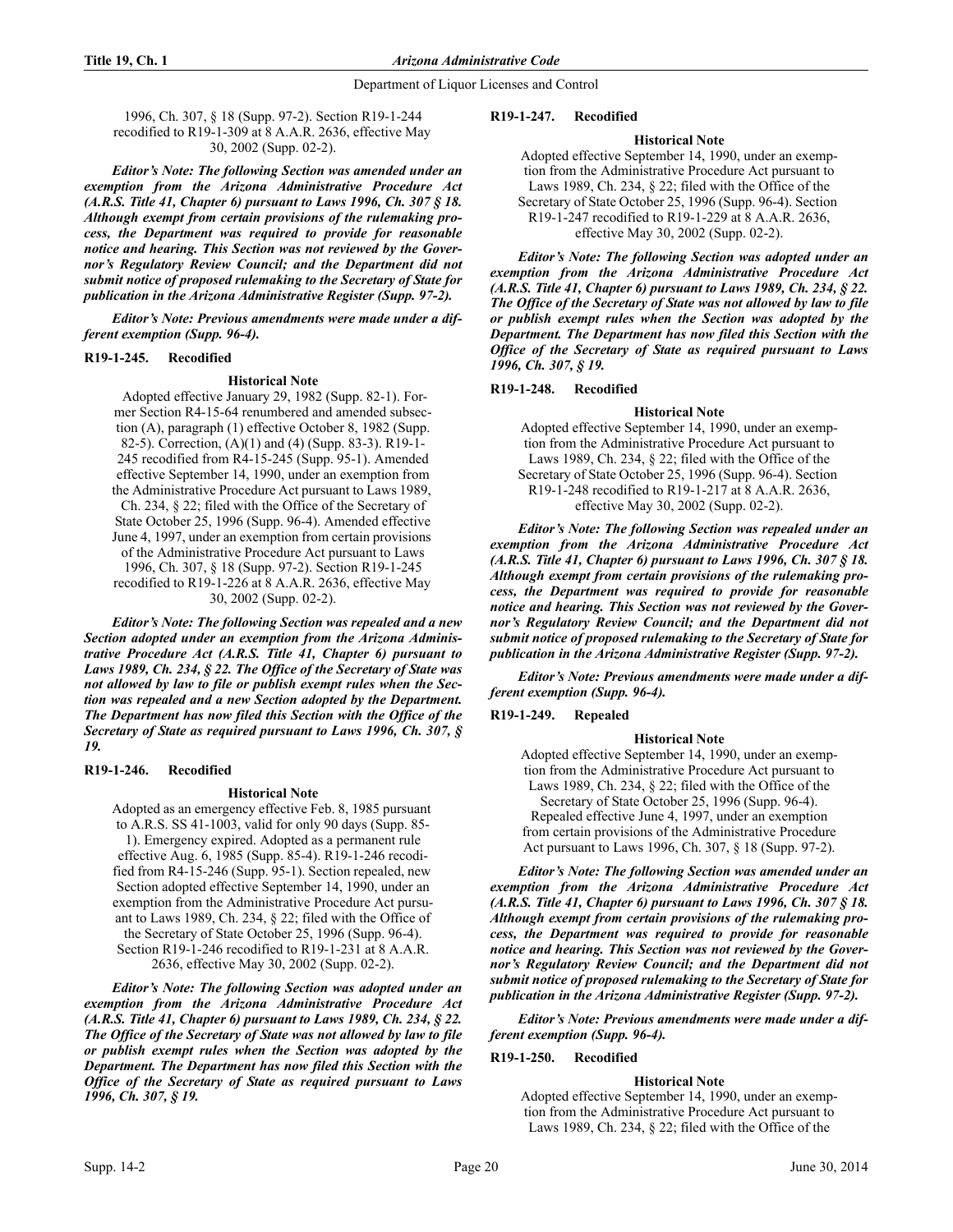Secretary of State October 25, 1996 (Supp. 96-4). Amended effective June 4, 1997, under an exemption from certain provisions of the Administrative Procedure Act pursuant to Laws 1996, Ch. 307, § 18 (Supp. 97-2). Amended by exempt rulemaking at 7 A.A.R. 5252, effective November 2, 2001 (Supp. 01-4). Section R19-1-250 recodified to R19-1-228 at 8 A.A.R. 2636, effective May 30, 2002 (Supp. 02-2).

*Editor's Note: The following Section was repealed under an exemption from the Arizona Administrative Procedure Act (A.R.S. Title 41, Chapter 6) pursuant to Laws 1996, Ch. 307 § 18. Although exempt from certain provisions of the rulemaking process, the Department was required to provide for reasonable notice and hearing. This Section was not reviewed by the Governor's Regulatory Review Council; and the Department did not submit notice of proposed rulemaking to the Secretary of State for publication in the Arizona Administrative Register (Supp. 97-2).*

*Editor's Note: Adoption was made under a different exemption (Supp. 96-4).*

#### **R19-1-251. Repealed**

#### **Historical Note**

Adopted effective September 14, 1990, under an exemption from the Administrative Procedure Act pursuant to Laws 1989, Ch. 234, § 22; filed with the Office of the Secretary of State October 25, 1996 (Supp. 96-4). Repealed effective June 4, 1997, under an exemption from certain provisions of the Administrative Procedure Act pursuant to Laws 1996, Ch. 307, § 18 (Supp. 97-2).

*Editor's Note: The following Section was amended under an exemption from the Arizona Administrative Procedure Act (A.R.S. Title 41, Chapter 6) pursuant to Laws 1996, Ch. 307 § 18. Although exempt from certain provisions of the rulemaking process, the Department was required to provide for reasonable notice and hearing. This Section was not reviewed by the Governor's Regulatory Review Council; and the Department did not submit notice of proposed rulemaking to the Secretary of State for publication in the Arizona Administrative Register (Supp. 97-2).*

*Editor's Note: Adoption was made under a different exemption (Supp. 96-4).* 

#### **R19-1-252. Recodified**

#### **Historical Note**

Adopted effective September 14, 1990, under an exemption from the Administrative Procedure Act pursuant to Laws 1989, Ch. 234, § 22; filed with the Office of the Secretary of State October 25, 1996 (Supp. 96-4). Amended effective June 4, 1997, under an exemption from certain provisions of the Administrative Procedure Act pursuant to Laws 1996, Ch. 307, § 18 (Supp. 97-2). Section R19-1-252 recodified to R19-1-313 at 8 A.A.R. 2636, effective May 30, 2002 (Supp. 02-2).

*Editor's Note: The following Section was adopted under an exemption from the Arizona Administrative Procedure Act (A.R.S. Title 41, Chapter 6) pursuant to Laws 1989, Ch. 234, § 22. The Office of the Secretary of State was not allowed by law to file or publish exempt rules when the Section was adopted by the Department. The Department has now filed this Section with the Office of the Secretary of State as required pursuant to Laws 1996, Ch. 307, § 19.* 

#### **R19-1-253. Recodified**

#### **Historical Note**

Adopted effective September 14, 1990, under an exemp-

tion from the Administrative Procedure Act pursuant to Laws 1989, Ch. 234, § 22; filed with the Office of the Secretary of State October 25, 1996 (Supp. 96-4). Section R19-1-253 recodified to R19-1-205 at 8 A.A.R. 2636, effective May 30, 2002 (Supp. 02-2).

*Editor's Note: The following Section was adopted under an exemption from the Arizona Administrative Procedure Act (A.R.S. Title 41, Chapter 6) pursuant to Laws 1989, Ch. 234, § 22. The Office of the Secretary of State was not allowed by law to file or publish exempt rules when the Section was adopted by the Department. The Department has now filed this Section with the Office of the Secretary of State as required pursuant to Laws 1996, Ch. 307, § 19.*

#### **R19-1-254. Recodified**

#### **Historical Note**

Adopted effective September 14, 1990, under an exemption from the Administrative Procedure Act pursuant to Laws 1989, Ch. 234, § 22; filed with the Office of the Secretary of State October 25, 1996 (Supp. 96-4). Section R19-1-254 recodified to R19-1-227 at 8 A.A.R. 2636, effective May 30, 2002 (Supp. 02-2).

*Editor's Note: The following Section was adopted under an exemption from the Arizona Administrative Procedure Act (A.R.S. Title 41, Chapter 6) pursuant to Laws 1989, Ch. 234, § 22. The Office of the Secretary of State was not allowed by law to file or publish exempt rules when the Section was adopted by the Department. The Department has now filed this Section with the Office of the Secretary of State as required pursuant to Laws 1996, Ch. 307, § 19.*

## **R19-1-255. Recodified**

#### **Historical Note**

Adopted effective September 14, 1990, under an exemption from the Administrative Procedure Act pursuant to Laws 1989, Ch. 234, § 22; filed with the Office of the Secretary of State October 25, 1996 (Supp. 96-4). Section R19-1-255 recodified to R19-1-216 at 8 A.A.R. 2636, effective May 30, 2002 (Supp. 02-2).

*Editor's Note: The following Section was amended and then repealed under an exemption from the Arizona Administrative Procedure Act (A.R.S. Title 41, Chapter 6) pursuant to Laws 1996, Ch. 307 § 18. Although exempt from certain provisions of the rulemaking process, the Department was required to provide for reasonable notice and hearing. This Section was not reviewed by the Governor's Regulatory Review Council; and the Department did not submit notice of proposed rulemaking to the Secretary of State for publication in the Arizona Administrative Register (Supp. 97-2).*

*Editor's Note: Adoption was made under a different exemption (Supp. 96-4)*

## **R19-1-256. Repealed**

#### **Historical Note**

Adopted effective September 14, 1990, under an exemption from the Administrative Procedure Act pursuant to Laws 1989, Ch. 234, § 22; filed with the Office of the Secretary of State October 25, 1996 (Supp. 96-4). Amended effective June 4, 1997; repealed effective June 10, 1997. Both actions were exempt from certain provisions of the Administrative Procedure Act pursuant to Laws 1996, Ch. 307, § 18 (Supp. 97-2).

*Editor's Note: The following Section was adopted under an exemption from the provisions of the Arizona Administrative Pro-*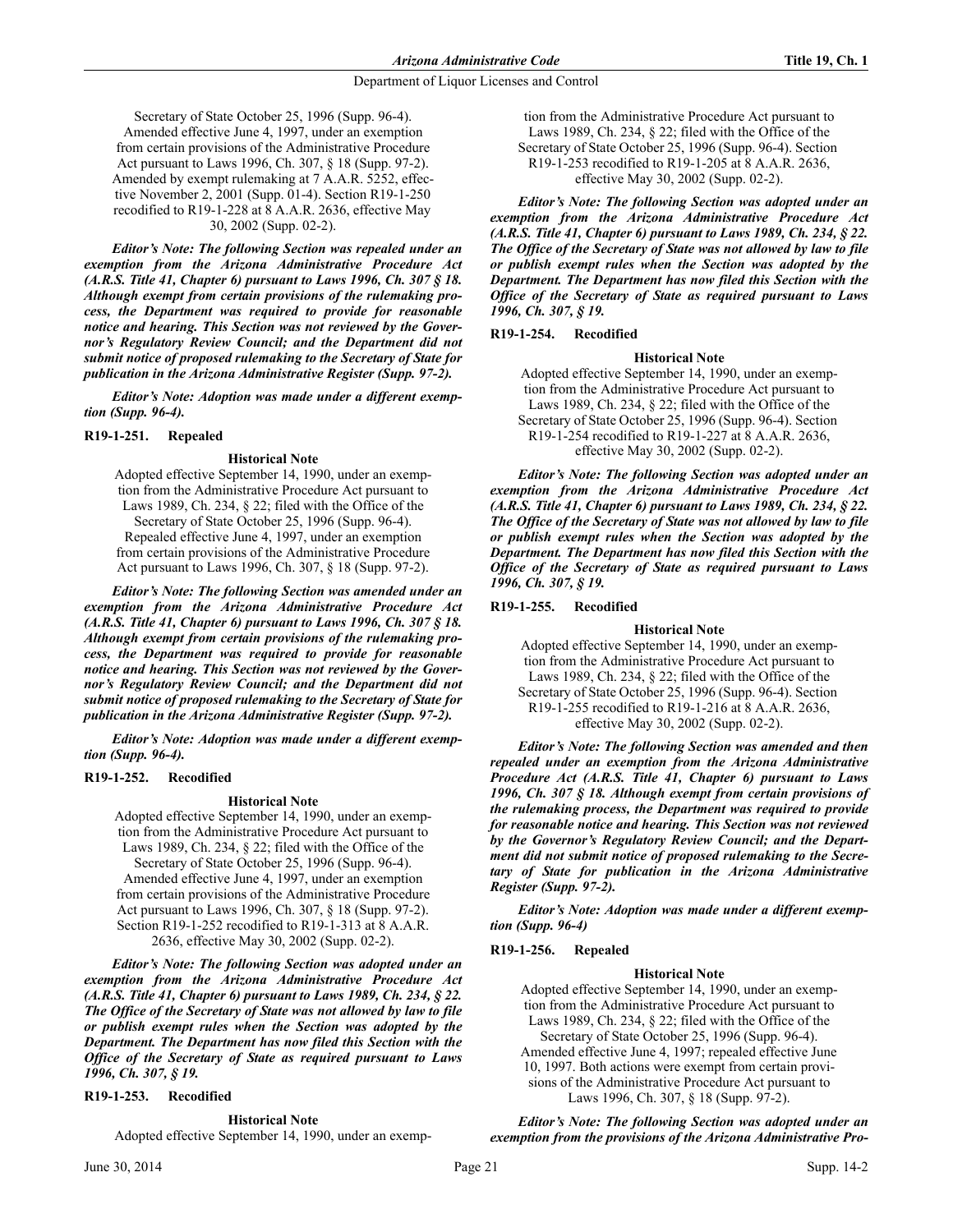*cedure Act. Exemption from this Act means that the rule was not reviewed by the Governor's Review Council; the rule was not submitted to the Secretary of State's Office for publication as a proposed rule in the Arizona Administrative Register; the public did not have an opportunity to comment on the rule; and the rule was not certified by the Attorney General.* 

### **R19-1-257. Recodified**

## **Historical Note**

Adopted effective August 3, 1994, under an exemption from the Administrative Procedure Act (Supp. 94-3). R19-1-257 recodified from R4-15-257 (Supp. 95-1). Section R19-1-257 recodified to R19-1-304 at 8 A.A.R. 2636, effective May 30, 2002 (Supp. 02-2).

# **ARTICLE 3. LICENSEE RESPONSIBILITIES**

#### **R19-1-301. Recodified**

## **Historical Note**

Adopted effective September 14, 1990, under an exemption from the Administrative Procedure Act pursuant to Laws 1989, Ch. 234, § 22; filed with the Office of the Secretary of State October 25, 1996 (Supp. 96-4). Amended effective June 4, 1997; amended again effective June 10, 1997. Both amendments were exempt from certain provisions of the Administrative Procedure Act pursuant to Laws 1996, Ch. 307, § 18 (Supp. 97-2). Section R19-1-301 recodified to R19-1-201 at 8 A.A.R. 2636, effective May 30, 2002 (Supp. 02-2).

# **R19-1-302. Knowledge of Liquor Law; Responsibility**

**A.** A licensee shall take reasonable steps to ensure the following individuals acquire knowledge of A.R.S. Title 4 and this Chapter:

- 1. The licensee;
- 2. The manager;
- 3. Any employee who serves, sells, or furnishes spirituous liquor to a retail customer; and
- 4. Any individual who will be physically present and operating the licensed premises.
- **B.** This Section is authorized by A.R.S. § 4-112(G)(2).

### **Historical Note**

Adopted effective September 14, 1990, under an exemption from the Administrative Procedure Act pursuant to Laws 1989, Ch. 234, § 22; filed with the Office of the Secretary of State October 25, 1996 (Supp. 96-4). Amended effective June 4, 1997, under an exemption from certain provisions of the Administrative Procedure Act pursuant to Laws 1996, Ch. 307, § 18 (Supp. 97-2). Former Section R19-1-302 recodified to R19-1-315; new Section R19-1-302 recodified from R19-1-239 at 8 A.A.R. 2636, effective May 30, 2002 (Supp. 02-2). Section repealed by final rulemaking at 19 A.A.R. 1355, effective July 6, 2013 (Supp. 13-2). New Section made by final rulemaking at 20 A.A.R. 1207, effective July 6, 2014 (Supp. 14-2).

## **R19-1-303. Authorized Spirituous Liquor**

- **A.** A licensee shall not directly or indirectly manufacture, sell, or deal in spirituous liquor in Arizona other than the spirituous liquors authorized by the license issued to the licensee under A.R.S. Title 4 and this Chapter.
- **B.** A licensee shall ensure that no spirituous liquor other than the spirituous liquors authorized by the license issued to the licensee under A.R.S. Title 4 and this Chapter is on the licensed premises for any purpose.
- **C.** This Section is authorized by A.R.S.  $\S$  4-203(B)(1).

## **Historical Note**

Adopted effective September 14, 1990, under an exemption from the Administrative Procedure Act pursuant to Laws 1989, Ch. 234, § 22; filed with the Office of the Secretary of State October 25, 1996 (Supp. 96-4). Repealed effective June 4, 1997, under an exemption from certain provisions of the Administrative Procedure Act pursuant to Laws 1996, Ch. 307, § 18 (Supp. 97-2). Adopted by final rulemaking at 5 A.A.R. 386, effective January 8, 1999 (Supp. 99-1). Former Section R19-1-303 recodified to R19-1-317; new Section R19-1-303 recodified from R19-1-242 at 8 A.A.R. 2636, effective May 30, 2002 (Supp. 02-2). Section repealed by final rulemaking at 19 A.A.R. 1355, effective July 6, 2013 (Supp. 13-2). New Section made by final rulemaking at 19 A.A.R.

1338, effective July 6, 2013 (Supp. 13-2).

## **R19-1-304. Storing Spirituous Liquor on Unlicensed Premises**

- **A.** Except as provided in subsection (B), a licensee shall not accept delivery of or store spirituous liquor at any premises other than the business premises described on the license issued to the licensee under A.R.S. Title 4 and this Chapter.
- **B.** The Department shall authorize a licensee to accept delivery of or store spirituous liquor at a premises other than the business premises described on the license issued to the licensee under A.R.S. Title 4 and this Chapter if:
	- 1. The licensee submits a written request to the Department that:
		- a. Identifies the unlicensed premises,
		- b. Provides a diagram that shows the geographical location of the unlicensed premises in relation to the business premises, and
		- c. Explains how the licensee will safeguard the spirituous liquor at the unlicensed premises; and
	- 2. The Department determines that the licensee will safeguard the spirituous liquor at the unlicensed premises in a manner that protects the public health, safety, and welfare and that authorizing the licensee to store spirituous liquor at the unlicensed premises is consistent with the best interest of the state.
- **C.** A licensee granted authorization under subsection (B) shall provide evidence of the authorization to a wholesaler before asking the wholesaler to make delivery of spirituous liquor at the unlicensed premises.
- **D.** This Section is authorized by A.R.S. § 4-203(B).

## **Historical Note**

Adopted effective September 14, 1990, under an exemption from the Administrative Procedure Act pursuant to Laws 1989, Ch. 234, § 22; filed with the Office of the Secretary of State October 25, 1996 (Supp. 96-4). Amended effective June 4, 1997, under an exemption from certain provisions of the Administrative Procedure Act pursuant to Laws 1996, Ch. 307, § 18 (Supp. 97-2). Former Section R19-1-304 recodified to R19-1-316; new Section R19-1-304 recodified from R19-1-257 at 8 A.A.R. 2636, effective May 30, 2002 (Supp. 02-2). Section repealed by final rulemaking at 19 A.A.R. 1355, effective July 6, 2013 (Supp. 13-2). New Section made by final rulemaking at 19 A.A.R. 1338, effective July 6,

2013 (Supp. 13-2).

## **R19-1-305. Paying Taxes Required**

**A.** The Director shall not issue an interim permit on a quota license if the Director has notice that the quota-license licensee is delinquent in paying any tax to the state or a political subdivision unless: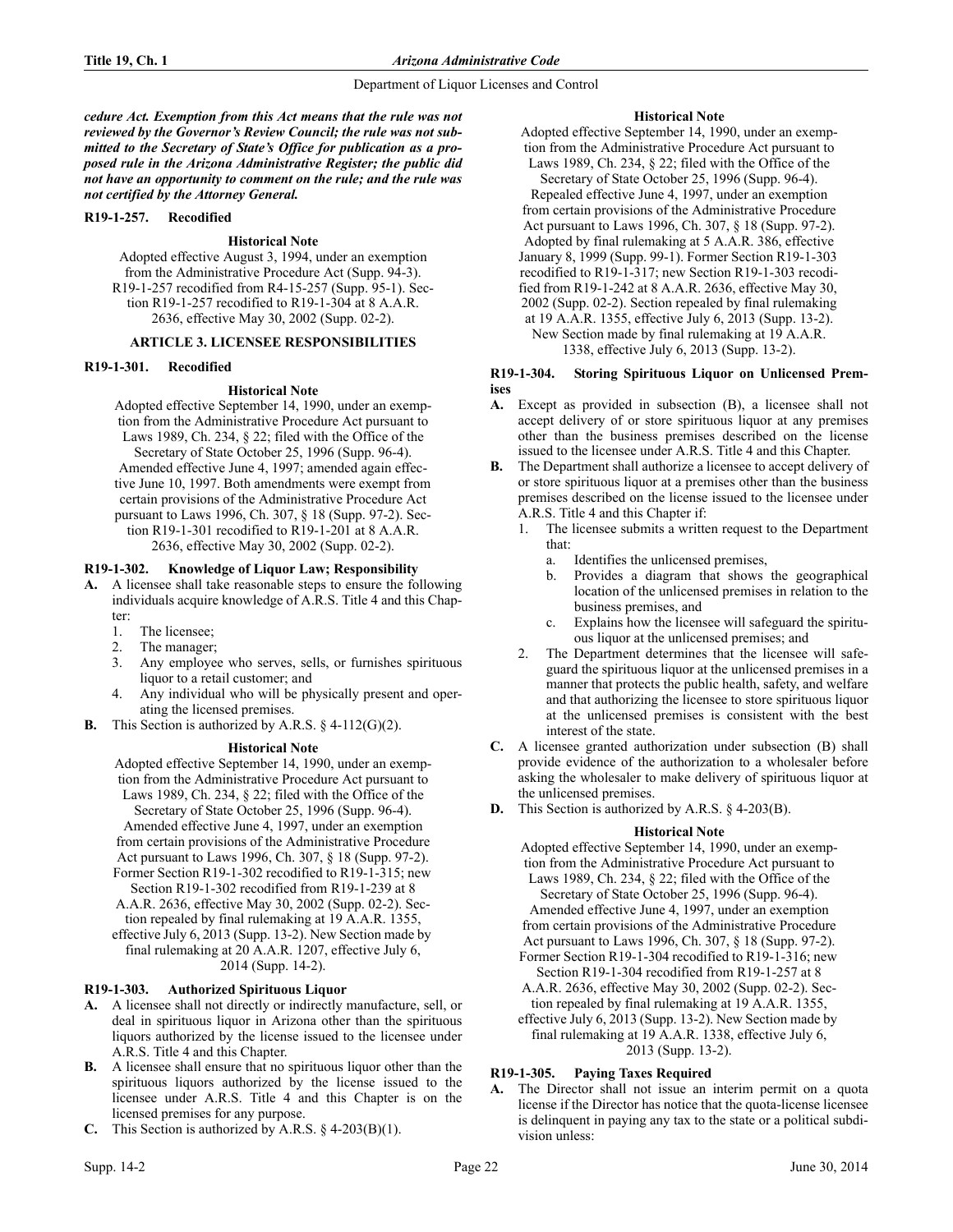- 1. The licensee or transferee enters into an agreement with the taxing authority to pay the delinquent tax; and
- 2. The taxing authority submits written verification of the agreement to the Director.
- **B.** This Section is authorized by A.R.S. §§ 4-112(B)(1)(c), 4- 205.04(E), and 4-210(A)(5).

# **Historical Note**

Adopted effective June 4, 1997, under an exemption from certain provisions of the Administrative Procedure Act pursuant to Laws 1996, Ch. 307, § 18 (Supp. 97-2). Amended effective November 24, 1998, under an exemption from provisions of the Administrative Procedure Act pursuant to Laws 1998, Ch. 259, § 23 (Supp. 98-4). Former Section R19-1-305 recodified to R19-1-233; new Section R19-1-305 recodified from R19-1-218 at 8 A.A.R. 2636, effective May 30, 2002 (Supp. 02-2). Section repealed by final rulemaking at 19 A.A.R. 1355, effective July 6, 2013 (Supp. 13-2). New Section made by final rulemaking at 19 A.A.R. 1338, effective July 6, 2013 (Supp. 13-2).

# **R19-1-306. Bottle Labeling Requirements**

- **A.** A licensee and any officer, director, agent, or employee of the licensee shall not directly or indirectly or through an affiliate sell, ship, deliver for sale or shipment, or receive or remove from federal custody any bottled spirituous liquor unless the spirituous liquor is bottled, packaged, and labeled in conformity with all federal requirements.
- **B.** This Section is authorized by A.R.S. § 4-112(B)(1)(a).

## **Historical Note**

New Section R19-1-306 recodified from R19-1-219 at 8 A.A.R. 2636, effective May 30, 2002 (Supp. 02-2). Section repealed by final rulemaking at 19 A.A.R. 1355, effective July 6, 2013 (Supp. 13-2). New Section made by

final rulemaking at 19 A.A.R. 1338, effective July 6, 2013 (Supp. 13-2).

## **R19-1-307. Bottle Reuse or Refilling Prohibited**

- **A.** Except as authorized under A.R.S. § 4-244(32), a retail licensee shall ensure that a bottle or other container authorized by law for packaging spirituous liquor:
	- 1. Is not reused to package spirituous liquor after the spirituous liquor originally packaged in the bottle or other container is removed from the bottle or other container, and
	- 2. Bears a label that accurately indicates the kind and brand of spirituous liquor in the bottle or other container.
- **B.** Except as authorized under A.R.S. § 4-244(32) and (45), a retail licensee shall ensure that no substance is added to a bottle or other container authorized by law for packaging spirituous liquor that has the effect of increasing the amount of liquid originally packaged or remaining in the bottle or other container.
- **C.** This Section is authorized by A.R.S. § 4-244(21), (32), and (45).

## **Historical Note**

New Section R19-1-307 recodified from R19-1-225 at 8 A.A.R. 2636, effective May 30, 2002 (Supp. 02-2). Section repealed by final rulemaking at 19 A.A.R. 1355, effective July 6, 2013 (Supp. 13-2). New Section made by final rulemaking at 19 A.A.R. 1338, effective July 6, 2013 (Supp. 13-2).

## **R19-1-308. Age Requirement for Erotic Entertainers**

**A.** A licensee shall ensure that an individual employed by or performing as an erotic entertainer at the licensed premises is at least 19 years old.

**B.** This Section is authorized by A.R.S. § 4-112(G)(6).

## **Historical Note**

New Section R19-1-308 recodified from R19-1-243 at 8 A.A.R. 2636, effective May 30, 2002 (Supp. 02-2). Section repealed by final rulemaking at 19 A.A.R. 1355, effective July 6, 2013 (Supp. 13-2). New Section made by final rulemaking at 19 A.A.R. 1338, effective July 6,

2013 (Supp. 13-2).

## **R19-1-309. Prohibited Acts**

- **A.** A licensee or an employee of a business shall take reasonable steps to ensure that an individual on the licensed premises, including an employee or independent contractor of the licensed premises, does not:
	- 1. Expose any portion of the individual's anus, vulva, or genitals;
	- 2. Grope, caress, or fondle or cause to be groped, caressed, or fondled the breasts, anus, vulva, or genitals of another individual with any part of the body; or
	- 3. Perform an act of sexual intercourse, masturbation, sodomy, bestiality, or oral copulation.
- **B.** This Section is authorized by A.R.S.  $\S$  4-112(B)(1)(b).

## **Historical Note**

New Section R19-1-309 recodified from R19-1-244 at 8 A.A.R. 2636, effective May 30, 2002 (Supp. 02-2). Section repealed by final rulemaking at 19 A.A.R. 1355,

effective July 6, 2013 (Supp. 13-2). New Section made by final rulemaking at 19 A.A.R. 1338, effective July 6, 2013 (Supp. 13-2).

## **R19-1-310. Prohibited Films and Pictures**

**A.** A licensee shall ensure that a film, slide picture, or other reproduction is not shown on the licensed premises if the film, slide picture, or other reproduction depicts:

- 1. An act of sexual intercourse, masturbation, sodomy, bestiality, oral copulation, or a sexual act prohibited by law;
- 2. An individual being touched, caressed, or fondled on the breast, anus, vulva, or genitals;
- 3. An individual displaying a portion of the individual's pubic hair, anus, vulva, or genitals; or
- 4. Use of an artificial device or inanimate object to depict an activity described under subsections (1) through (3).
- **B.** This Section is authorized by A.R.S. § 4-112(B)(1)(b).

## **Historical Note**

New Section R19-1-310 recodified from R19-1-240 at 8 A.A.R. 2636, effective May 30, 2002 (Supp. 02-2). Section repealed by final rulemaking at 19 A.A.R. 1355, effective July 6, 2013 (Supp. 13-2). New Section made by final rulemaking at 19 A.A.R. 1338, effective July 6, 2013 (Supp. 13-2).

## **R19-1-311. Repealed**

## **Historical Note**

New Section R19-1-311 recodified from R19-1-233 at 8 A.A.R. 2636, effective May 30, 2002 (Supp. 02-2). Section repealed by final rulemaking at 19 A.A.R. 1355, effective July 6, 2013 (Supp. 13-2).

## **R19-1-312. Accurate Labeling of Dispensing Equipment Required**

**A.** A licensee shall ensure that equipment through which spirituous liquor is dispensed is accurately labeled with the brand, grade, or class of spirituous liquor, including wine and beer, dispensed and that nothing on the equipment label directly or indirectly misleads the public regarding the spirituous liquor dispensed, sold, or used.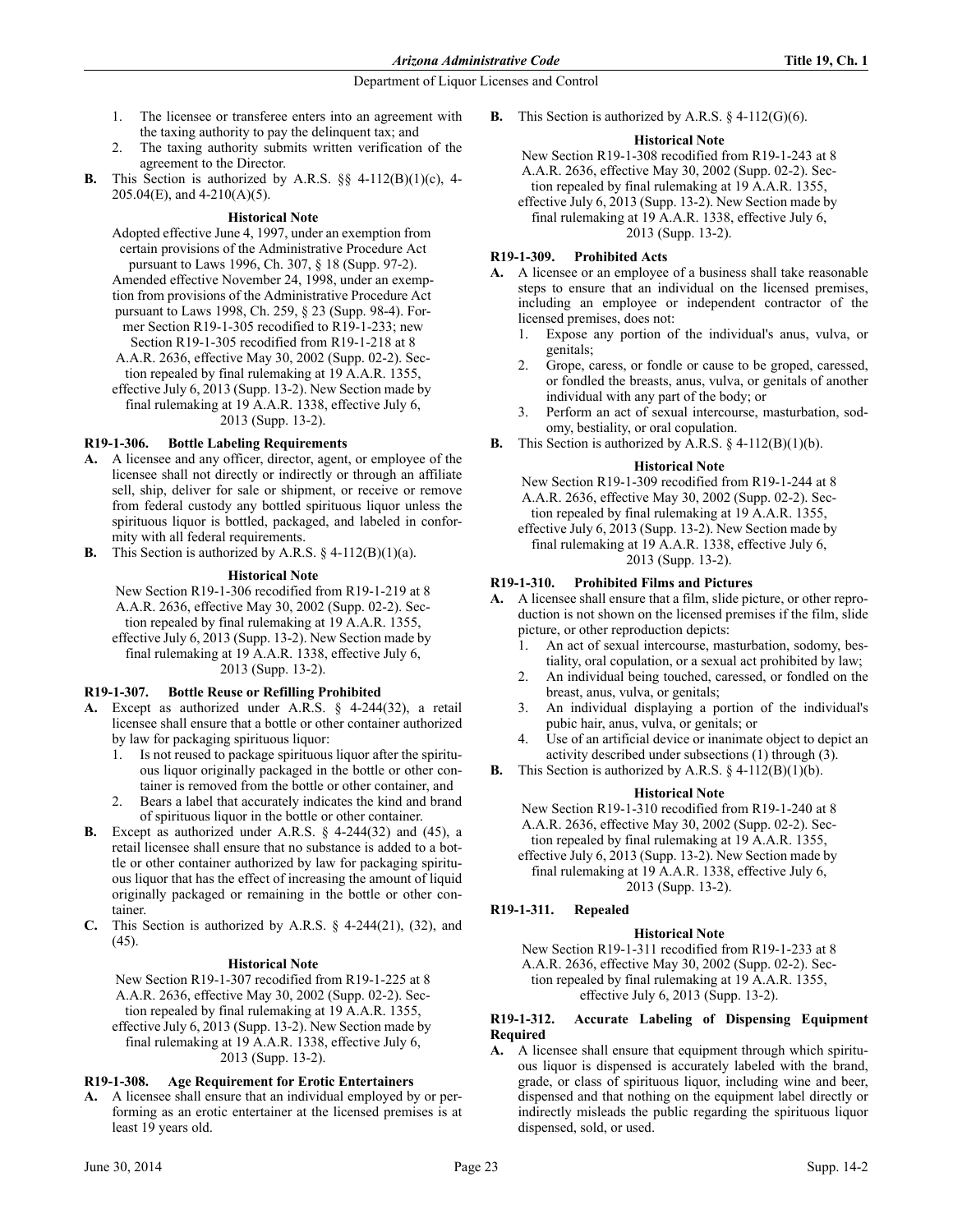- **B.** Except as provided in subsection (C), a licensee shall ensure that a faucet, spigot, or other outlet from which spirituous liquor is dispensed is clearly and conspicuously labeled with the name or brand adopted by the manufacturer of the spirituous liquor being dispensed.
- **C.** If a faucet, spigot, or other outlet from which spirituous liquor is dispensed is not located in the area in which the spirituous liquor is served, a licensee shall post a notice in the area in which the spirituous liquor is served that lists the names or brands adopted by the manufacturers of only the spirituous liquors served.
- **D.** This Section is authorized by A.R.S. § 4-243.

## **Historical Note**

New Section R19-1-312 recodified from R19-1-223 at 8 A.A.R. 2636, effective May 30, 2002 (Supp. 02-2). Section repealed by final rulemaking at 19 A.A.R. 1355, effective July 6, 2013 (Supp. 13-2). New Section made by final rulemaking at 19 A.A.R. 1338, effective July 6,

2013 (Supp. 13-2).

## **R19-1-313. Repealed**

## **Historical Note**

New Section R19-1-313 recodified from R19-1-252 at 8 A.A.R. 2636, effective May 30, 2002 (Supp. 02-2). Section repealed by final rulemaking at 19 A.A.R. 1355, effective July 6, 2013 (Supp. 13-2).

#### **R19-1-314. Prohibited Inducement to Purchase or Consume Spirituous Liquor**

- **A.** Except as specified in subsection (B), an on-sale retailer shall not offer or furnish to a customer an inducement such as a gift, prize, coupon, premium, or rebate, including assumption of an excise or transaction privilege tax, if receipt of the inducement is contingent on the purchase or consumption of spirituous liquor.
- **B.** A bar or beer and wine bar licensee may offer or furnish a coupon to a customer if the coupon can be used only for an offsale purchase.
- **C.** An on-sale retailer may furnish to a customer an advertising novelty of nominal value or a service that is a customary trade practice if receipt of the novelty or service is not contingent on the purchase or consumption of spirituous liquor.

**D.** This Section is authorized by A.R.S. § 4-112(B)(1).

## **Historical Note**

New Section R19-1-314 recodified from R19-1-201 at 8 A.A.R. 2636, effective May 30, 2002 (Supp. 02-2). Section expired under A.R.S. § 41-1056(E) at 12 A.A.R. 1784, effective January 31, 2006 (Supp. 06-2). New Section made by final rulemaking at 19 A.A.R. 1338, effective July 6, 2013 (Supp. 13-2).

## **R19-1-315. Responsibilities of a Licensee that Operates a Delivery Service**

- **A.** A licensed retailer that operates a delivery service under A.R.S. § 4-203(J) or a licensed domestic farm winery that delivers wine under A.R.S.  $\S$  4-205.04(C)(9) shall ensure that delivery of spirituous liquor:
	- 1. Is made only to an individual who is at least 21 years old,
	- 2. Is made only after an inspection of identification shows that the individual accepting delivery of the spirituous liquor is of legal drinking age,
	- 3. Is made only during the hours of lawful service of spirituous liquor,
	- 4. Is not made to an intoxicated or disorderly individual, and
	- 5. Is not made to the licensed premises of a licensed retailer.
- **B.** A licensed retailer that operates a delivery service under A.R.S. § 4-203(J) or a licensed domestic farm winery that delivers wine under A.R.S.  $\S$  4-205.04(C)(9) shall refuse to complete a delivery if the licensee believes the delivery may constitute a violation of A.R.S. Title 4 or this Chapter.
- **C.** This Section is authorized by A.R.S.  $\S\S$  4-112(B)(1)(d), 4-203(J) and (M), and 4-205.04(C)(9) and (D).

## **Historical Note**

New Section R19-1-315 recodified from R19-1-302 at 8 A.A.R. 2636, effective May 30, 2002 (Supp. 02-2). Section renumbered to R19-1-113, new Section R19-1-315 made by final rulemaking at 19 A.A.R. 1338, effective July 6, 2013 (Supp. 13-2).

### **R19-1-316. Responsibilities of a Liquor Store or Beer and Wine Store Licensee**

- **A.** Except for a broken package, as defined at A.R.S. § 4-101, used in sampling conducted under A.R.S. § 4-206.01(J), 4-  $243(B)(3)$  or  $4-244.04$ , a liquor store or beer and wine store licensee shall not have a broken package of spirituous liquor on the licensed premises.
- **B.** This Section is authorized by A.R.S. § 4-244(19).

## **Historical Note**

New Section R19-1-316 recodified from R19-1-304 at 8 A.A.R. 2636, effective May 30, 2002 (Supp. 02-2). Section repealed by final rulemaking at 19 A.A.R. 1355, effective July 6, 2013 (Supp. 13-2). New Section made by

final rulemaking at 19 A.A.R. 1338, effective July 6, 2013 (Supp. 13-2).

## **R19-1-317. Responsibilities of a Hotel-Motel or Restaurant Licensee**

- **A.** If a hotel-motel or restaurant licensee ceases to provide complete restaurant services before 10:00 p.m., the licensee shall cease to sell spirituous liquor at the same time that the licensee ceases to provide complete restaurant services.
- **B.** If a hotel-motel or restaurant licensee provides complete restaurant services until at least 10:00 p.m., the licensee may continue to sell spirituous liquor during the hours allowed by law.
- **C.** If a hotel-motel or restaurant licensee refuses to serve a meal requested before 10:00 p.m. and continues to serve spirituous liquor, the Department shall assume that the hotel-motel or restaurant licensee has ceased to operate as a restaurant and has the primary purpose of selling or dispensing spirituous liquor for consumption.
- **D.** In the event of an audit to determine whether a hotel-motel or restaurant licensee meets the standard at A.R.S. § 4- 205.02(H), the licensee shall submit records that enable the Department to determine the amount of gross revenue that the licensee derives from the sale of food and from the sale of spirituous liquor. If the Department is unable to determine the amount of gross revenue attributed to the sale of food, the Department shall assume that the licensee does not meet the standard at A.R.S. § 4-205.02(H).
- **E.** To ensure that the Department is able to determine the amount of gross revenue derived from the sale of food and from the sale of spirituous liquor, a hotel-motel or restaurant licensee shall maintain the majority of the following documents in the following order for the time specified in R19-1-501:
	- Vendor invoices. Sorted by vendor by year;
	- 2. Inventory records; financial statements; general ledger; sales journals or schedules; cash receipts or disbursement journals; and bank statements. Sorted by month by year;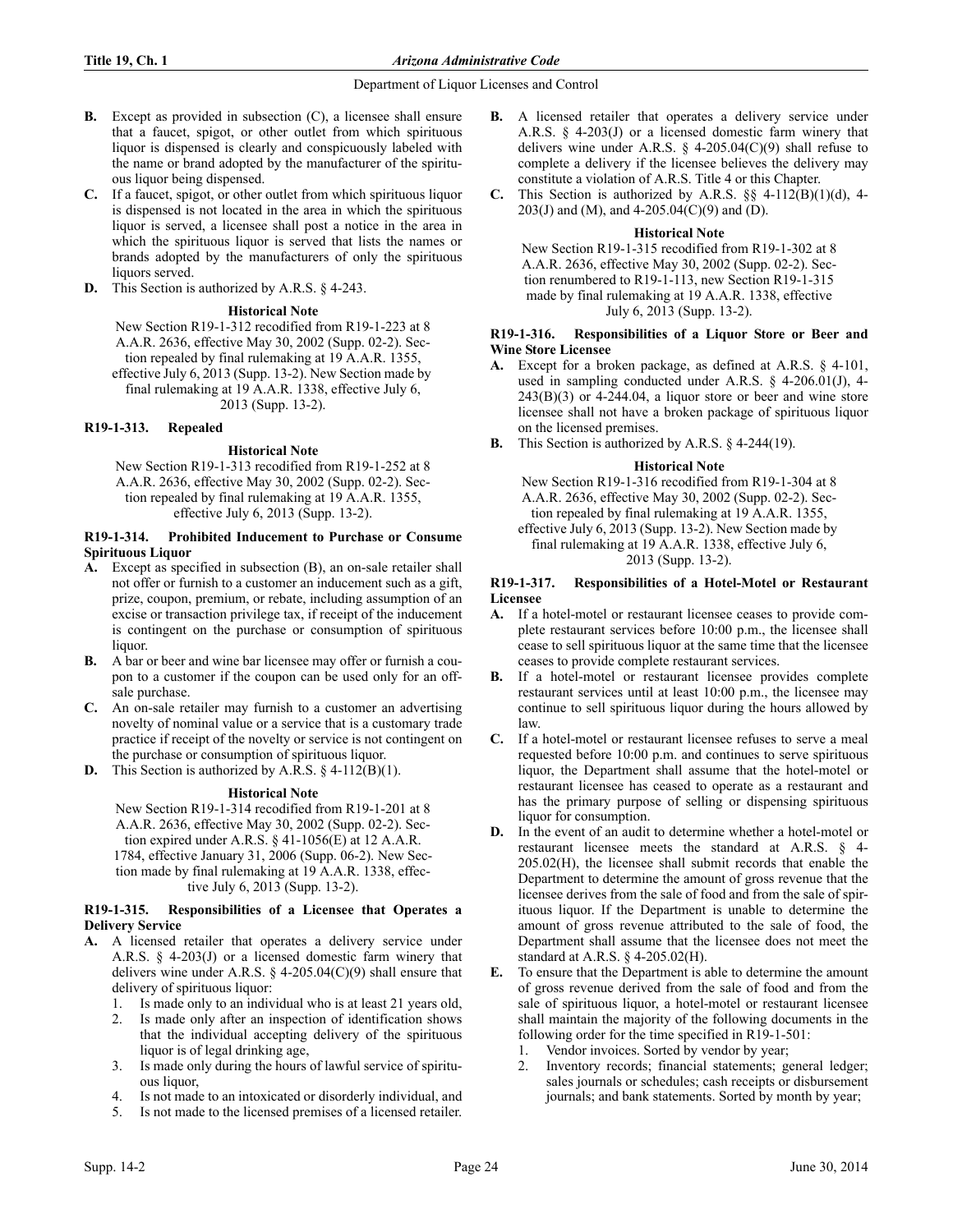*Arizona Administrative Code* **Title 19, Ch. 1**

# Department of Liquor Licenses and Control

- 3. Daily sales report, guest checks, and cash register journal. Segregated by the sale of food and the sale of spirituous liquor and sorted by day by month by year;
- 4. Bank deposit slips. Sorted by day by month by year and maintained with the daily sales report, guest checks, and cash register journal;
- 5. Transaction privilege tax returns. Sorted by month by year;
- 6. Income tax returns. Sorted by year; and
- Payroll records. Sorted by pay period by year.
- **F.** If a licensee holds multiple licenses for business premises, one of which is for a hotel-motel or restaurant, the licensee shall ensure that records for purchases and sales for the hotel-motel or restaurant are maintained and accounted for separate from records for purchases and sales for the other license on the same premises.
- **G.** This Section is authorized by A.R.S. §§ 4-205.01 and 4- 205.02.

# **Historical Note**

New Section R19-1-317 recodified from R19-1-303 at 8 A.A.R. 2636, effective May 30, 2002 (Supp. 02-2). Section repealed by final rulemaking at 19 A.A.R. 1355, effective July 6, 2013 (Supp. 13-2). New Section made by final rulemaking at 19 A.A.R. 1338, effective July 6,

2013 (Supp. 13-2).

# **R19-1-318. Responsibilities of a Special Event Licensee**

- **A.** If a special event occurs at an otherwise unlicensed location, the special event licensee shall conduct all dispensing, serving, and selling of spirituous liquor;
- **B.** If a special event occurs at the licensed premises of a licensed retailer, the special event licensee shall ensure that one of the following occurs during the special event:
	- 1. The licensed retailer places the license in non-use status and ceases to sell spirituous liquor and the special event licensee dispenses and serves spirituous liquor and ensures that all sales of spirituous liquor comply with A.R.S. Title 4 and this Chapter;
	- 2. The licensed retailer dispenses and serves all spirituous liquor under the licensed retailer's license and the special event licensee does not dispense or serve spirituous liquor. The licensed retailer shall dispense and serve only spirituous liquor purchased from a wholesaler and ensure that all sales of spirituous liquor comply with A.R.S. Title 4 and this Chapter;
	- The licensed retailer dispenses and serves all spirituous liquor under the special event license and the special event licensee does not dispense or serve spirituous liquor. The licensed retailer shall dispense and serve only spirituous liquor purchased by or donated to the special event licensee. Both the licensed retailer and special event licensee shall ensure that all sales of spirituous liquor comply with A.R.S. Title 4 and this Chapter; or
	- 4. The licensed premises of the licensed retailer are divided into two areas as follows:
		- a. In the first area, the licensed retailer shall dispense and serve spirituous liquor that is purchased from a wholesaler and ensure that all sales of spirituous liquor comply with A.R.S. Title 4 and this Chapter; and
		- b. In the second area, the special event licensee shall dispense and serve spirituous liquor purchased by or donated to the special event licensee and ensure that all sales of spirituous liquor comply with A.R.S. Title 4 and this Chapter.
- **C.** If a special event involving sampling of spirituous liquor occurs at the licensed premises of a licensed retailer, the special event licensee shall comply with the procedures in A.R.S. § 4-243(B).
- **D.** This Section is authorized by A.R.S. §§ 4-112(B)(1)(b) and 4- 203.02(E).

# **Historical Note**

New Section made by final rulemaking at 19 A.A.R. 1338, effective July 6, 2013 (Supp. 13-2).

# **R19-1-319. Commercial Coercion or Bribery Prohibited**

- **A.** A distiller, vintner, brewer, rectifier, blender, or other producer or wholesaler shall not directly or indirectly or through an affiliate engage in any of the following activities unless specifically authorized under A.R.S. Title 4 or this Chapter:
	- 1. Furnishing, giving, renting, lending, or selling to a licensed retailer an article of primary utilitarian value in the conduct of the business;
	- 2. Selling food or food products to a licensed retailer at less than the cost that the producer or wholesaler paid for the food or food products;
	- 3. Selling non-alcoholic malt beverage, non-alcoholic wine, or other non-alcoholic beverage or cocktail mixer to a licensed retailer at less than the cost that the producer or wholesaler paid for the non-alcoholic malt beverage, nonalcoholic wine, or cocktail mixer.
	- Extending credit or furnishing financing to a licensed retailer through the licensed retailer's purchase of spirituous liquor or other products;
	- 5. Providing a service to a licensed retailer, including stocking, resetting, or pricing merchandise;
	- Paying or crediting a licensed retailer for a promotion, advertising, display, public relations effort, or distribution service;
	- 7. Sharing with a licensed retailer the cost of a promotion or advertising through any medium;
	- 8. Guaranteeing a loan to or repayment of a financial obligation of a licensed retailer;
	- 9. Providing financial assistance to a licensed retailer;
	- 10. Engaging in a practice that requires a licensed retailer to take and dispose of a quota of spirituous liquor;
	- 11. Offering or giving a meal, local ground transportation, or event ticket to a licensed retailer unless the item is deductible as a business entertainment expense under the Internal Revenue Code;
	- 12. Offering a product to an on-sale licensee at a price not available to all on-sale licensees. A price based on the volume delivered within a 24-hour period is permitted if the volume-based price is available to all on-sale licensees; or
	- 13. Offering a product to an off-sale licensee at a price not available to all off-sale licensees. A price based on the volume delivered within a 24-hour period is permitted if the volume-based price is available to all off-sale licensees.
- **B.** A licensed retailer shall not require that a producer or wholesaler provide stocking or resetting services as a condition for being allocated shelf, cold box, or product display space.
- **C.** A licensed retailer shall not solicit from a distiller, vintner, brewer, rectified, blender, or other producer or wholesaler any activity outlined in subsections  $(A)(1)$  through  $(A)(13)$  unless specifically authorized under A.R.S. Title 4 or this Chapter.
- **D.** This Section is authorized by A.R.S. § 4-243(A).

## **Historical Note**

New Section made by final rulemaking at 19 A.A.R. 1338, effective July 6, 2013 (Supp. 13-2).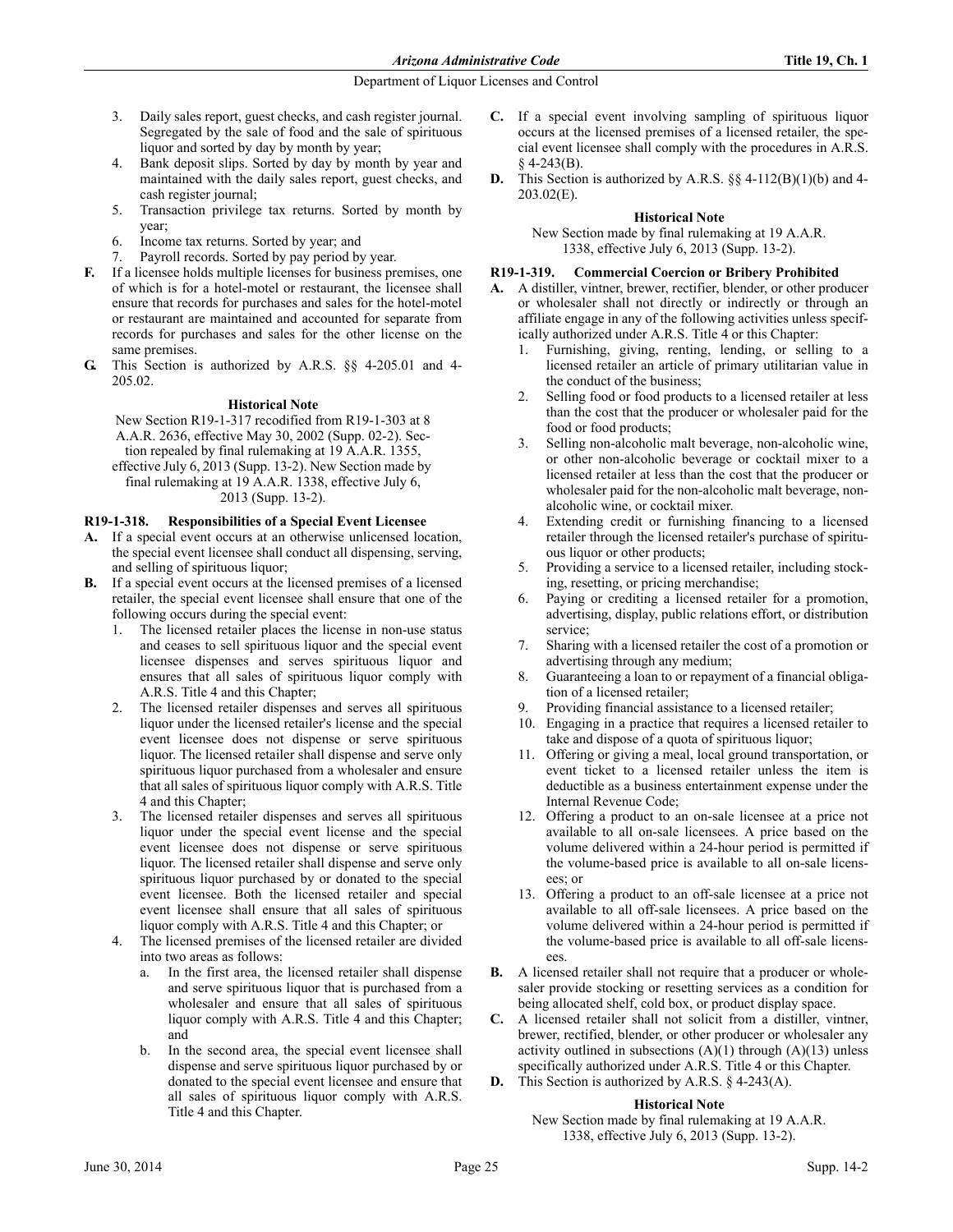# **R19-1-320. Practices Permitted by a Producer or Wholesaler**

- **A.** In addition to practices specifically authorized under A.R.S. Title 4 and 27 CFR, Chapter 1, Subchapter A, the practices outlined in subsections (B) through (Q) allow a distiller, vintner, brewer, rectifier, blender, or other producer or wholesaler to furnish something of value to a licensed retailer or other specified licensee as long as the producer or wholesaler does not furnish something of value to induce the licensed retailer or other specified licensee to purchase spirituous liquor from the producer or wholesaler to the exclusion, in whole or in part, of another producer or wholesaler. A distiller, vintner, brewer, rectifier, blender, or other producer or wholesaler shall not furnish something of value to a licensed retailer or other specified licensee unless specifically authorized under A.R.S. Title 4, 27 CFR, Chapter 1, Subchapter A, or this Chapter. If there is a conflict between the practices authorized in 27 CFR, Chapter 1, Subsection A and this Chapter, this Chapter governs.
- **B.** A licensed retailer shall not solicit or knowingly accept from a distiller, vintner, brewer, rectifier, blender, or other producer or wholesaler any activity not outlined in subsections (C) through (Q) unless the activity is specifically authorized under A.R.S. Title 4 or this Chapter.
- **C.** Participating in a special event.
	- 1. A producer or wholesaler may furnish advertising, sponsorship, services, or other things of value at a special event at which spirituous liquor is sold if:
		- a. A special event license is issued for the special event. A producer or wholesaler shall not pay for advertising, sponsorship, services, or other things of value until the wholesaler or producer confirms that a special event application has been submitted for approval under A.R.S. § 4-203.02;
		- b. The special event license is issued to a charitable, civic, religious, or fraternal organization;
		- c. The special event license is not issued to a political committee or organization;
		- d. The producer or wholesaler ensures that nothing of value given to a licensed retailer or employees of a licensed retailer during or after the special event is left on the licensed premises of a licensed retailer except that the wholesaler may leave items of value with the licensed retailer or at the licensed premises if the retailer is an on-sale retailer and leaving the items of value complies with the restrictions at A.R.S. § 4-243(D); and
		- e. The producer or wholesaler pays financial sponsorship, if any, to the organization to which the special event license is issued.
	- 2. A producer or wholesaler may donate spirituous liquor to a special event licensee identified under subsection  $(C)(1)(b)$ .
	- 3. A producer or wholesaler may dispense spirituous liquor donated by the producer or wholesaler at a special event.
	- 4. A producer or wholesaler may provide a sign to a special event licensee identified under subsection (C)(1)(b). If the producer or wholesaler provides a sign to a special event licensee, the sign is not subject to R19-1-313.
	- 5. A producer or wholesaler may furnish a vehicle for use by a special event licensee identified under subsection  $(C)(1)(b)$ . The producer or wholesaler shall ensure the vehicle is used to dispense spirituous liquor only during the days of the special event.
- **D.** Providing an item of value to a customer of a licensed retailer. A producer or wholesaler or its employee or independent con-

tractor may provide an item of value to a customer of a licensed retailer if:

- 1. The item is provided directly to the customer of the licensed retailer by the producer or wholesaler or an employee or independent contractor of the producer or wholesaler except that a schedule of sporting events, as defined in subsection (F), may be provided to the customer through the licensed retailer;
- The item provided has a value less than \$5 and bears advertising about the producer, wholesaler, or spirituous liquor available from the producer or wholesaler. The producer or wholesaler may provide an unlimited number of items;
- 3. The item provided has a value more than \$5 and bears advertising about the producer, wholesaler, or spirituous liquor available from the producer or wholesaler. The producer or wholesaler shall ensure that the total value of all items provided does not exceed \$100 during any 6:00 a.m. to 2:00 a.m. period per licensed premises; and
- 4. The producer or wholesaler ensures that no item of value is provided to the licensed retailer or an employee of the licensed retailer or is left on the licensed premises.
- **E.** Furnishing advertising. A producer or wholesaler may furnish advertising copy in the form of a digital file or camera- or internet-ready images of nominal value to a licensed retailer.
- **F.** Sponsoring a sporting event. If the licensed premises of a licensed retailer has a permanent occupancy of more than 1,000 people and is used primarily for live sporting events, a producer or wholesaler may sponsor and provide advertising to the licensed retailer in conjunction with a live sporting event or telecast of a sporting event at the licensed premises. If the producer or wholesaler provides a sign as part of the sponsorship of a sporting event, the sign is not subject to the value limitation or information content restrictions in R19-1-313. The producer or wholesaler shall ensure no item of value remains with the licensed retailer or at the licensed premises after the sporting event except that the wholesaler may leave items of value with the licensed retailer or at the licensed premises if the retailer is an on-sale retailer and leaving the items of value complies with the restrictions at A.R.S. § 4- 243(D). For the purpose of this subsection, live sporting event means an athletic competition governed by a set of rules or customs to which pre-sold tickets are made available to the public. For nationally recognized sporting events that are seasonal, including but not limited to baseball, football, basketball, soccer, and NASCAR, the conclusion of a live sporting event occurs when the season ends rather than after each individual event of the season. A golf tournament is not a live sporting event unless:
	- 1. The golf tournament is regulated by a golf association; or
	- 2. The golf tournament is held for the benefit of an unlicensed organization and the sponsoring producer or wholesaler ensures that:
		- a. All sponsorship proceeds are provided to the unlicensed organization, and
		- b. Nothing of utilitarian value or other consideration is provided to a licensed retailer.
- **G.** Sponsoring a concert. If the licensed premises of a licensed retailer has a permanent occupancy of more than 1,000 people and is used primarily as a concert or live sporting event venue, a producer or wholesaler may sponsor and provide advertising to the licensed retailer in conjunction with a concert at the licensed premises. For the purpose of this subsection, "concert" is a live event with pre-sold tickets for a musical, vocal, theatrical, or comedic performance at the licensed premises or a live musical, vocal, theatrical, or comedic performance at the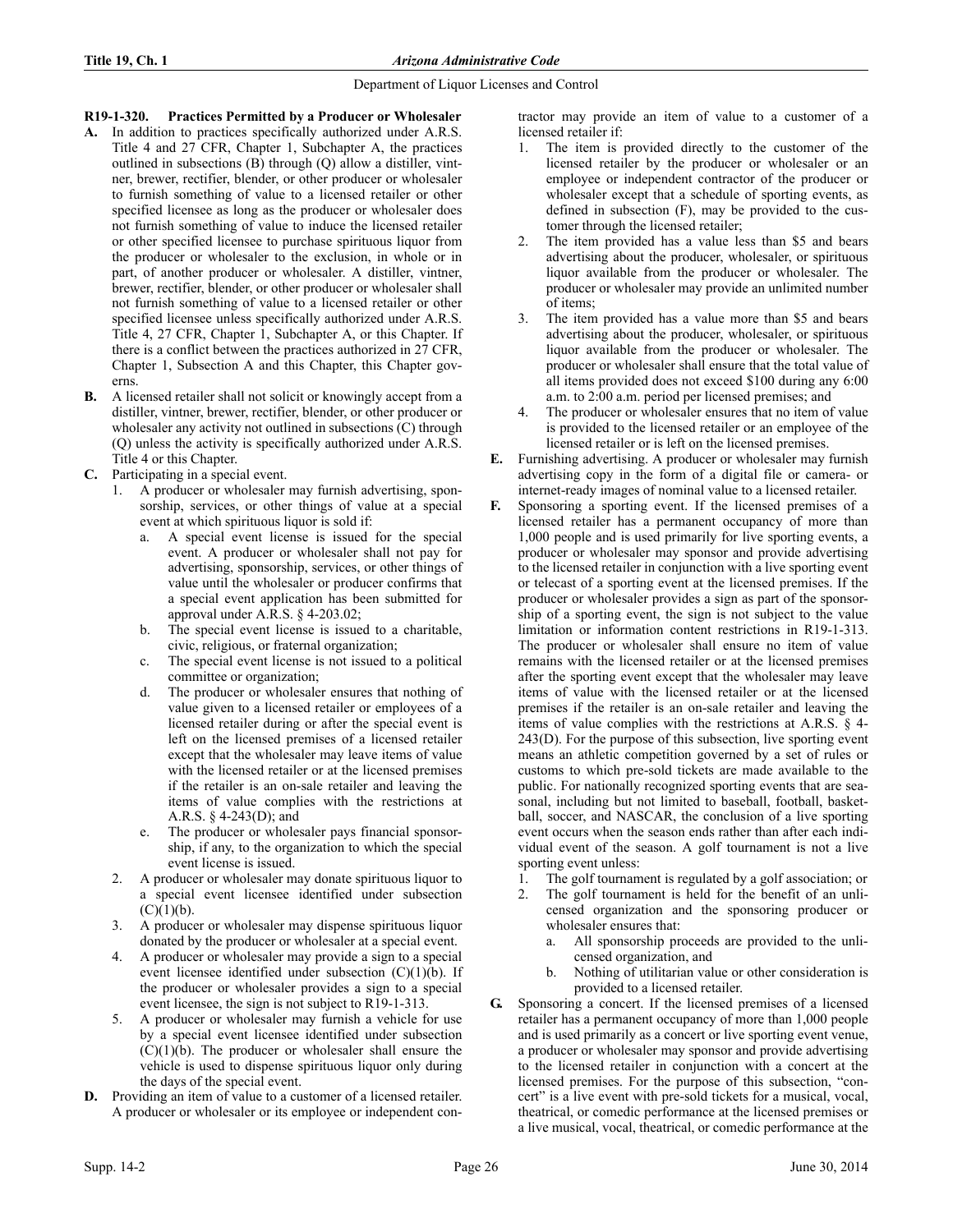licensed premises that is not open to the public. If the producer or wholesaler provides a sign as part of the sponsorship of a concert, the sign is not subject to the value limitation or information content restrictions in R19-1-313. The producer or wholesaler shall ensure that no item of value remains with the licensed retailer or at the licensed premises after the conclusion of the concert event except that the wholesaler may leave items of value with the licensed retailer or at the licensed premises if the retailer is an on-sale retailer and leaving the items of value complies with the restrictions at A.R.S. § 4-  $243(D)$ .

- **H.** Participating in a tradeshow or convention. A producer or wholesaler may provide for a licensee sampling, advertising, and event sponsorship to a trade association in conjunction with a tradeshow or convention if the trade association consists of five or more retail licensees that have no common ownership. If the producer or wholesaler provides a sign as part of the sponsorship of a tradeshow or convention, the sign is not subject to the value limitation or information content restrictions in R19-1-313. The producer or wholesaler shall ensure the sign is physically placed at the location where the tradeshow or convention is held. The producer or wholesaler shall remove the sign within one business day after the conclusion of the tradeshow or convention and ensure that no item of value remains with the licensed retailer after the conclusion of the tradeshow or convention event except that the wholesaler may leave items of value with the licensed retailer if the retailer is an on-sale retailer and leaving the items of value complies with the restrictions at A.R.S. § 4-243(D).
- **I.** Participating in an educational seminar. A producer or wholesaler may participate in an educational seminar for employees of a licensed retailer if:
	- 1. The educational seminar occurs on the licensed premises of a producer, wholesaler, or retailer;
	- 2. Content of the educational seminar is substantially related to spirituous liquor available from the producer or wholesaler;
	- 3. Lodging and transportation expenses incurred by employees of the licensed retailer or the licensed retailer to attend the educational seminar are not paid or reimbursed by the producer or wholesaler. The producer or wholesaler may provide a meal and snacks of nominal value to participants in the education seminar;
	- 4. The retailer's expenses associated with organizing, producing, or hosting the educational seminar are not paid or reimbursed by the producer or wholesaler; and
	- 5. No item of value remains with the licensed retailer after the conclusion of the educational seminar event except that the wholesaler may leave items of value with the licensed retailer if the retailer is an on-sale retailer and leaving the items of value complies with the restrictions at A.R.S. § 4-243(D).
- **J.** Furnishing a printed menu. A producer or wholesaler may furnish a printed menu for use by a retailer if:
	- 1. All printed menus furnished to the licensed retailer during a calendar year have a fair market value within the limit prescribed by A.R.S. § 4-243(D),
	- 2. A similar menu is made available to all retail accounts that use menus,
	- 3. The menu has no utilitarian value to the licensed retailer except as a menu, and
	- 4. The menu conspicuously bears the name of spirituous liquor available from the producer or wholesaler or the name of the producer or wholesaler.
- **K.** Distributing coupons or rebates. A producer or wholesaler may distribute coupons or rebates to consumers by any means

including providing the coupons or rebates to a licensed retailer if the coupons or rebates:

- 1. Can be used only for an off-sale purchase by the consumer from a licensed retailer,
- 2. Do not specify a licensed retailer at which the coupons or rebates are required to be used, and
- 3. Are available in approximately the same number of qualifying products the licensed retailer has available for customers if the coupons or rebates are ultimately redeemed by the licensed retailer.
- **L.** Providing holiday decorations. A producer or wholesaler may lend decorations commonly associated with a specific holiday to a licensed retailer for use on the licensed premises if the decorations:
	- 1. Bear advertising about a brand, producer, or wholesaler that is substantial, conspicuous, and permanently inscribed or securely affixed; and
	- 2. The decorations have no utilitarian value to the licensed retailer other than as decorations for a specific holiday.
- **M.** Providing a sample to a customer of a licensed retailer. A producer or wholesaler may provide a sample of spirituous liquor to a customer of a licensed:
	- 1. On-sale retailer without off-sale privileges if the producer or wholesaler complies with the procedures at A.R.S. § 4-  $243(B)(2)(b)$ , which limit sampling to 12 ounces of beer or cooler product, six ounces of wine, or two ounces of distilled spirits per person, per brand to be consumed on the licensed premises;
	- 2. Off-sale retailer if the producer or wholesaler complies with the procedures at A.R.S.  $\S$  4-243(B)(3)(c), which limit sampling to three ounces of beer, one and one-half ounces of wine, or one ounce of distilled spirits per person, per day. If the sample provided is for off-sale consumption, the producer or wholesaler shall ensure the sample is in an unbroken package; or
	- 3. On-sale retailer with off-sale privileges if the producer or wholesaler complies with subsection (M)(1) when providing samples under the on-sale portion of the license and subsection (M)(2) when providing samples under the off-sale portion of the license.
- **N.** Conducting market research. A producer or wholesaler may participate in market research regarding spirituous liquor under the following conditions:
	- 1. The spirituous liquor is provided to research participants by personal delivery or through a delivery service provider;
	- 2. The spirituous liquor provided to research participants is obtained from or shipped through a wholesaler;
	- 3. All research participants are of legal drinking age;
	- Any employee of the producer or wholesaler and any employee of a marketing research business conducting the market research that handles the spirituous liquor is at least 19 years old; and
	- 5. The amount of spirituous liquor provided to each research participant does not exceed 72 ounces of beer, cooler product, or wine or 750 milliliters of distilled spirits.
- **O.** Providing a sample to a licensed retailer. A producer or wholesaler may provide a licensed retailer with a sample of a brand of spirituous liquor that the licensed retailer has not purchased for sale within the last 12 months if the sample does not exceed the following:
	- 1. Wine. Three liters;
	- 2. Beer. Three gallons; and
	- 3. Distilled spirits. Three liters.
- **P.** Providing a shelf plan or schematic. A producer or wholesaler may provide a recommended shelf plan or schematic for use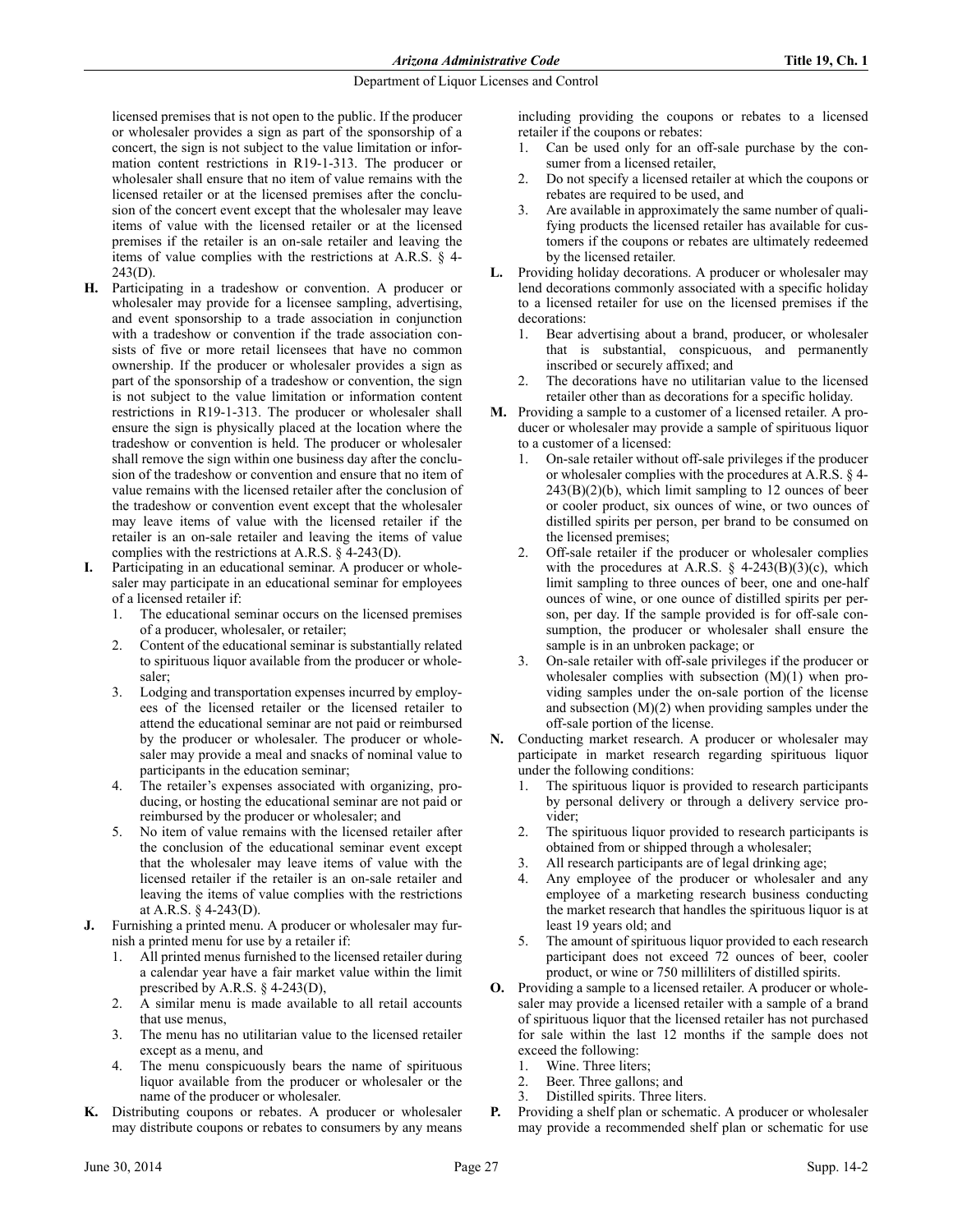by a licensed retailer in displaying spirituous liquor or other product in a point-of-sale area.

- **Q.** Providing meals, beverages, event tickets, and local ground transportation. Except as provided under subsection (I), a producer or wholesaler may provide a licensed retailer with meals, beverages, event tickets, and local ground transportation if:
	- 1. The producer or wholesaler accompanies the licensed retailer while meals and beverages are consumed and ground transportation is used; and
	- 2. The value of the meals, beverages, event tickets, and local ground transportation is deductible as a business entertainment expense under the Internal Revenue Code.
- **R.** A producer or wholesaler that sells spirituous liquor to another producer or wholesaler is exempt from the credit prohibition in A.R.S. § 4-242.
- **S.** Section is authorized by A.R.S. §§ 4-242, 4-243 and 4-244(3).

## **Historical Note**

New Section made by final rulemaking at 20 A.A.R. 1207, effective July 6, 2014 (Supp. 14-2).

# **R19-1-321. Practices Permitted by a Wholesaler**

- **A.** In addition to practices specifically authorized under A.R.S. Title 4 and 27 CFR, Chapter 1, Subchapter A, the following practices allow a wholesaler to furnish something of value to a licensed retailer or other specified licensee as long as the wholesaler does not furnish something of value to induce the licensed retailer or other specified licensee to purchase spirituous liquor from the wholesaler to the exclusion, in whole or in part, of another wholesaler. A wholesaler shall not furnish something of value to a licensed retailer or other specified licensee unless specifically authorized under A.R.S. Title 4, 27 CFR, Chapter 1, Subchapter A, or this Chapter. If there is a conflict between the practices authorized in 27 CFR, Chapter 1, Subsection A and this Chapter, this Chapter governs.
- **B.** A licensed retailer shall not solicit or knowingly accept from a wholesaler any activity not outlined in subsections (C) through (N) unless the activity is specifically authorized under A.R.S. Title 4 or this Chapter.
- **C.** Providing stocking services. A wholesaler may stock any spirituous liquor or other product that the wholesaler sells to a licensed retailer. The stocking service provided by a wholesaler:
	- 1. Shall not alter or disturb any spirituous liquor or other product of another wholesaler;
	- 2. Shall be performed at a point-of-sale area, including a cold box, from which a consumer may purchase spirituous liquor sold by the retailer. A wholesaler may move spirituous liquor to or from the following locations on the licensed premises:
		- a. A designated delivery entrance, and
		- b. A storage area; and
	- 3. May include:
		- a. Rotating, cleaning, or otherwise preparing the spirituous liquor or other product for sale at a point-ofsale area; and
		- b. Furnishing advertising materials displayed at a point-of-sale area as authorized under R19-1-313.
- **D.** Providing resetting services. A wholesaler may reset spirituous liquor sold to a licensed retailer if requested by the licensed retailer and the resetting does not alter or disturb the product of another wholesaler. The resetting services provided by a wholesaler:
	- 1. Shall be performed only in a point-of-sale area, including a cold box;
- 2. Shall not be performed unless the retailer provides at least two working days' notice to any other wholesaler whose product needs to be affected so the resetting can be performed; and
- 3. Shall not be performed more frequently than once per year if the resetting involves a substantial reconfiguration of the spirituous liquor department of a retailer.
- **E.** Furnishing tapping equipment. A wholesaler may furnish tapping equipment under R19-1-326 to a retail licensee.
- **F.** Making a driver sale. A wholesaler may sell to a licensed retailer, through a driver sale, at the current market price, spirituous liquor not previously ordered.
- **G.** Delivering a specially discounted quantity purchase. A wholesaler may provide a licensed retailer with a specially discounted price for a quantity purchase if the wholesaler delivers the entire quantity purchased to an approved storage facility of the licensed retailer.
- **H.** Accepting returned spirituous liquor products.
	- 1. A wholesaler may allow a licensed retailer that intends to be closed for at least 30 days to exchange beer or other malt beverage products purchased from the wholesaler or to receive a credit for or refund of the amount paid for the malt beverage products;
	- 2. With permission from the Director, a wholesaler may allow a licensed retailer that is discontinuing sale of a particular beer or other malt beverage product to exchange the product purchased from the wholesaler or to receive a credit for or refund of the amount paid for the beer or other malt beverage product; and
	- 3. A wholesaler may exchange or accept return of other spirituous liquors as permitted under 27 U.S.C. 205(d) and 27 C.F.R. Subchapter A, Part 11.
- **I.** Selling tobacco products or foodstuffs. A wholesaler may sell tobacco products or foodstuffs to a licensed retailer if the price paid by the retailer equals or exceeds the cost to the wholesaler.
- **J.** Furnishing promotional items. A wholesaler may provide promotional items to an on-sale retailer. Promotional items, as defined and limited by A.R.S. § 4-243(D) does not include spirituous liquor.
- **K.** Facilitating a special event. A wholesaler may facilitate a special event by:
	- 1. Donating spirituous liquor directly to the special event licensee and issuing a net zero cost billing invoice in the name of the special event licensee,
	- Leaving a delivery vehicle and other equipment necessary for the sale or service of spirituous liquor on the premises of the special event for the duration of the special event and up to one business day before and after the special event,
	- 3. Leaving spirituous liquor at the special event if:
		- The spirituous liquor is properly described on a preliminary billing invoice issued in the names of both the off-sale retailer from which the special event licensee is purchasing the spirituous liquor and the special event licensee,
		- b. The wholesaler issues a final billing invoice in the names of both the off-sale retailer from which the special event licensee is purchasing the spirituous liquor and the special event licensee within five business days after the special event ends, and
		- c. The spirituous liquor is stored securely to ensure only intended persons gain access to the spirituous liquor; and
	- 4. Selling spirituous liquor directly to the special event licensee at the same price the wholesaler sells the spiritu-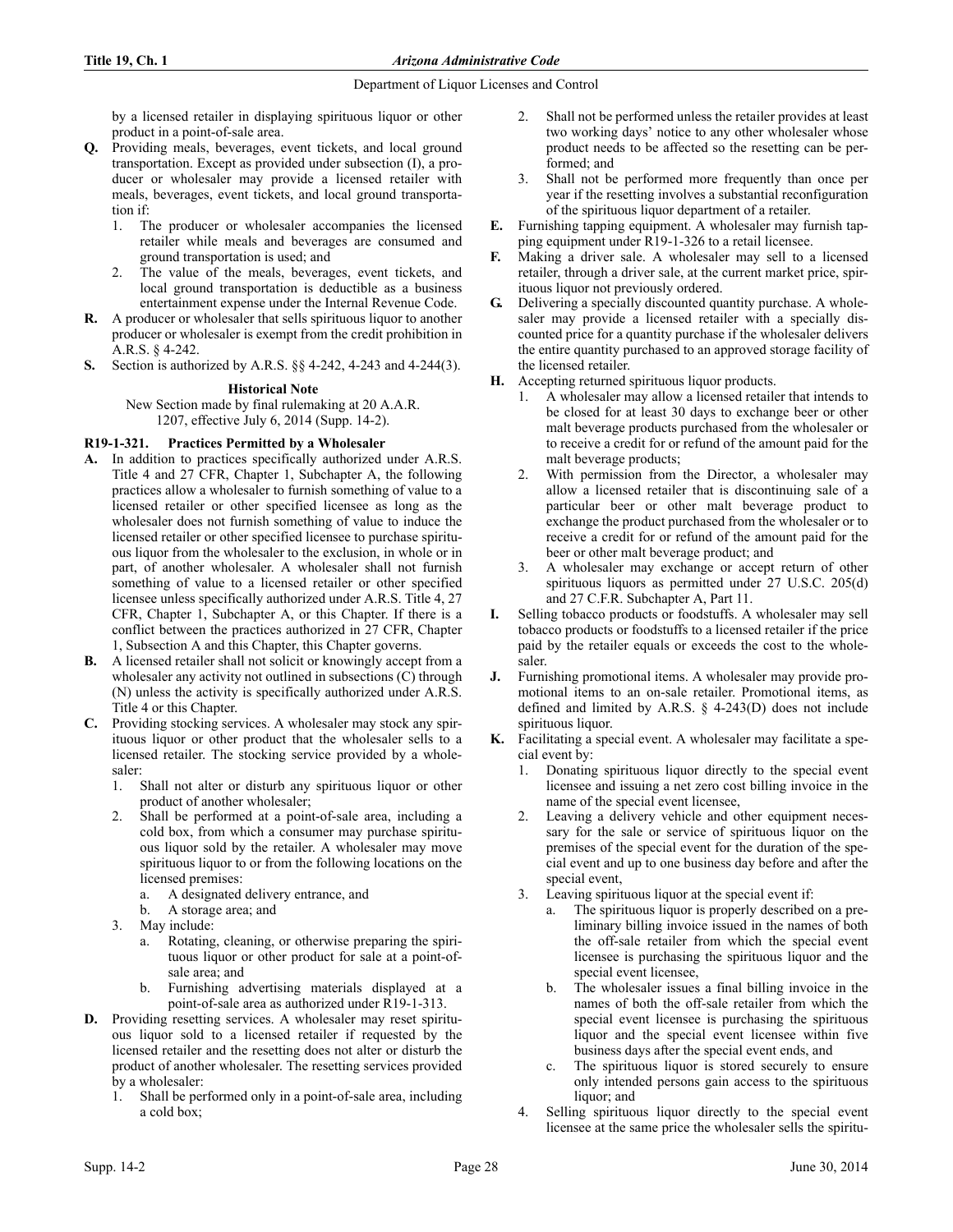ous liquor to on-sale retailers. If the wholesaler sells spirituous liquor directly to the special event licensee, both the preliminary and final billing invoices shall be in the name of the special event licensee.

- **L.** Providing shelves, bins, or racks. A wholesaler may lend a shelf, bin, or rack to a licensed off-sale retailer if the following conditions are met:
	- The shelf, bin, or rack lent to the licensed off-sale retailer is located in a point-of-sale area.
	- 2. The shelf, bin, or rack lent to the licensed off-sale retailer does not have an actual cost of more than \$300 per brand, as defined at 27 C.F.R. Subchapter A, Section 6.11, at any one time in the licensed premises. The cost of the shelf, bin, or rack excludes the cost of transporting and installing the shelf, bin, or rack. The wholesaler shall not pool or combine dollar limitations to provide the licensed offsale retailer with a shelf, bin, or rack that exceeds the dollar limitation in this subsection;
	- 3. The shelf, bin, or rack bears advertising regarding spirituous liquor available from the wholesaler that is conspicuous, substantial, and permanently inscribed or securely affixed. The name and address of the licensed off-sale retailer may appear on the shelf, bin, or rack;
	- 4. The primary function of the shelf, bin, or rack is to hold and display spirituous liquor available from the wholesaler;
	- 5. The spirituous liquor on the shelf, bin, or rack is only the spirituous liquor advertised on the shelf, bin, or rack by the wholesaler. The shelf, bin, or rack may also hold nonspirituous-liquor products that are being promoted or advertised with the spirituous liquor available from the wholesaler; and
		- The shelf, bin, or rack is not temperature controlled.
- **M.** Providing product display enhancers. A wholesaler may lend to a licensed off-sale retailer a non-functional copy or reproduction of an item that enhances the display of spirituous liquor sold from the display.
- **N.** Providing staff assistance. A wholesaler may use its staff to provide a licensed retailer with assistance in performing the activities outlined in this Section. A wholesaler shall not maintain full-time staff or permanently occupy office space on the licensed premises or at the corporate office of a licensed retailer.
- **O.** This Section is authorized by A.R.S. §§ 4-203.02(H) through (J) and 4-243.

## **Historical Note**

New Section made by final rulemaking at 20 A.A.R. 1207, effective July 6, 2014 (Supp. 14-2).

## **R19-1-322. Responsibilities of a Registered Retail Agent**

- **A.** A retail agent registered under A.R.S. § 4-222 and R19-1-203 shall provide a licensee that enters into a cooperative-purchase agreement with the registered retail agent a copy of the cooperative-purchase agreement. The licensee shall make the copy of the cooperative-purchase agreement available for inspection on request by the Department or a peace officer.
- **B.** A retail agent registered under A.R.S. § 4-222 and R19-1-203 shall:
	- 1. Display the Certificate of Registration obtained from the Department on request by the Department, a peace officer, or a licensee;
	- 2. Place all cooperative-purchase orders with a wholesaler;
	- 3. Pay the wholesaler for all cooperative-purchase orders;
	- Not attempt to exchange merchandise after it is delivered by the wholesaler but may request that a delivery error be

corrected if the error is recognized at the time of delivery and documented;

- 5. Provide each licensee under subsection (A) with a copy of the master invoice prepared by the wholesaler from which a cooperative purchase is made; and
- 6. Charge each licensee under subsection (A) the price listed on the master invoice prepared by the wholesaler for spirituous liquor delivered to the licensee.
- **C.** A retail agent registered under A.R.S. § 4-222 and R19-1-203 may charge a licensee with which the registered retail agent has a cooperative-purchase agreement a fee for services provided to the licensee.
- **D.** This Section is authorized by A.R.S. § 4-222.

## **Historical Note**

New Section made by final rulemaking at 19 A.A.R. 1338, effective July 6, 2013 (Supp. 13-2).

## **R19-1-323. Underage Individuals on Licensed Premises**

- **A.** An individual under the legal drinking age may be on the licensed premises of an on-sale retailer under the conditions established in A.R.S. § 4-244(22).
- **B.** Additionally, an individual under the legal drinking age may be on the licensed premises of an on-sale retailer if:
	- 1. The licensed premises have an occupancy limit of at least 1,000 as determined by the fire marshal;
	- 2. The primary purpose of the licensed premises is not to sell spirituous liquor but rather, to show live sporting events or concerts;
	- 3. The on-sale retailer ensures that spirituous liquor is sold only to individuals who are of the legal drinking age; and
	- 4. The on-sale retailer implements security measures necessary to ensure that an individual under the legal drinking age does not purchase, possess, or consume spirituous liquor on the licensed premises.
- **C.** Additionally, an individual under the legal drinking age may be on the licensed premises of an on-sale retailer if:
	- The licensed premises have an occupancy limit less than 1,000 as determined by the fire marshal;
	- 2. The primary purpose of the licensed premises is not to sell spirituous liquor but rather, to show live sporting events or concerts; and
	- The on-sale retailer establishes a physical barrier that prevents an underage individual from:
		- a. Entering a portion of the licensed premises where spirituous liquor is sold, possessed, or served; and
		- b. Receiving, purchasing, possessing, or consuming spirituous liquor in that portion of the licensed premises.
- **D.** This Section is authorized by A.R.S. § 4-210(M) and 4- 244(22).

## **Historical Note**

New Section made by final rulemaking at 19 A.A.R. 1338, effective July 6, 2013 (Supp. 13-2).

## **R19-1-324. Standards for Exemption of an Unlicensed Business**

- **A.** The owner of a small restaurant or business establishment, business premises, or association hosting a private social function may act under A.R.S. § 4-244.05 if the owner of the small restaurant or business establishment, business premises, or association hosting a private social function:
	- 1. Submits a Request for Exemption form, which is available from the Department and on its web site;
	- 2. Pays the inspection fee specified in R19-1-102(J); and
	- 3. Ensures that: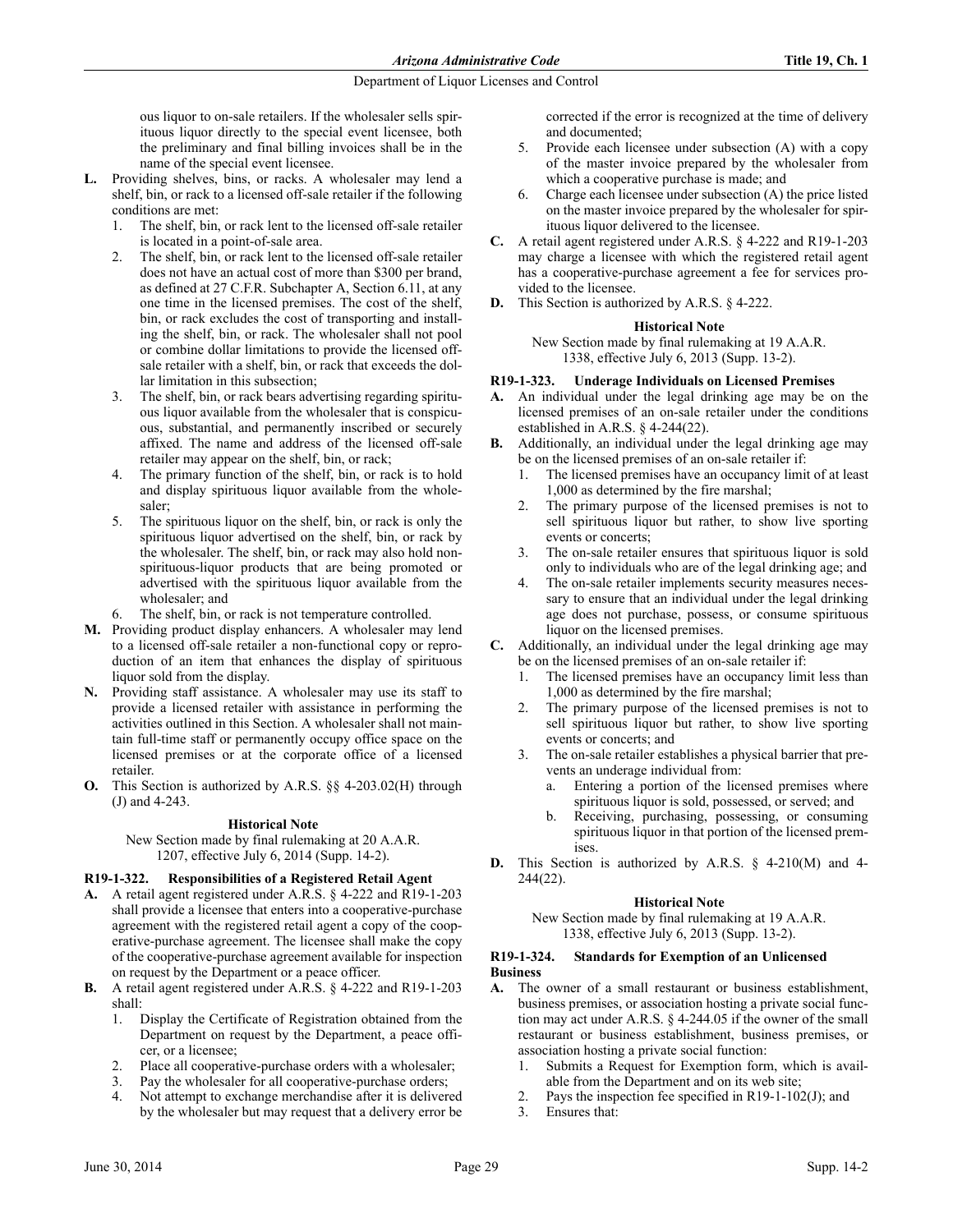- a. Possession or consumption of spirituous liquor on the business premises is permitted only as an incidental convenience to customers;
- b. Possession or consumption of spirituous liquor on the business premises is limited as follows:
	- i. Small restaurant: between noon and 10:00 p.m.; and
	- ii. Business establishment, business premises, or association hosting a private social function: between 4:00 p.m. and 2:00 a.m.
- c. A customer is allowed to possess or consume no more than:
	- i. Forty ounces of beer,
	- ii. Seven hundred fifty milliliters of wine, or
	- iii. Four ounces of distilled spirits;
- d. The occupancy limitation of the small restaurant or business establishment, business premises, or association hosting a private social function does not exceed the following maximum:
	- i. Small restaurant: 50; and
	- ii. Business establishment, business premises, or association hosting a private social function: 300; and
- e. The owner, manager, comptroller, controlling person, and any employee of the small restaurant or business establishment, business premises, or association hosting a private social function complies with all applicable provisions of A.R.S. Title 4 and this Chapter.
- **B.** As provided under A.R.S. § 4-244.05 (J)(4), the Director, agent of the Director, or peace officer empowered to enforce A.R.S. Title 4 and this Chapter may visit and inspect a small restaurant, business establishment, business premises, or association operating under A.R.S. § 4-244.05 and this Section during business hours of the premises.
- **C.** This Section is authorized by A.R.S. § 4-244.05.

# **Historical Note**

New Section made by final rulemaking at 20 A.A.R. 1207, effective July 6, 2014 (Supp. 14-2).

## **R19-1-325. Display of Warning Sign Regarding Consumption of Alcohol; Posting Notice Regarding Firearms**

- **A.** As prescribed under A.R.S. § 4-261, a licensed retailer shall post one or more warning signs, which are available without charge from the Department, regarding consumption of alcohol during pregnancy.
- **B.** An on-sale retailer that wishes to prohibit possession of a weapon on the licensed premises shall post the notice described in A.R.S. § 4-229, which is available without charge from the Department,:
	- 1. In a conspicuous location accessible to the general public, and
	- 2. Immediately adjacent to the license posted as required under A.R.S. § 4-262 and R19-1-301.
- **C.** This Section is authorized by A.R.S. §§ 4-229, 4-261 and 4- 262.

# **Historical Note**

New Section made by final rulemaking at 19 A.A.R. 1338, effective July 6, 2013 (Supp. 13-2).

# **R19-1-326. Tapping Equipment**

- **A.** A wholesaler may furnish, install, and maintain tapping equipment for a licensed retailer for use with all spirituous liquor. The wholesaler shall maintain ownership of the tapping equipment that is provided free.
- **B.** A wholesaler that sells tapping equipment listed in subsection (C) to a licensed retailer shall maintain a written record of the name and address of the licensed retailer to which the tapping

equipment is sold, the equipment sold, and an invoice indicating payment was made. The wholesaler shall make these records available to the Department upon request.

- **C.** A wholesaler may only sell the following items to a licensed retailer for cash at the market value for the items:
	- 1. CO2 or other dispensing gas,
	- 2. CO2 or other dispensing gas regulator,
	- 3. CO2 or other dispensing gas filter,
	- 4. Faucet or complete faucet standard,
	- 5. Shank or bent tube,<br>6. Air distributor.
	- Air distributor.
	- 7. Blower assembly,
	- 8. Switch;
	- 9. Drip pan,
	- 10. P.V.C. pipe;
	- 11. Sanitizing materials,
	- 12. Backflow device,
	- 13. Coupling gasket,
	- 14. Beer pump,
	- 15. Tower,
	- 16. Trunk line, and
	- 17. Another item necessary to prepare and maintain a tapping-equipment system in proper operating condition.
- **D.** A wholesaler may replace at no charge to a licensed retailer the following items:
	- 1. Bonnet washer;
	- 2. Friction ring;
	- 3. Valve stem;
	- 4. Hardware, unions, clamps, air tees, and screws;
	- 5. Tapping devices, including tower heads; and
	- 6. Single air and beer lines.
- **E.** A wholesaler may clean a tapping-equipment system for a licensed retailer at no charge to the licensed retailer.
- **F.** This Section is authorized by A.R.S. § 4-243(A)(4).

## **Historical Note**

New Section made by final rulemaking at 19 A.A.R. 1338, effective July 6, 2013 (Supp. 13-2).

# **R19-1-327. Domestic Farm Winery Sampling**

- **A.** A licensed domestic farm winery that conducts sampling of the product of the licensed domestic farm winery on the premises of an off-sale retailer or a retailer with off-sale privileges, as allowed by A.R.S. § 4-244.04, shall ensure that:
	- 1. No more than six ounces of the product of the licensed domestic farm winery is served to each consumer each day,
	- 2. An employee of the licensed domestic farm winery serves or supervises the serving of the product of the licensed domestic farm winery, and
	- There is no violation of A.R.S. Title 4 or this Chapter.
- As provided in A. R. S.  $\S$  4-205.04(C)(2), a licensed domestic farm winery may provide samples of the product of the licensed domestic farm winery on the premises of the domestic farm winery.
- **C.** This Section is authorized by A.R.S. § 4-244.04.

# **Historical Note**

New Section made by final rulemaking at 19 A.A.R. 1338, effective July 6, 2013 (Supp. 13-2).

# **Table A. Repealed**

# **Historical Note**

Table adopted by final rulemaking at 5 A.A.R. 386, effective January 8, 1999 (Supp. 99-1). Table A recodified from a position after R19-1-305 to a position after R19-1- 317 under A.R.S. § 41-1011 at 8 A.A.R. 2636, effective May 30, 2002 (Supp. 02-2). Table A repealed by final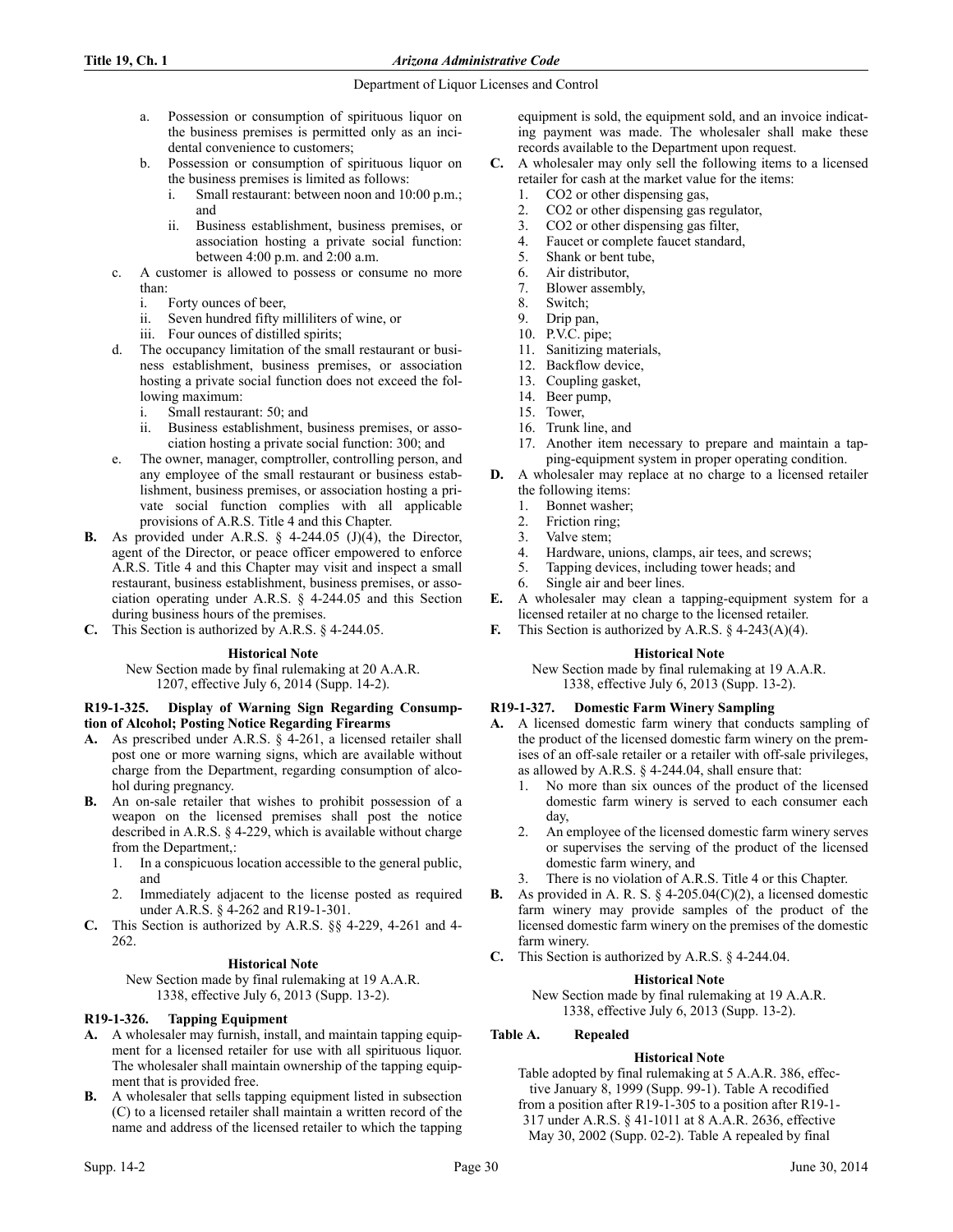rulemaking at 19 A.A.R. 1355, effective July 6, 2013 (Supp. 13-2).

## **ARTICLE 4. REQUIRED NOTICES TO DEPARTMENT**

## **R19-1-401. Notice of License Surrender or Application Withdrawal**

- **A.** A licensee that intends to surrender a license that is not a quota license or an applicant that intends to withdraw an application shall submit to the Department a file deactivation form prescribed by the Department.
- **B.** The Department shall deem a license surrendered if all of the following apply:
	- 1. The licensed premises are vacant during normal operating hours for at least 30 consecutive days;
	- 2. The licensee fails to notify the Department of the licensee's intention to suspend the business authorized by the license, as required under A.R.S. § 4-203;
	- 3. The Department is unable to contact the licensee using information available in the Department's records; and
	- 4. The individual who informs the Department that the licensee has abandoned the license submits to the Department:
		- a. The license, if available; and
		- b. A signed and notarized statement indicating that to the best of the individual's knowledge, the licensed premises have been vacant during normal operating hours for at least 30 consecutive days and the licensee has abandoned the license and licensed premises.
- **C.** The Department shall deny surrender of a license if the Department determines that:
	- 1. It has notice that the licensee is delinquent in paying taxes to the state or a political subdivision,
	- 2. A complaint is pending against the licensee alleging violation of A.R.S. Title 4 or this Chapter,
	- 3. Ownership of the license is contested,
	- 4. Civil proceedings involving the license are pending before any court, or
	- 5. A hearing is pending before the Board.
- **D.** This Section is authorized by A.R.S. §§ 4-203, 4-203.01, 4- 205.02 and 4-210(I).

## **Historical Note**

New Section made by final rulemaking at 19 A.A.R. 1338, effective July 6, 2013 (Supp. 13-2).

## **R19-1-402. Registered Retail Agent: Notice of Change in Cooperative-purchase Agreement; List of Cooperative Members**

- **A.** As required under A.R.S. § 4-222(A), a retail agent registered under R19-1-203 shall provide written notice to the Department within 10 days after a licensee with whom the registered retail agent has a cooperative-purchase agreement terminates the registered retail agent's authority. The registered retail agent shall ensure that the notice identifies the licensee terminating the cooperative-purchase agreement and shall send a copy of the notice to all affected wholesalers.
- **B.** A retail agent registered under R19-1-203 shall submit to the Department a copy of a new cooperative purchase agreement between the registered retail agent and another licensee within 10 days after entering into the cooperative-purchase agreement.
- **C.** In addition to submitting a copy of each cooperative-purchase agreement to the Department, a retail agent registered under R19-1-203 shall submit to the Department a list that includes the following information regarding each licensee with which

the registered retail agent has a cooperative-purchase agreement:

- 1. Name of licensee,
- 2. Address of licensed premises, and<br>3. License numbers of each licensee
- License numbers of each licensee with which the registered retail agent has a cooperative-purchase agreement.
- **D.** A registered retail agent shall report to the Department a change in any of the information submitted under subsection (C) within 10 days of the change.
- **E.** This Section is authorized by A.R.S. § 4-222.

## **Historical Note**

New Section made by final rulemaking at 19 A.A.R. 1338, effective July 6, 2013 (Supp. 13-2).

## **R19-1-403. Hotel-Motel or Restaurant Licensee: Notice of Change to Restaurant Facility**

- **A.** Under A.R.S. § 4-205.01(E) or 4-205.02(F), a hotel-motel or restaurant licensee that intends to alter the seating capacity or dimensions of a restaurant facility shall provide advance notice to the Department.
- **B.** To provide the notice required under subsection (A), a hotelmotel or restaurant licensee shall complete and submit to the Department the form prescribed by the Department.
- **C.** This Section is authorized by A.R.S. § 4-205.02(F).

# **Historical Note**

New Section made by final rulemaking at 19 A.A.R. 1338, effective July 6, 2013 (Supp. 13-2).

## **R19-1-404. Notice of Sampling on a Licensed Off-sale Retail Premises**

- **A.** A distiller, vintner, brewer, rectifier, blender, or other producer or wholesaler that intends to conduct a sampling under A.R.S.  $§$  4-243(B)(3) or 4-244.04 on the licensed premises of a licensed off-sale retailer shall submit a Store Sampling Notice, which is a form available from the Department, to the Department at least 10 days before the sampling.
- **B.** This Section is authorized by A.R.S. §§ 4-243(B)(3)(b) and 4- 244.04.

# **Historical Note**

New Section made by final rulemaking at 19 A.A.R. 1338, effective July 6, 2013 (Supp. 13-2).

# **R19-1-405. Notice of Change in Status: Active or Nonuse**

- **A.** A licensee that ceases to manufacture, sell, or deal in spirituous liquor for 30 consecutive days shall submit notice to the Department, on a form that is available from the Department.
- **B.** Except as provided in subsection (D), a licensee that puts a license on nonuse status by complying with subsection (A) may put the license on active status by submitting notice to the Department, on a form that is available from the Department.
- **C.** If a license is on nonuse status for more than five months, the licensee shall pay the surcharge prescribed at A.R.S. § 4-  $203(G)$  when the license is returned to active status by complying with subsection (B).
- **D.** Under A.R.S. § 4-203(G), if a license is on nonuse status for 36 months, the license automatically reverts to the state unless extended by the Director for good cause.
- **E.** This Section is authorized by A.R.S. § 4-203.

# **Historical Note**

New Section made by final rulemaking at 19 A.A.R. 1338, effective July 6, 2013 (Supp. 13-2).

# **R19-1-406. Notice of Change in Manager**

**A.** As required under A.R.S. § 4-202(C), a licensee shall provide notice to the Department and file a manager's agreement within 30 days after a change in manager.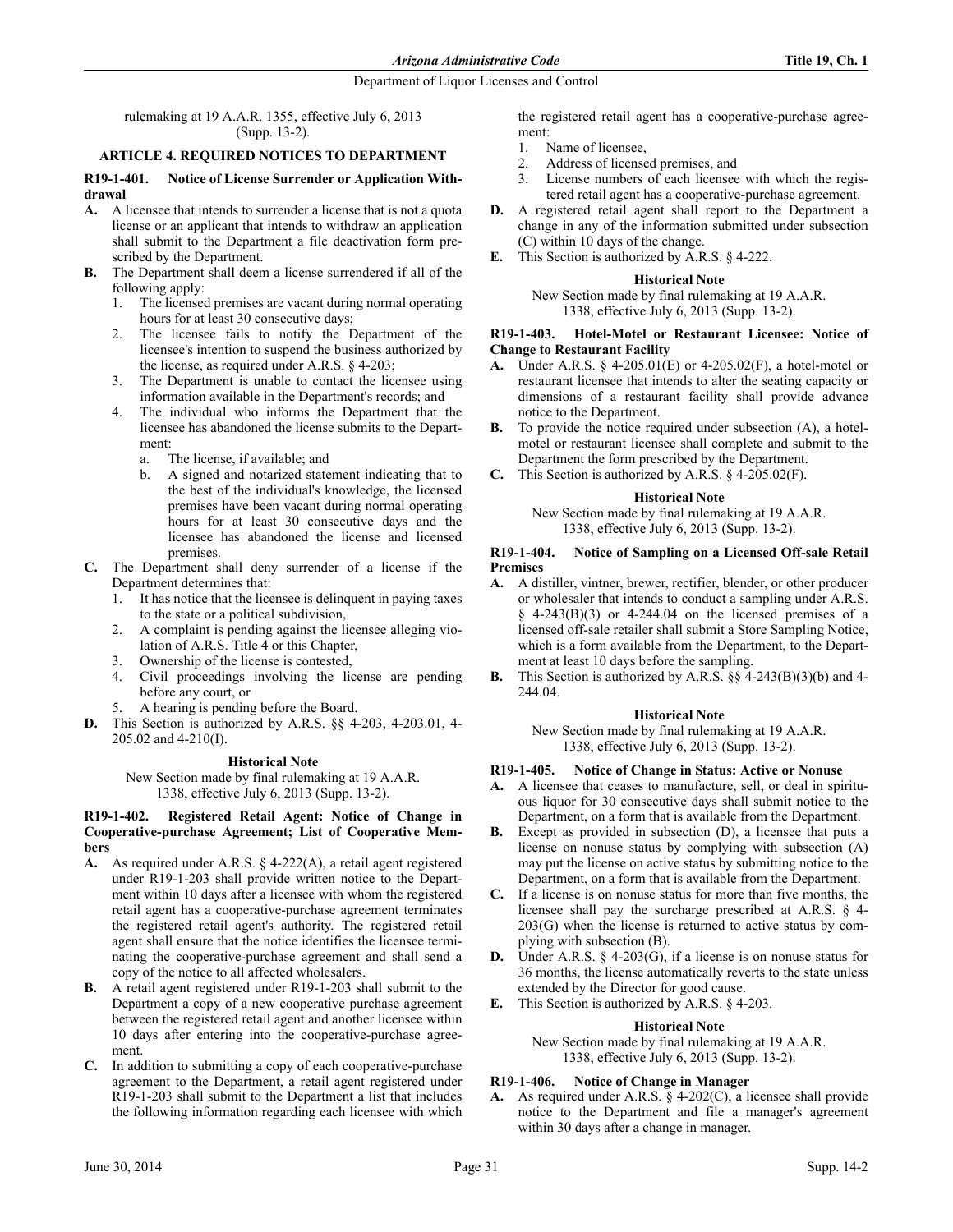- **B.** If a licensee is designated as the manager, the licensee shall comply with subsection (A) when the licensee will be away from the licensed premises, while under normal operating conditions, for more than 30 days.
- **C.** This Section is authorized by A.R.S. § 4-202(C).

## **Historical Note**

New Section made by final rulemaking at 19 A.A.R. 1338, effective July 6, 2013 (Supp. 13-2).

# **R19-1-407. Notice of Legal or Equitable Interest**

- **A.** To enable the Department to fulfill its responsibility under A.R.S.  $\S$  4-112(B)(3), a person that has a legal or equitable interest in a license issued under A.R.S. Title 4 and this Chapter shall file with the Department a statement of the interest. A person filing a statement of legal or equitable interest shall use a form that is available from the Department.
- **B.** A person that has a legal or equitable interest in a license issued under A.R.S. Title 4 and this Chapter shall file with the Department an amended statement of the interest by complying with subsection (A) when:
	- 1. Any of the information provided in a previous statement of interest changes, or
	- The person's legal or equitable interest terminates.
- **C.** To enable the Department to fulfill its responsibility under A.R.S. § 4-112(B)(3), the Department shall periodically request that the holders of a legal or equitable interest in a license verify in writing to the Director that the statement on file with the Department is correct and accurate. If the holder of a legal or equitable interest in a license fails to respond within 30 days to the Department's request for verification of interest, the Department shall deem the interest terminated.
- **D.** The Department shall provide notice to a person that files a statement of interest under subsection (A) when there is a disciplinary or compliance action or transfer affecting the license in which the person has an interest and shall allow the person to participate in any proceeding regarding the license.
- **E.** This Section is authorized by A.R.S. § 4-112(B)(3).

# **Historical Note**

New Section made by final rulemaking at 19 A.A.R. 1338, effective July 6, 2013 (Supp. 13-2).

## **R19-1-408. Notice of Change in Business Name, Address, Email, or Telephone Number**

- **A.** A licensee shall not change the name of the business as specified on the license issued by the Department without first providing notice, using a form that is available from the Department.
- **B.** The Department shall communicate with a licensee using the business name, U.S. Postal Service address on file with the Department, and e-mail, when provided. To ensure timely communication from the Department, a licensee shall provide the Department with current contact information for the licensee. When contact information for a licensee changes, the licensee shall submit a notice, using a form that is available from the Department.
- **C.** If the name or U.S. Postal Service address of a business changes and notice is provided under subsection (A) or (B), the Department shall issue a replacement license that reflects the current name and U.S. Postal Service address of the business.
- **D.** This Section is authorized by A.R.S. § 4-112(B)(1)(a).

# **Historical Note**

New Section made by final rulemaking at 19 A.A.R. 1338, effective July 6, 2013 (Supp. 13-2).

# **ARTICLE 5. REQUIRED RECORDS AND REPORTS**

## **R19-1-501. General Recordkeeping**

- **A.** A licensee may maintain any record required under A.R.S. Title 4 or this Chapter in electronic form so long as the licensee is readily able to access and produce a paper copy of the electronic record.
- **B.** A licensee shall maintain all invoices, records, bills, and other papers and documents relating to the purchase, sale, or delivery of spirituous alcohol for two years.
- **C.** A hotel-motel or restaurant licensee shall maintain all invoices, records, bills, and other papers and documents relating to the purchase, sale, or delivery of food in the manner specified in R19-1-317 for two years.
- **D.** A licensee shall make the invoices, records, bills, and other papers and documents maintained under subsections (B) and (C) available, upon request, to the Department for examination or audit. During an examination or audit and upon request, the licensee shall provide valid identification to the Department.
- **E.** This Section is authorized by A.R.S. §§ 4-210(A)(7), 4-119, and 4-241(K).

## **Historical Note**

New Section made by final rulemaking at 19 A.A.R. 1338, effective July 6, 2013 (Supp. 13-2).

## **R19-1-502. On-sale Retail Personnel Records**

- **A.** As required by A.R.S. § 4-119, an on-sale retail licensee shall maintain a record of every employee of the business that includes the following information about the employee:
	- 1. Full legal name,
	- 2. Residential address,
	- 3. Date of birth, and
	- 4. Description of the employee's responsibilities.
- **B.** A licensee shall maintain the records required under subsection (A) for two years after an individual ceases to be an employee of the business.
- **C.** A licensee shall make the records maintained under subsection (A) available, upon request, to the Department for examination.
- **D.** This Section is authorized by A.R.S. § 4-119.

# **Historical Note**

New Section made by final rulemaking at 19 A.A.R. 1338, effective July 6, 2013 (Supp. 13-2).

## **R19-1-503. Records Regarding Cooperative Purchases**

- **A.** A retail agent registered under A.R.S. § 4-222 and R19-1-203 shall maintain a copy of every cooperative-purchase agreement between the registered retail agent and another licensee for two years after termination of the cooperative-purchase agreement.
- **B.** A retail agent registered under A.R.S. § 4-222 and R19-1-203 shall maintain in accordance with R19-1-501:
	- 1. A copy of a cooperative purchase order placed with a wholesaler,
	- 2. A copy of a cooperative-purchase invoice provided by a wholesaler, and
	- 3. A record of the following regarding each cooperative member:
		- a. The kind and quantity of spirituous liquor ordered and delivered,
		- b. Monies received from the cooperative member, and
		- c. The date on and location at which spirituous liquor is delivered to the cooperative member.
- **C.** A wholesaler that fills a cooperative-purchase order submitted by a retail agent registered under A.R.S. § 4-222 and R19-1- 203 shall prepare and provide to the registered retail agent a master invoice of the cooperative purchase that shows the spir-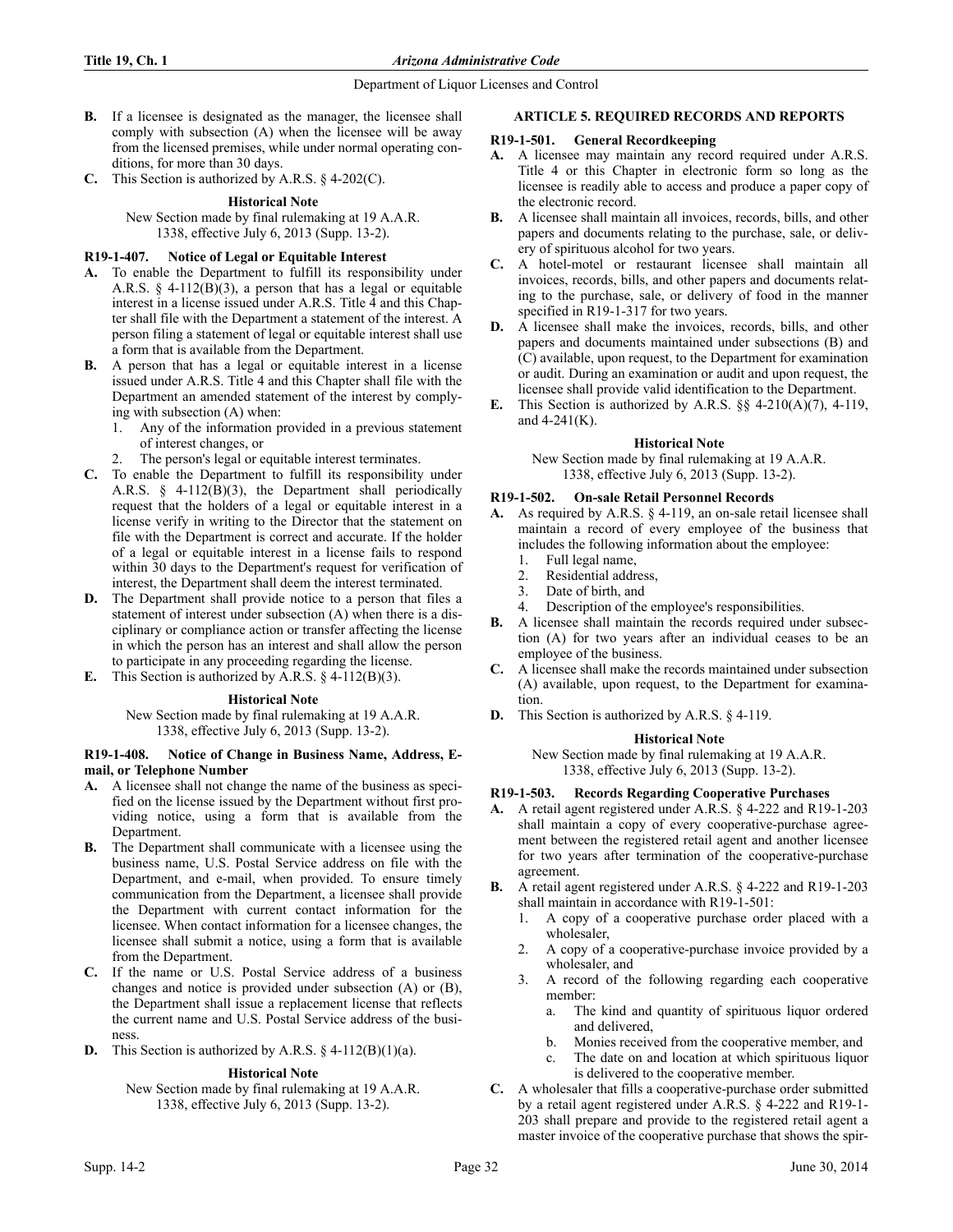ituous liquor purchased by each cooperative member and the amount of the discount provided for the cooperative purchase.

**D.** This Section is authorized by A.R.S. § 4-222.

## **Historical Note**

New Section made by final rulemaking at 19 A.A.R. 1338, effective July 6, 2013 (Supp. 13-2).

## **R19-1-504. Record of Delivery of Spirituous Liquor**

- **A.** A retail licensee having off-sale privileges or licensed domestic farm winery that delivers spirituous liquor, as authorized by A.R.S. § 4-203(J) or 4-205.04(C)(9) and R19-1-315, shall complete a record of each delivery at the time of delivery. The licensee shall ensure that the record provides the following information:
	- 1. Name of licensee making the delivery,
	- 2. Address of licensee making the delivery,
	- 3. License number,
	- 4. Date and time of delivery,
	- 5. Address at which delivery is made,
	- 6. Type and brand of spirituous liquor delivered, and
	- 7. Printed name and signature of the individual making the delivery.
- **B.** In addition to the information required under subsection (A), a retail licensee having off-sale privileges that delivers spirituous liquor, as authorized by A.R.S. § 4-203(J), shall obtain the following information about the individual accepting delivery of the spirituous liquor:
	- 1. Name,
	- 2. Date of birth,
	- 3. Type of and number on the identification used to verify the individual's date of birth, and
	- The signature of the individual accepting delivery. The retail licensee making delivery may use an electronic signature system to comply with this subsection.
- **C.** A licensed domestic farm winery that delivers spirituous liquor, as authorized by A.R.S.  $\S$  4-205.04(C)(9), may rely on an electronic signature system operated by the United Parcel Service or Federal Express to comply with the requirements in subsection (A).
- **D.** A licensed retailer that delivers spirituous liquor under A.R.S. § 4-203.04(H) or a direct shipment licensee that ships wine under A.R.S. § 4-203.04(J) may rely on an electronic signature system operated by the United Parcel Service or Federal Express.
- **E.** This Section is authorized by A.R.S. §§ 4-112(B)(1)(d), 4- 203(J) and (M), 4-203.04(H) and (J), 4-205.04(C)(9) and (D).

## **Historical Note**

New Section made by final rulemaking at 19 A.A.R. 1338, effective July 6, 2013 (Supp. 13-2).

## **R19-1-505. Report of Act of Violence**

- **A.** As required under A.R.S. § 4-244(37), a licensee shall report an act of violence that occurs on the licensed premises.
- **B.** A licensee shall report an act of violence that occurs on property immediately adjacent to the licensed premises if the act of violence involves a customer who is entering or leaving the licensed premises and if the licensee knew or reasonably should have known of the act of violence.
- **C.** A licensee shall submit the report required under subsection (A) to the Department or a law enforcement agency. A licensee shall submit the report required under subsection (B) to the Department.
- **D.** A licensee shall submit the report required under subsection (A) or (B) within seven days after the act of violence occurs.
- **E.** A licensee that submits a report under subsection (A) or (B) to the Department shall use a form that is available from the

Department and provide the following information to the best of the licensee's knowledge:

- 1. Name of licensee or licensee's agent;
- 2. License number;<br>3. Name of business
- Name of business;
- 4. Address of licensed premises;
- 5. Date of the report;
- 6. Date and time of the incident being reported;
- 7. A statement whether the police were summoned and if so:
	- a. Name of the police jurisdiction summoned,<br>b. Name of the individual who placed the ca Name of the individual who placed the call to the police,
	- c. Police report number, and
	- d. A statement whether an arrest was made;
- 8. A statement whether emergency services were summoned and if so, the name of the individual who placed the call for emergency services;
- 9. Names or description of participants in the incident;
- 10. Names of individuals injured in the incident and a description of the injury;
- 11. Detailed description of the incident; and
- 12. Name, title, and signature of the individual preparing the report affirming that the information provided is true and accurate to the best of the individual's knowledge.
- F. This Section is authorized by A.R.S. § 4-244(37).

## **Historical Note**

New Section made by final rulemaking at 19 A.A.R. 1338, effective July 6, 2013 (Supp. 13-2).

## **ARTICLE 6. VIOLATIONS; HEARINGS; DISCIPLINE**

## **R19-1-601. Appeals and Hearings**

- **A.** Under A.R.S. § 4-210.02(A), a decision of the Director, except as provided under A.R.S.  $\S$  4-203.01(E), is not final until it is appealed to and ruled on by the Board or until the time for appeal expires.
- **B.** As required by A.R.S. § 4-210(H), the Department, Board, or a panel of the Board established under A.R.S. § 4-111(D) shall ensure that all hearings are conducted according to the procedures at A.R.S. Title 41, Chapter 6, Article 10.
- **C.** This Section is authorized by A.R.S. § 4-210(H).

## **Historical Note**

New Section made by final rulemaking at 19 A.A.R. 1338, effective July 6, 2013 (Supp. 13-2).

## **R19-1-602. Actions During License Suspension**

- **A.** If the Director suspends a license issued under A.R.S. Title 4 and this Chapter, the licensee:
	- 1. Shall not take any action on or about the business premises for which a license is required under A.R.S. Title 4 or this Chapter, and
	- 2. Shall prominently display the notice of suspension on the business premises during the suspension.
- **B.** This Section is authorized by A.R.S. § 4-244(1).

## **Historical Note**

New Section made by final rulemaking at 19 A.A.R. 1338, effective July 6, 2013 (Supp. 13-2).

## **R19-1-603. Seizure of Spirituous Liquor**

- **A.** If a peace officer has probable cause to believe that a spirituous liquor is being or is intended to be used in a manner that is inconsistent with a provision of A.R.S. Title 4 or this Chapter, the peace officer shall seize the spirituous liquor.
- **B.** This Section is authorized by A.R.S. § 4-244.05(F).

## **Historical Note**

New Section made by final rulemaking at 19 A.A.R.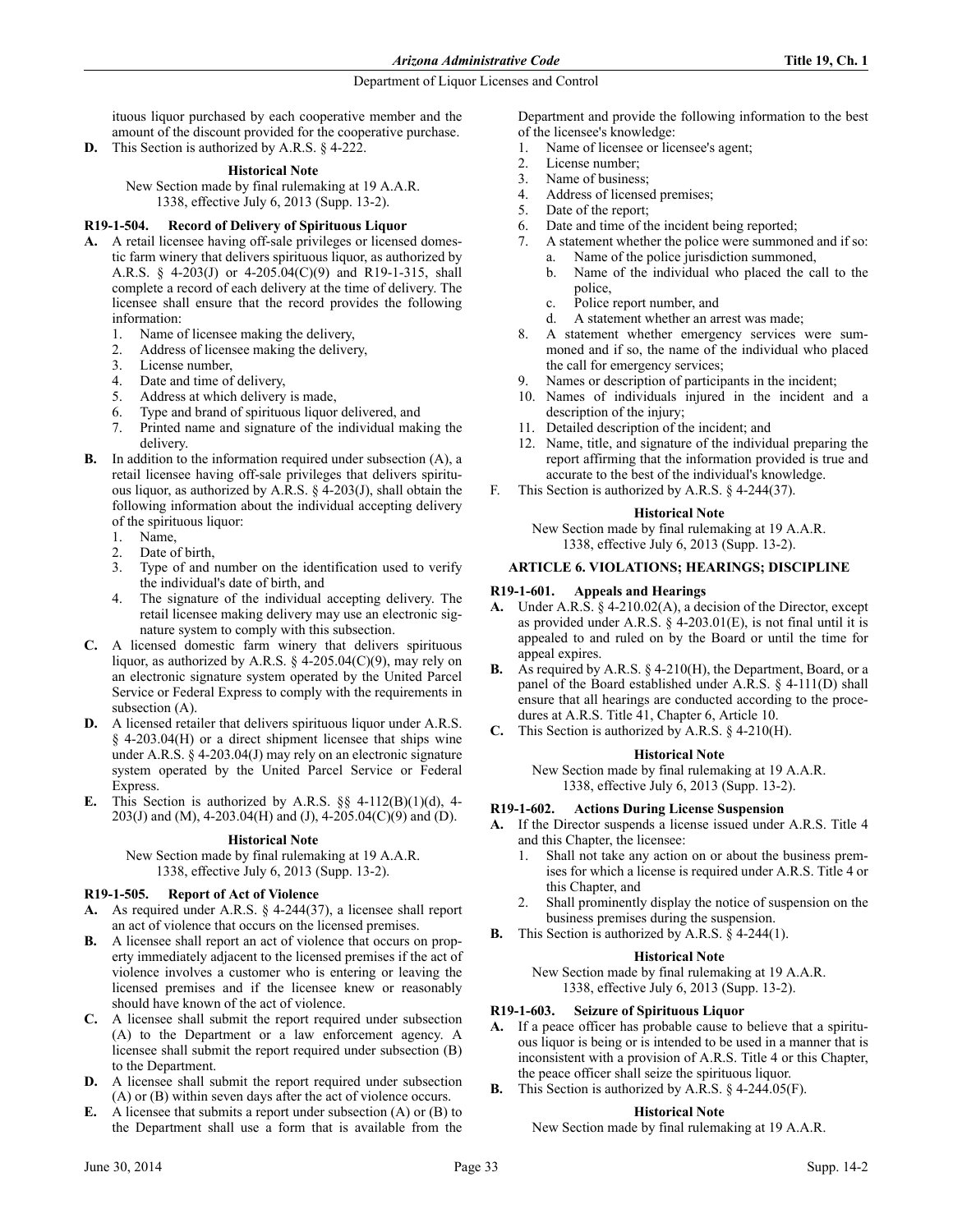1338, effective July 6, 2013 (Supp. 13-2).

## **R19-1-604. Closure Due to Violence**

- **A.** If the Director determines that an act of violence is apt to occur at a licensed premises and that action is needed to protect the public health, safety, or welfare, the Director shall order that:
	- 1. The licensee closes the doors of the licensed premises to the public;
	- 2. No spirituous liquor be sold or served to any individual on the licensed premises; and
	- 3. Only the licensee, employees of the licensee, and peace officers are allowed on the licensed premises.
- **B.** This Section is authorized by A.R.S. § 4-210.

## **Historical Note**

New Section made by final rulemaking at 19 A.A.R. 1338, effective July 6, 2013 (Supp. 13-2).

## **ARTICLE 7. STATE LIQUOR BOARD**

## **R19-1-701. Election of Officers**

- **A.** The Board shall elect a chairperson and vice chairperson in February of each year.
- **B.** If a vacancy occurs in the chairperson or vice chairperson office, the Board shall hold an election for the vacant office at its next scheduled meeting.
- **C.** This Section is authorized by A.R.S. § 4-111(C).

## **Historical Note**

New Section made by final rulemaking at 19 A.A.R. 1338, effective July 6, 2013 (Supp. 13-2).

## **R19-1-702. Determining Whether to Grant a License for a Certain Location**

- **A.** To determine whether public convenience requires and the best interest of the community will be substantially served by issuing or transferring a license at a particular unlicensed location, local governing authorities and the Board may consider the following criteria:
	- 1. Petitions and testimony from individuals who favor or oppose issuance of a license and who reside in, own, or lease property within one mile of the proposed premises;
	- 2. Number and types of licenses within one mile of the proposed premises;
	- Evidence that all necessary licenses and permits for which the applicant is eligible at the time of application have been obtained from the state and all other governing bodies;
	- 4. Residential and commercial population of the community and its likelihood of increasing, decreasing, or remaining static;
	- 5. Residential and commercial population density within one mile of the proposed premises;
	- Evidence concerning the nature of the proposed business, its potential market, and its likely customers;
	- 7. Effect on vehicular traffic within one mile of the proposed premises;
	- 8. Compatibility of the proposed business with other activity within one mile of the proposed premises;
	- 9. Effect or impact on the activities of businesses or the residential neighborhood that might be affected by granting a license at the proposed premises;
	- 10. History for the past five years of liquor violations and reported criminal activity at the proposed premises provided that the applicant received a detailed report of the violations and criminal activity at least 20 days before the hearing by the Board;
- 11. Comparison of the hours of operation at the proposed premises to the hours of operation of existing businesses within one mile of the proposed premises; and
- 12. Proximity of the proposed premises to licensed childcare facilities as defined by A.R.S. § 36-881.
- **B.** This Section is authorized by A.R.S. § 4-201(I).

## **Historical Note**

New Section made by final rulemaking at 19 A.A.R. 1338, effective July 6, 2013 (Supp. 13-2).

## **R19-1-703. Rehearing or Review of a Decision**

- **A.** As permitted under A.R.S. § 41-1092.09, a party may file with the Board a motion for rehearing or review of a decision issued by the Board.
- **B.** A party may amend a motion for rehearing or review at any time before the Board rules on the motion.
- **C.** The Board may grant a rehearing or review for any of the following reasons materially affecting a party's rights:
	- 1. Irregularity in the proceedings or any order or abuse of discretion that deprived the moving party of a fair hearing;
	- 2. Misconduct of the Director or Board, Department staff, or an administrative law judge;
	- 3. Accident or surprise that could not have been prevented by ordinary prudence;
	- 4. Newly discovered material evidence that could not, with reasonable diligence, have been discovered and produced at the hearing;
	- 5. Excessive or insufficient penalty;
	- 6. Error in the admission or rejection of evidence or other errors of law occurring at the hearing or during the progress of the proceedings; and
	- 7. The findings of fact or decision is not justified by the evidence or is contrary to law.
- **D.** The Board may affirm or modify a decision or grant a rehearing or review to all or some of the parties on all or some of the issues for any of the reasons listed in subsection (C). The Board shall specify with particularity the grounds for an order modifying a decision or granting a rehearing or review. If a rehearing or review is granted, the rehearing or review shall cover only the matters specified in the order.
- **E.** Not later than 30 days after the date of a decision and after giving the parties notice and an opportunity to be heard, the Board may, on its own initiative, order a rehearing or review of the decision for any reason it might have granted a rehearing or review on motion of a party. The Board may grant a motion for rehearing or review, timely served, for a reason not stated in a motion. The Board shall specify with particularity the grounds on which a rehearing or review is granted under this subsection.
- **F.** When a motion for rehearing or review is based upon affidavits, they shall be served with the motion. An opposing party may, within 15 days after service, serve opposing affidavits. This period may be extended by the Board for five additional days for good cause or by written stipulation of the parties. Reply affidavits may be permitted.
- **G.** If, in a particular decision, the Board makes a specific finding that the immediate effectiveness of the decision is necessary for preservation of the public health, safety, or welfare and that a rehearing or review of the decision is impracticable, unnecessary, or contrary to the public interest, the decision may be issued as a final decision without an opportunity for a rehearing or review.
- **H.** This Section is authorized by A.R.S. §§ 4-210.02 and 41- 1092.09.